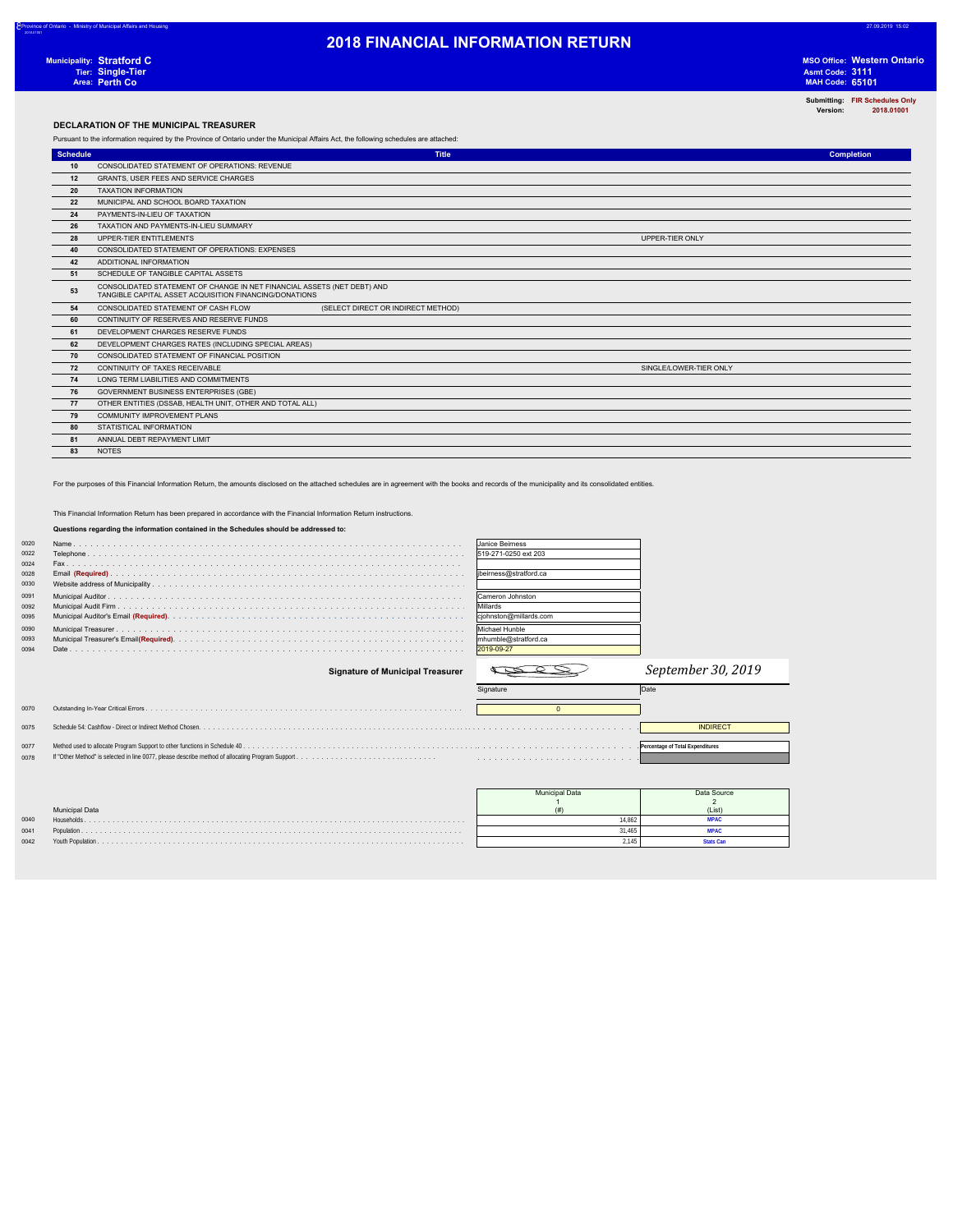|              | Province of Ontario - Ministry of Municipal Affairs and Housing |                                                                                 | 27.09.2019 15:02                     |
|--------------|-----------------------------------------------------------------|---------------------------------------------------------------------------------|--------------------------------------|
|              | FIR2018: Stratford C                                            |                                                                                 | Schedule 10                          |
|              | <b>Asmt Code: 3111</b>                                          | <b>CONSOLIDATED STATEMENT OF OPERATIONS: REVENUE</b>                            |                                      |
|              | <b>MAH Code: 65101</b>                                          |                                                                                 | for the year ended December 31, 2018 |
|              | <b>STATEMENT OF OPERATIONS: REVENUE</b>                         |                                                                                 | Own Purposes Revenue                 |
|              |                                                                 |                                                                                 | $\mathbf{1}$                         |
| 0299         | <b>Property Taxation</b>                                        |                                                                                 | \$<br>57,589,663                     |
| 0499         |                                                                 |                                                                                 | 122,457                              |
|              |                                                                 |                                                                                 |                                      |
| 9940         |                                                                 | Subtotal                                                                        | 57,712,120                           |
| 0510         |                                                                 |                                                                                 |                                      |
|              |                                                                 |                                                                                 | $\mathbf{0}$                         |
| 0620<br>0625 |                                                                 |                                                                                 |                                      |
| 0695         | Other                                                           |                                                                                 |                                      |
| 0696         | Other                                                           |                                                                                 |                                      |
| 0697<br>0698 | Other $\ldots$ $\ldots$ $\ldots$ $\ldots$ $\ldots$ $\ldots$     |                                                                                 |                                      |
| 0699         |                                                                 | Subtotal                                                                        | $\pmb{0}$                            |
|              | <b>Conditional Grants</b>                                       |                                                                                 |                                      |
| 0810         |                                                                 |                                                                                 | 27,585,552                           |
| 0815         |                                                                 |                                                                                 | 1,059,631                            |
| 0820<br>0825 |                                                                 |                                                                                 | 410,672<br>$\mathbf{0}$              |
| 0830         |                                                                 | Deferred revenue earned (Provincial Gas Tax) (SLC 60 1042 01 + SLC 60 1045 01). | 930,717                              |
| 0831         |                                                                 |                                                                                 | 2,463,122                            |
| 0899         |                                                                 | Subtotal                                                                        | 32,449,694                           |
| 1098         |                                                                 |                                                                                 | 227,306                              |
| 1099         |                                                                 |                                                                                 | 4,118,957                            |
| 1299         |                                                                 |                                                                                 | 23,386,146                           |
|              | Licences, permits, rents, etc.                                  |                                                                                 |                                      |
| 1410         |                                                                 |                                                                                 |                                      |
| 1420         |                                                                 |                                                                                 | 1,120,908                            |
| 1430         |                                                                 |                                                                                 | 6,972,959                            |
| 1431         |                                                                 |                                                                                 |                                      |
| 1432         |                                                                 |                                                                                 |                                      |
| 1498<br>1499 | Other                                                           | Subtotal                                                                        | 8,093,867                            |
|              | Fines and penalties                                             |                                                                                 |                                      |
| 1605         |                                                                 |                                                                                 |                                      |
| 1610         |                                                                 |                                                                                 | 189,829                              |
| 1620<br>1698 | Other $\ldots$                                                  |                                                                                 | 428,613                              |
| 1699         |                                                                 | Subtotal                                                                        | 618,442                              |
|              |                                                                 |                                                                                 |                                      |
|              | Other revenue                                                   |                                                                                 |                                      |
| 1805<br>1806 |                                                                 |                                                                                 | 397,476<br>343,411                   |
| 1811         |                                                                 |                                                                                 | 5,976,091                            |
| 1812         |                                                                 |                                                                                 | 1,871,112                            |
| 1813         |                                                                 |                                                                                 | $\pmb{0}$                            |
| 1814         | Other Deferred revenue earned                                   |                                                                                 |                                      |
| 1830<br>1831 |                                                                 |                                                                                 | 223,053<br>$\mathbf{0}$              |
| 1840         |                                                                 |                                                                                 | 245,384                              |
| 1850         |                                                                 |                                                                                 |                                      |
| 1865         |                                                                 |                                                                                 | 1,967,948                            |
| 1870         |                                                                 |                                                                                 |                                      |
| 1890<br>1891 | Other<br>Other                                                  | Recoverables on capital projects<br>interfund revenue                           | 1,468,831<br>455,551                 |
| 1892         | Other                                                           | Festival HD Project                                                             | 591,120                              |
| 1893         | Other                                                           | PDHU Miscellaneous                                                              | 194,849                              |
| 1894         | Other                                                           |                                                                                 |                                      |
| 1895         | Other                                                           |                                                                                 |                                      |
| 1896         | Other                                                           |                                                                                 |                                      |
| 1897<br>1898 | Other<br>Other                                                  |                                                                                 |                                      |
| 1899         |                                                                 | Subtotal                                                                        | 13,734,826                           |
| 1880         |                                                                 |                                                                                 |                                      |
|              |                                                                 |                                                                                 |                                      |
| 1885         |                                                                 |                                                                                 |                                      |
| 1905         |                                                                 |                                                                                 | 1,741,735                            |
| 9910         |                                                                 | <b>TOTAL Revenues</b>                                                           | 142,083,093                          |
|              |                                                                 |                                                                                 |                                      |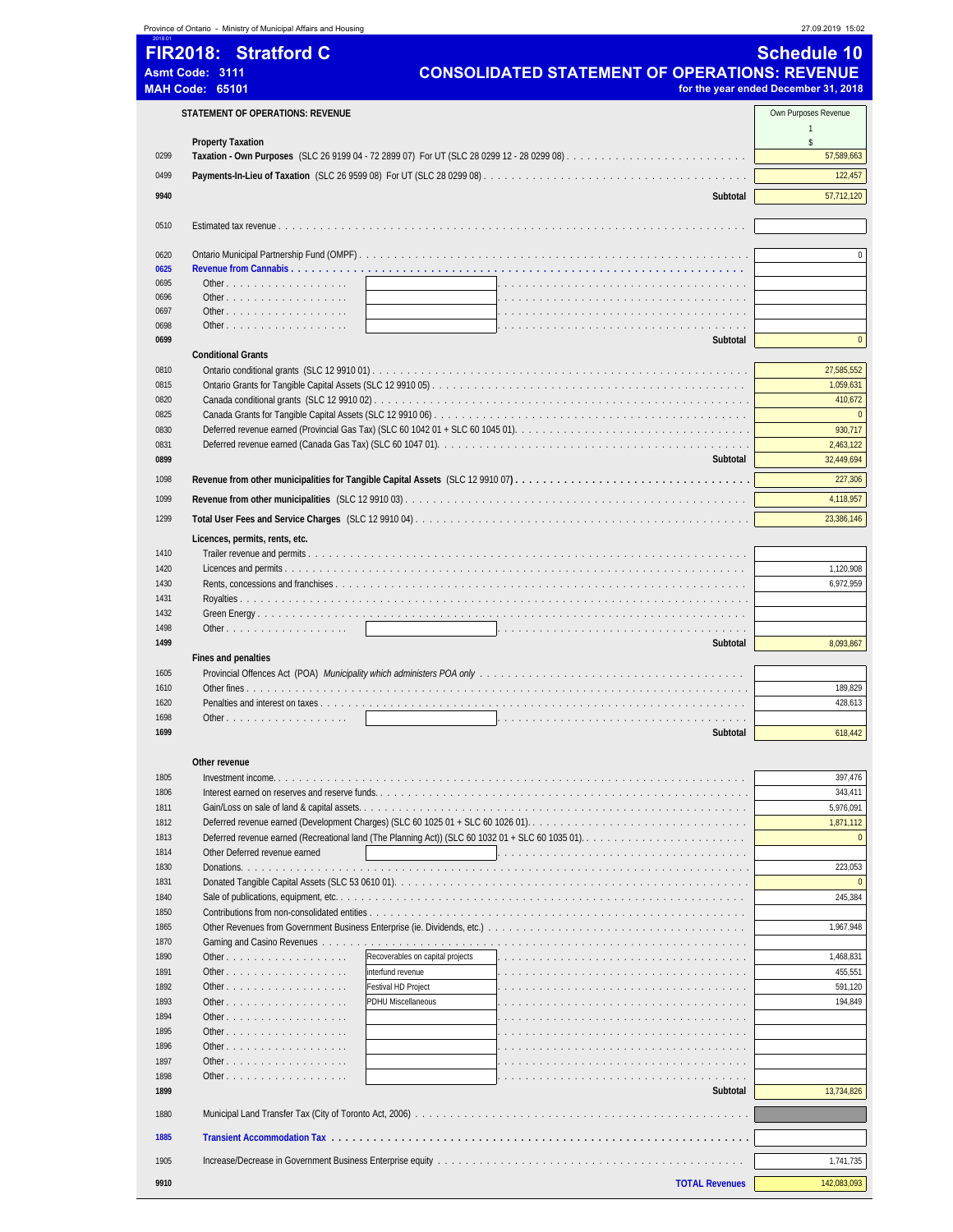### Province of Ontario - Ministry of Municipal Affairs and Housing 27.09.2019 15:02 2018.01

**FIR2018: Stratford C** Schedule 10 Asmt Code: 3111 **CONSOLIDATED STATEMENT OF OPERATIONS: REVENUE**<br>MAH Code: 65101 *CONSOLIDATED STATEMENT OF OPERATIONS: REVENUE* for the year ended December 31, 2018

### **Continuity of Accumulated Surplus/(Deficit)** 1

| 2010 | 142.083.093 |
|------|-------------|
| 2020 |             |
| 2030 |             |
| 2040 |             |
| 2045 |             |
| 2099 |             |
|      |             |
| 2060 |             |
| 2061 |             |
| 2062 | 254,489,709 |
| 9950 |             |

### **Continuity of Covernment Business Enterprise Equity** 1

|      | CONTINUITY OF GOVERNMENT DUSINESS ENTERPRISE EQUITY |            |
|------|-----------------------------------------------------|------------|
| 6010 |                                                     | 41,665,014 |
| 6020 |                                                     | 1.741.736  |
| 6060 |                                                     |            |
| 6090 |                                                     | 3.406.750  |

### **Total of line 0899 includes:**

|      | Provincial Gas Tax Funding |         |
|------|----------------------------|---------|
| 4018 |                            | 250.000 |
| 4019 |                            | 680 717 |
| 4020 |                            | 930 717 |

### **Total of line 0899 includes:**

### **Canada Gas Tax Funding** 2 and 2 and 2 and 2 and 2 and 2 and 2 and 2 and 2 and 2 and 2 and 2 and 2 and 2 and 2 and 2 and 2 and 2 and 2 and 2 and 2 and 2 and 2 and 2 and 2 and 2 and 2 and 2 and 2 and 2 and 2 and 2 and 2 and \$ 4025 General Government . . . . . Transportation Services: 4030 Roads - Paved . . . . . . . . . . . . . . . . . . . . . . . . . . . . . . . . . . . . . . . . . . . . . . . . . . . . . . . . . . . . . . . . . . . . . 1,052,332 4031 Roads - Unpaved . . . . . . . . . . . . . . . . . . . . . . . . . . . . . . . . . . . . . . . . . . . . . . . . . . . . . . . . . . . . . . . . . . . . 4032 Roads - Bridges and Culverts . . . . . . . . . . . . . . . . . . . . . . . . . . . . . . . . . . . . . . . . . . . . . . . . . . . . . . . . . . . . . 1,407,594 4033 Roadways - Traffic Operations & Roadside . . . . . . . . . . . . . . . . . . . . . . . . . . . . . . . . . . . . . . . . . . . . . . . . . . . . . . 3,196 4040 Transit - Conventional . . . . . . . . . . . . . . . . . . . . . . . . . . . . . . . . . . . . . . . . . . . . . . . . . . . . . . . . . . . . . . . . . 4041 Transit - Disabled & special needs . . . . . . . . . . . . . . . . . . . . . . . . . . . . . . . . . . . . . . . . . . . . . . . . . . . . . . . . . . . 4045 Air transportation . . . . . . . . . . . . . . . . . . . . . . . . . . . . . . . . . . . . . . . . . . . . . . . . . . . . . . . . . . . . . . . . . . . . 4046 Other . . . . . . . . . . . . . . . . . . **. . . . . . . . . . . . . . . . . . . . . . . . . . . . . . . . . . . .** Environmental Services: 4060 Wastewater collection/conveyance . . . . . . . . . . 4061 Wastewater treatment & disposal . . . . . . . . . . . . . . . . . . . . . . . . . . . . . . . . . . . . . . . . . . . . . . . . . . . . . . . . . . . 4062 Urban storm sewer system . . . . . . . . . . . . . . . . . . . . . . . . . . . . . . . . . . . . . . . . . . . . . . . . . . . . . . . . . . . . . . 4063 Rural storm sewer system . . . . . . . . . . . . . . . . . . . . . . . . . . . . . . . . . . . . . . . . . . . . . . . . . . . . . . . . . . . . . . . 4064 Water treatment . . . . . . . . . . . . . . . . . . . . . . . . . . . . . . . . . . . . . . . . . . . . . . . . . . . . . . . . . . . . . . . . . . . . 4065 Water distribution/transmission . . . . . . . . 4066 Solid waste collection . . . . . . . . . . . . . . . . . . . . . . . . . . . . . . . . . . . . . . . . . . . . . . . . . . . . . . . . . . . . . . . . . 4067 Solid waste disposal . . . . . . . . . . . . . . . . . . . . . . . . . . . . . . . . . . . . . . . . . . . . . . . . . . . . . . . . . . . . . . . . . . 4068 Waste diversion . . . . . . . . . . . . . . . . . . . . . . . . . . . . . . . . . . . . . . . . . . . . . . . . . . . . . . . . . . . . . . . . . . . . 4069 Other . . . . . . . . . . . . . . . . . . . . . . . . . . . . . . . . . . . . . . . . . . . . . . . . . . . . . . . . . . . . . . . . . . . . . . . . . . 4075 Recreation Facilities - All Other . . . . . . . . . . . . . . . . . . . . . . . . . . . . . . . . . . . . . . . . . . . . . . . . . . . . . . . . . . . . . 4076 Cultural services . . . . . . . . . . . 4080 Commercial and industrial . . . . . . . . . . . . . . . . . . . . . . . . . . . . . . . . . . . . . . . . . . . . . . . . . . . . . . . . . . . . . . . . **4099 Canada Gas Tax** 2,463,122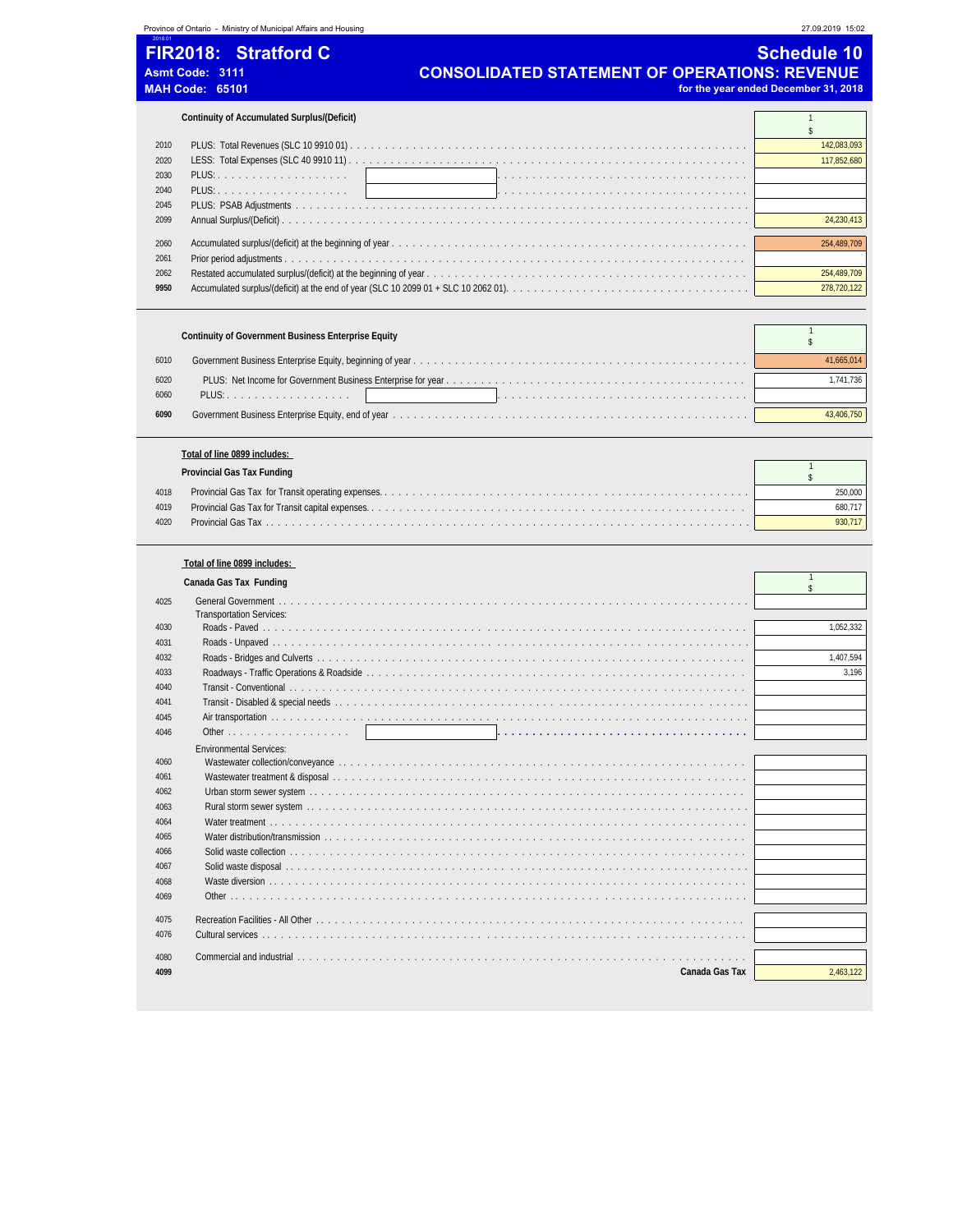|  | 27.09.2019 15:02 |
|--|------------------|
|  |                  |

2018.01001 **FIR2018: Stratford C Schedule 12**

### **Asmt Code: 3111 GRANTS, USER FEES AND SERVICE CHARGES**

|              | <b>MAH Code: 65101</b>                                                                            |                               |                      |                      |                                      |                  | for the year ended December 31, 2018               |                                |
|--------------|---------------------------------------------------------------------------------------------------|-------------------------------|----------------------|----------------------|--------------------------------------|------------------|----------------------------------------------------|--------------------------------|
|              |                                                                                                   | Ontario Conditional           | Canada Conditional   |                      | User Fees and Service                |                  | Ontario Grants - Tangible Canada Grants - Tangible | Other Municipalities -         |
|              |                                                                                                   | Grants                        | Grants               | Other Municipalities | Charges                              | Capital Assets   | Capital Assets                                     | Tangible Capital Assets        |
|              |                                                                                                   | $\mathbf{1}$<br>$\mathsf{\$}$ | $\overline{a}$<br>\$ | $\overline{3}$<br>\$ | $\overline{4}$<br>$\hat{\mathbf{x}}$ | 5<br>$\mathsf S$ | $\boldsymbol{6}$<br>\$                             | $\overline{7}$<br>$\mathbb{S}$ |
| 0299         |                                                                                                   | 37,424                        |                      | $-25,188$            | 478,132                              |                  |                                                    |                                |
|              | <b>Protection services</b>                                                                        |                               |                      |                      |                                      |                  |                                                    |                                |
| 0410         |                                                                                                   |                               |                      |                      | 145,757                              |                  |                                                    |                                |
| 0420<br>0421 |                                                                                                   | 300,396                       |                      | 394,210              | 75,913                               |                  |                                                    | 227,306                        |
| 0422         |                                                                                                   |                               |                      |                      |                                      |                  |                                                    |                                |
| 0430         |                                                                                                   |                               |                      |                      |                                      |                  |                                                    |                                |
| 0440<br>0445 |                                                                                                   |                               |                      |                      |                                      |                  |                                                    |                                |
| 0450         |                                                                                                   |                               |                      |                      |                                      |                  |                                                    |                                |
| 0460<br>0498 | Other                                                                                             |                               |                      | 170,367              |                                      |                  |                                                    |                                |
| 0499         | .<br>Subtotal                                                                                     | 300,396                       | $\mathbf{0}$         | 564,577              | 221,670                              | $\mathbf{0}$     | $\mathbf{0}$                                       | 227,306                        |
|              | <b>Transportation services</b>                                                                    |                               |                      |                      |                                      |                  |                                                    |                                |
| 0611<br>0612 | Roads - Unpaved                                                                                   | 1,142,792                     |                      |                      | 221,070                              |                  |                                                    |                                |
| 0613         |                                                                                                   |                               |                      |                      |                                      |                  |                                                    |                                |
| 0614         |                                                                                                   |                               |                      |                      |                                      |                  |                                                    |                                |
| 0621<br>0622 | Winter Control - Except sidewalks, Parking Lots<br>Winter Control - Sidewalks, Parking Lots Only. |                               |                      |                      |                                      |                  |                                                    |                                |
| 0631         |                                                                                                   |                               |                      |                      | 201,816                              | 1,059,631        |                                                    |                                |
| 0632<br>0640 |                                                                                                   |                               |                      |                      | 49,398<br>976,713                    |                  |                                                    |                                |
| 0650         |                                                                                                   |                               |                      |                      |                                      |                  |                                                    |                                |
| 0660         |                                                                                                   |                               |                      |                      | 7,972                                |                  |                                                    |                                |
| 0698<br>0699 | Other<br>.<br>Subtotal                                                                            | 1,142,792                     | $\bf 0$              | $\bf{0}$             | 1,456,969                            | 1,059,631        | $\mathbf{0}$                                       | $\mathbf{0}$                   |
|              | <b>Environmental services</b>                                                                     |                               |                      |                      |                                      |                  |                                                    |                                |
| 0811         |                                                                                                   | 223,694                       | 124,539              |                      | 6,755,549                            |                  |                                                    |                                |
| 0812<br>0821 |                                                                                                   |                               |                      |                      | 172,860<br>7,684                     |                  |                                                    |                                |
| 0822         |                                                                                                   |                               |                      |                      |                                      |                  |                                                    |                                |
| 0831         |                                                                                                   |                               |                      |                      | 26,659                               |                  |                                                    |                                |
| 0832<br>0840 |                                                                                                   |                               |                      |                      | 4,557,967<br>2,609,849               |                  |                                                    |                                |
| 0850         | Solid waste disposal                                                                              | 321,564                       |                      |                      |                                      |                  |                                                    |                                |
| 0860<br>0898 | Other<br>.                                                                                        |                               |                      |                      |                                      |                  |                                                    |                                |
| 0899         | Subtotal                                                                                          | 545,258                       | 124,539              | $\pmb{0}$            | 14,130,568                           | $\mathbf{0}$     | $\mathbf{0}$                                       | $\mathbf{0}$                   |
|              | <b>Health services</b>                                                                            |                               |                      |                      |                                      |                  |                                                    |                                |
| 1010<br>1020 |                                                                                                   | 3,186,510                     |                      | 1,246                |                                      |                  |                                                    |                                |
| 1030         |                                                                                                   |                               |                      |                      |                                      |                  |                                                    |                                |
| 1035<br>1040 |                                                                                                   |                               |                      |                      |                                      |                  |                                                    |                                |
| 1098         | Other<br>.                                                                                        |                               |                      |                      |                                      |                  |                                                    |                                |
| 1099         | Subtotal                                                                                          | 3,186,510                     | $\pmb{0}$            | 1,246                | $\mathbf{0}$                         | $\mathbf{0}$     | $\mathbf{0}$                                       | $\mathbf{0}$                   |
| 1210         | Social and family services                                                                        | 8,282,561                     |                      | 778,440              |                                      |                  |                                                    |                                |
| 1220         |                                                                                                   | 3,013,598                     |                      |                      | 1,711,924                            |                  |                                                    |                                |
| 1230<br>1298 | Other<br>.                                                                                        | 7,566,703                     |                      | 386,159              | 1,925,643                            |                  |                                                    |                                |
| 1299         | Subtotal                                                                                          | 18,862,862                    | $\mathbf{0}$         | 1,164,599            | 3,637,567                            | $\mathbf{0}$     | $\mathbf{0}$                                       | $\mathbf{0}$                   |
|              | Social Housing                                                                                    |                               |                      |                      |                                      |                  |                                                    |                                |
| 1410         |                                                                                                   | 3,165,330                     |                      | 2,375,425            | 2,529,965                            |                  |                                                    |                                |
| 1420<br>1430 |                                                                                                   |                               |                      |                      |                                      |                  |                                                    |                                |
| 1497         | Other<br>.                                                                                        |                               |                      |                      |                                      |                  |                                                    |                                |
| 1498         | Other<br>والمتواط والمتواط والمتواط والمتواط                                                      |                               |                      |                      |                                      |                  |                                                    |                                |
| 1499         | Subtotal                                                                                          | 3,165,330                     | $\pmb{0}$            | 2,375,425            | 2,529,965                            | $\pmb{0}$        | $\pmb{0}$                                          | $\mathbf{0}$                   |
| 1610         | Recreation and cultural services                                                                  |                               |                      |                      | 138,600                              |                  |                                                    |                                |
| 1620         |                                                                                                   | 52,060                        |                      |                      | 224,227                              |                  |                                                    |                                |
| 1631         | Recreation facilities - Golf Course, Marina, Ski Hill                                             |                               |                      |                      |                                      |                  |                                                    |                                |
| 1634<br>1640 |                                                                                                   | 15,000<br>51,402              | 15,521               | 38,298               | 265,598<br>281,059                   |                  |                                                    |                                |
| 1645         |                                                                                                   |                               |                      |                      |                                      |                  |                                                    |                                |
| 1650<br>1698 | Other<br>.                                                                                        |                               |                      |                      |                                      |                  |                                                    |                                |
| 1699         | Subtotal                                                                                          | 118,462                       | 15,521               | 38,298               | 909,484                              | $\mathbf{0}$     | $\pmb{0}$                                          | $\mathbf{0}$                   |
|              | Planning and development                                                                          |                               |                      |                      |                                      |                  |                                                    |                                |
| 1810<br>1820 |                                                                                                   | 226,518                       | 270,612              |                      | 21,791                               |                  |                                                    |                                |
| 1830         |                                                                                                   |                               |                      |                      |                                      |                  |                                                    |                                |
| 1840         |                                                                                                   |                               |                      |                      |                                      |                  |                                                    |                                |
| 1850<br>1898 | Other<br>.                                                                                        |                               |                      |                      |                                      |                  |                                                    |                                |
| 1899         | Subtotal                                                                                          | 226,518                       | 270,612              | $\bf{0}$             | 21,791                               | $\Omega$         | $\mathbf{0}$                                       | $\mathbf{0}$                   |
| 1910         | Other<br>the second contract of the second                                                        |                               |                      |                      |                                      |                  |                                                    |                                |
| 9910         | <b>TOTAL</b>                                                                                      | 27,585,552                    | 410,672              | 4,118,957            | 23,386,146                           | 1,059,631        | $\mathbf{0}$                                       | 227,306                        |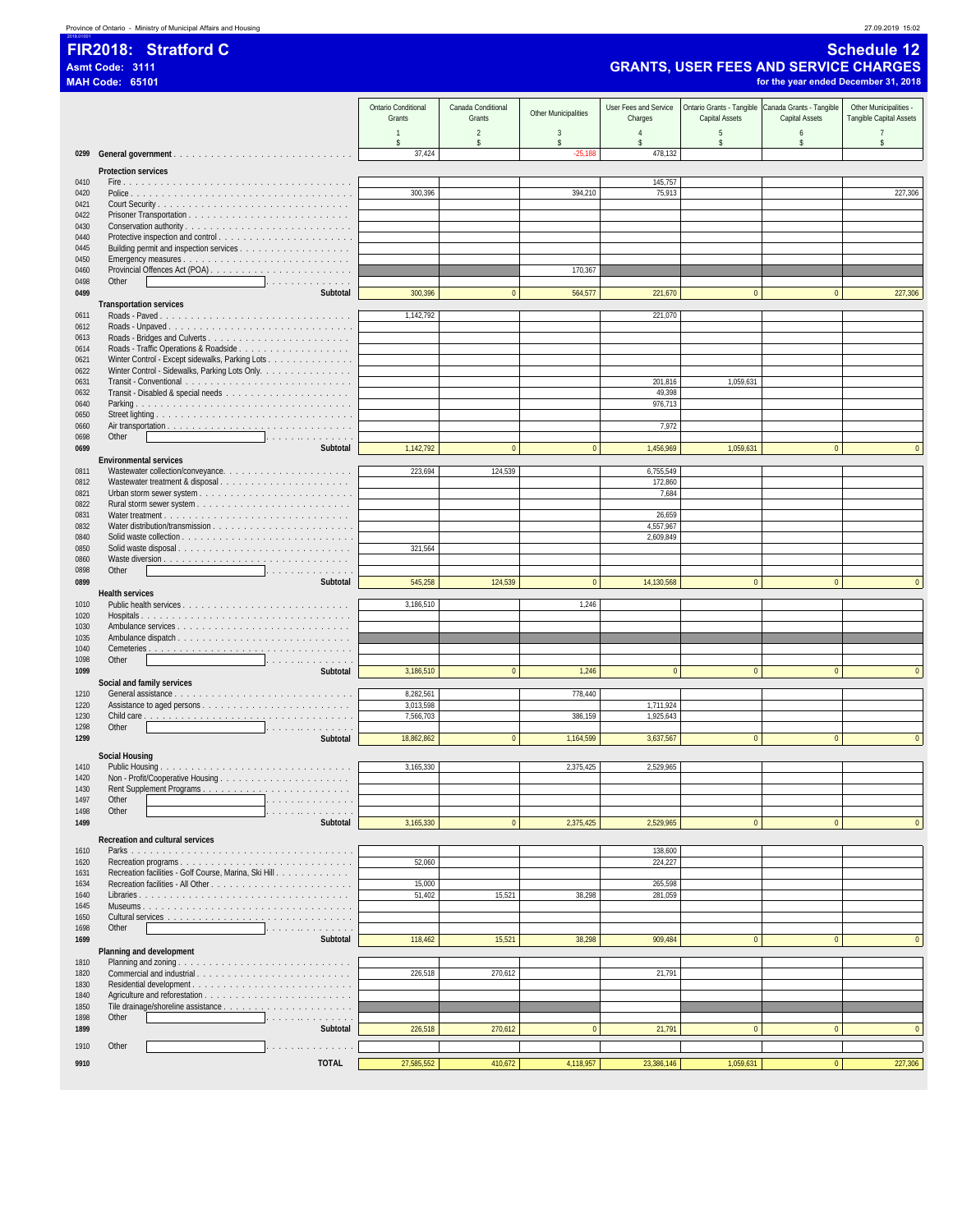### **General Information**

2018.01

### **1. Optional Property Classes in Effect** 2 0202 N New Multi-Residential . . . . . . . . . . . . . . . . . . . . . . . . . . . . . . . . . Y 0205 G Parking Lot (Includes CJ, CR**,** CX, CY, CZ) . . . . . . . . . . . . . . . . . . . . . . Y

| 0210 |       |  |  |  |  |  |  |  |  |  |  |  |  |  |  |  |  |
|------|-------|--|--|--|--|--|--|--|--|--|--|--|--|--|--|--|--|
| 0215 |       |  |  |  |  |  |  |  |  |  |  |  |  |  |  |  |  |
| 0220 |       |  |  |  |  |  |  |  |  |  |  |  |  |  |  |  |  |
| 0225 | Other |  |  |  |  |  |  |  |  |  |  |  |  |  |  |  |  |

|      | 2. Capping Parameters and Results | Exit capping<br>immediately | Decrease -<br>Percentage<br>Retained | Tax Adjustment -<br>Increasers | Net Class Impact Annualized Tax Limit | CVA Tax Limit | <b>CVA Threshold</b><br>Value for Protected   Value for Clawed<br>Properties | CVA Threshold<br><b>Back Properties</b> | Exclude<br>Properties<br>Previously at<br>CVA Tax | Exclude<br>to Clawed Back | Exclude<br>Properties that Properties that go<br>go from Capped from Clawed Back<br>to Capped |
|------|-----------------------------------|-----------------------------|--------------------------------------|--------------------------------|---------------------------------------|---------------|------------------------------------------------------------------------------|-----------------------------------------|---------------------------------------------------|---------------------------|-----------------------------------------------------------------------------------------------|
|      |                                   |                             |                                      |                                |                                       |               |                                                                              |                                         |                                                   | 10                        | 11                                                                                            |
|      |                                   | Y or N                      | %                                    |                                | %                                     | %             |                                                                              |                                         | Y or N                                            | Y or N                    | Y or N                                                                                        |
| 0320 | M Multi-Residential.              |                             |                                      |                                |                                       |               |                                                                              |                                         |                                                   |                           |                                                                                               |
| 0330 | C Commercial.                     |                             |                                      |                                |                                       |               |                                                                              |                                         |                                                   |                           |                                                                                               |
| 0340 | Industrial                        |                             |                                      |                                |                                       |               |                                                                              |                                         |                                                   |                           |                                                                                               |

|      |                                   |                               |                        | Low Band     |                           |              | Middle Band               |
|------|-----------------------------------|-------------------------------|------------------------|--------------|---------------------------|--------------|---------------------------|
|      |                                   | Grad, Tax Rates<br>in Effect? | Number of Tax<br>Bands | CVA Boundary | % of Highest Band<br>Rate | CVA Boundary | % of Highest Band<br>Rate |
|      | 3. Graduated Taxation (Tax Bands) |                               |                        |              |                           |              |                           |
|      |                                   | Y or N                        |                        |              |                           |              |                           |
| 0610 |                                   |                               |                        |              |                           |              |                           |
| 0611 |                                   |                               |                        |              |                           |              |                           |
| 0612 |                                   |                               |                        |              |                           |              |                           |
| 0613 |                                   |                               |                        |              |                           |              |                           |
| 0620 |                                   |                               |                        |              |                           |              |                           |
| 0621 |                                   |                               |                        |              |                           |              |                           |

Y or N

|      | 4. Phase-In Program in Effect (Most recent Phase-In only) | Phase-In<br>Program in<br>Fffect? | Year Current Phase-<br>In Initiated | Term of Current<br>Phase-In<br>4 |  |
|------|-----------------------------------------------------------|-----------------------------------|-------------------------------------|----------------------------------|--|
|      |                                                           | Y or N                            | Year                                | $#$ of Yrs                       |  |
| 0805 |                                                           | N                                 |                                     |                                  |  |
| 0810 |                                                           |                                   |                                     |                                  |  |
| 0815 |                                                           | N                                 |                                     |                                  |  |
| 0820 |                                                           | N                                 |                                     |                                  |  |
| 0840 |                                                           | N                                 |                                     |                                  |  |
| 0850 |                                                           | N                                 |                                     |                                  |  |
| 0855 |                                                           | N                                 |                                     |                                  |  |
| 0860 |                                                           | N                                 |                                     |                                  |  |

### **5. Rebates for Eligible Charities** 2

 $\%$ 1010 Rebate Percentage for Eligible Charities (SLC 72 2099 xx) . . . . . . . . . . . . . . . 40.0%

|      |                                                          |                | <b>INTERIM Billing Installments</b> |                 | <b>FINAL Billing Installments</b> |                |               |  |
|------|----------------------------------------------------------|----------------|-------------------------------------|-----------------|-----------------------------------|----------------|---------------|--|
|      | 6. Property Tax Due Dates for Current Year               | Installments   | First Due Date                      | Last Due Date   | <b>Installments</b>               | First Due Date | Last Due Date |  |
|      | To be completed by Single/Lower-tier Municipalities Only |                |                                     |                 |                                   | $\sqrt{2}$     |               |  |
|      |                                                          | #              | YYYYMMDD                            | <b>YYYYMMDD</b> |                                   | YYYYMMDD       | YYYYMMDD      |  |
| 1210 |                                                          |                | 20180216                            | 20180406        |                                   | 20180810       | 20181012      |  |
| 1220 |                                                          |                | 20180216                            | 20180406        |                                   | 20180810       | 20181012      |  |
| 1230 |                                                          |                | 20180216                            | 20180406        |                                   | 20180810       | 20181012      |  |
| 1240 |                                                          |                | 20180216                            | 20180406        |                                   | 20180810       | 20181012      |  |
| 1250 |                                                          |                | 20180216                            | 20180406        |                                   | 20180810       | 20181012      |  |
| 1260 |                                                          | $\mathfrak{D}$ | 20180216                            | 20180406        |                                   | 20180810       | 20181012      |  |
| 1270 |                                                          |                | 20180216                            | 20180406        |                                   | 20180810       | 20181012      |  |
| 1298 | Other<br>Landfill                                        |                | 20180216                            | 20180406        |                                   | 20180810       | 20181012      |  |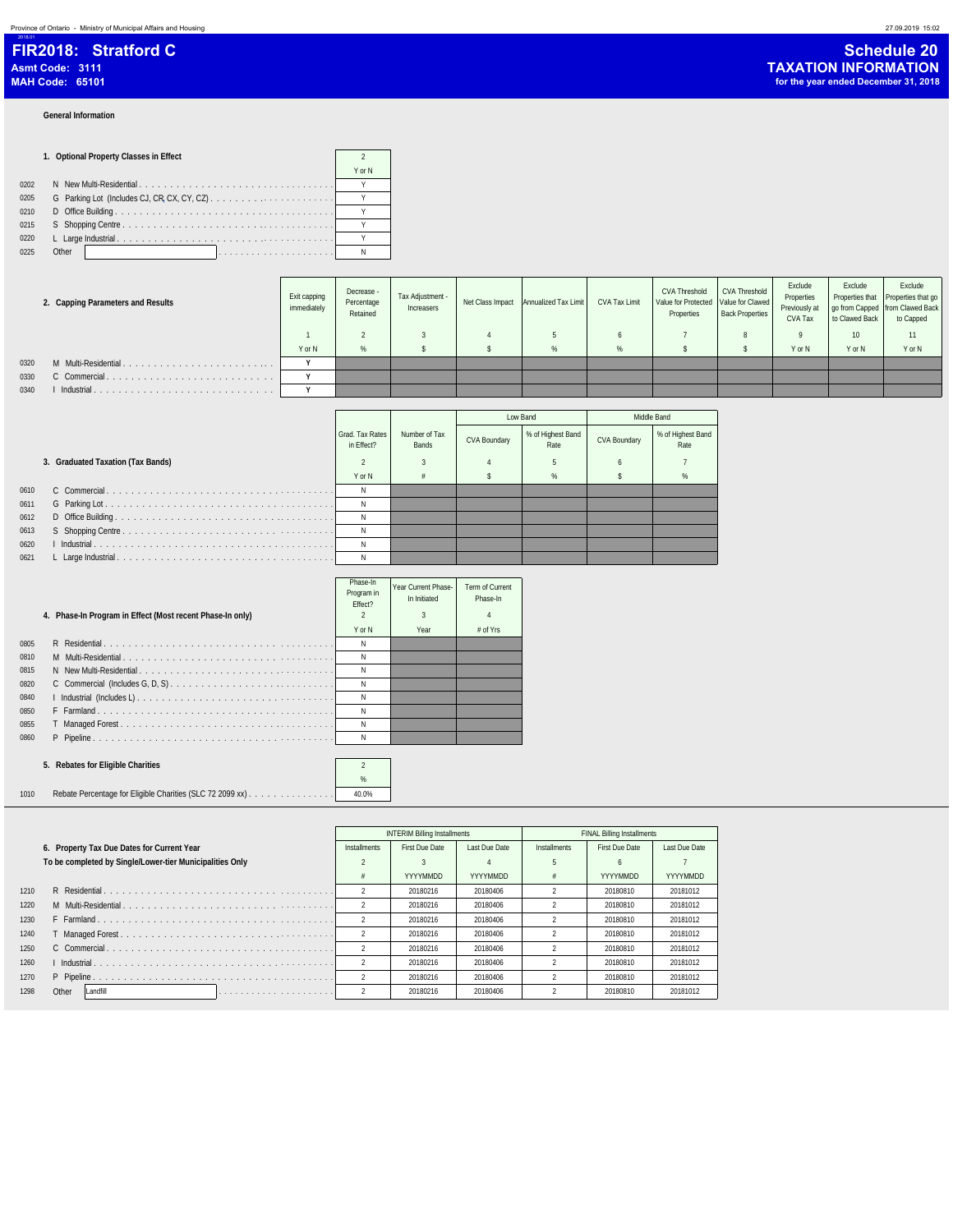**FIR2018: Stratford CAsmt Code: 3111MAH Code: 65101**

2018.01001

### **Schedule 22 MUNICIPAL and SCHOOL BOARD TAXATION for the year ended December 31, 2018**

**1. GENERAL PURPOSE LEVY INFORMATION**

|      |                          |                    |                        |                                  |                  |            |                    | Phase-In Taxable   |           |              |                         |                 | <b>LT/ST Taxes</b> | UT Taxes       | <b>Education Taxes</b> | <b>TOTAL</b>       |
|------|--------------------------|--------------------|------------------------|----------------------------------|------------------|------------|--------------------|--------------------|-----------|--------------|-------------------------|-----------------|--------------------|----------------|------------------------|--------------------|
|      |                          |                    |                        |                                  |                  |            |                    | Assessment         |           |              |                         |                 |                    |                |                        |                    |
| 9299 |                          |                    |                        |                                  |                  |            |                    | 3,855,085,437      |           |              |                         |                 | 56.351.112         | $\overline{0}$ | 13,004,058             | 69,355,170         |
|      |                          |                    |                        |                                  |                  |            |                    |                    |           |              |                         |                 |                    |                |                        |                    |
|      |                          |                    | Property               | Tax Rate                         |                  | Percent of | CVA                | Phase-In           |           |              | <b>Tax Rates</b>        |                 | Municipal Taxes    |                | Education              |                    |
|      |                          |                    |                        |                                  |                  |            |                    |                    |           |              |                         |                 |                    |                |                        |                    |
|      | <b>RTC</b><br><b>RTQ</b> | Tax<br>Band        | Class                  | Description                      | <b>Tax Ratio</b> | Full Rate  | Assessment         | Taxable Assessment | LT/ST     | UT           | EDUC                    | <b>TOTAL</b>    | LT/ST              | UT             | Taxes                  | <b>TOTAL</b>       |
|      |                          |                    |                        |                                  |                  |            |                    |                    |           |              |                         |                 |                    |                |                        |                    |
|      |                          | $\overline{2}$     | $\overline{3}$         | $\overline{4}$                   | 5                | 6          | $\overline{7}$     | 16                 | 8         | $\mathbf Q$  | 10                      | 11              | 12                 | 13             | 14                     | 15                 |
|      | <b>LIST</b>              | <b>LIST</b>        |                        |                                  |                  | $\%$       | $\mathbf{\hat{s}}$ | $\mathbf{\hat{s}}$ | 0.xxxxxx% | $0.$ xxxxxx% | 0. XXXXXX <sup>96</sup> | $0.$ xxxxx $\%$ | $\mathbf{\hat{S}}$ | -S             | $\hat{\mathbf{S}}$     | $\hat{\mathbf{S}}$ |
| 2001 | $\Omega$                 | <b>Stratford C</b> |                        |                                  |                  |            |                    |                    |           |              |                         |                 |                    |                |                        |                    |
| 0010 | <b>RT</b>                | $\overline{0}$     | Residential            | <b>Full Occupied</b>             | 1.000000         | 100%       | 3,231,227,393      | 3,061,455,243      | 1.206350% |              | 0.170000%               | 1.376350%       | 36,931,865         | $\Omega$       | 5,204,474              | 42,136,339         |
| 0012 | <b>RH</b>                | $\overline{0}$     | Residential            | <b>Full Occupied, Shared PIL</b> | 1.000000         | 100%       | 277,400            | 269,750            | 1.206350% |              | 0.170000%               | 1.376350%       | 3,254              | $\Omega$       | 459                    | 3,713              |
| 0027 | <b>RD</b>                | $\mathbf{0}$       | Residential            | <b>Education Only</b>            | 1.000000         | 100%       | 1.532.000          | 1.520.000          | 0.000000% |              | 0.170000%               | 0.170000%       | $\Omega$           |                | 2.584                  | 2,584              |
| 0050 | MT                       | $\overline{0}$     | Multi-Residential      | <b>Full Occupied</b>             | 2.000000         | 100%       | 189,569,800        | 169,595,850        | 2.412699% |              | 0.170000%               | 2.582699%       | 4,091,837          |                | 288,313                | 4,380,150          |
| 0080 | <b>NT</b>                | $\overline{0}$     | New Multi-Residential  | <b>Full Occupied</b>             | 1.000000         | 100%       | 9,446,600          | 8,810,800          | 1.206350% |              | 0.170000%               | 1.376350%       | 106,289            |                | 14,978                 | 121,267            |
| 0110 | <b>FT</b>                | $\overline{0}$     | armland                | <b>Full Occupied</b>             | 0.250000         | 100%       | 21,457,200         | 16,624,820         | 0.301588% |              | 0.042500%               | 0.344088%       | 50.138             |                | 7.066                  | 57,204             |
| 0210 | CT                       | $\overline{0}$     | <b>Commercial</b>      | <b>Full Occupied</b>             | 1.975937         | 100%       | 294,213,216        | 277, 154, 358      | 2.383671% |              | 1.340000%               | 3.723671%       | 6,606,448          |                | 3,713,868              | 10,320,31          |
| 0215 | CH                       | $\overline{0}$     | <b>Commercial</b>      | Full Occupied, Shared PIL        | 1.975937         | 100%       | 2.089.600          | 2,072,000          | 2.383671% |              | 1.340000%               | 3.723671%       | 49.390             |                | 27.765                 | 77,155             |
| 0240 | CU                       | $\overline{0}$     | Commercial             | <b>Excess Land</b>               | 1.975937         | 70%        | 2.661.400          | 2.026.650          | 1.668570% |              | 0.938000%               | 2.606570%       | 33.816             |                | 19,010                 | 52,826             |
| 0270 | <b>CX</b>                | $\overline{0}$     | Commercial             | Vacant Land                      | 1.975937         | 70%        | 3.016.200          | 2.747.700          | 1.668570% |              | 0.938000%               | 2.606570%       | 45.847             |                | 25,773                 | 71,620             |
| 0275 | CJ                       | $\mathbf{0}$       | <b>Commercial</b>      | Vacant Land, Shared PIL          | 1.975937         | 70%        | 80.500             | 79,400             | 1.668570% |              | 0.938000%               | 2.606570%       | 1,325              |                | 745                    | 2,070              |
| 0320 | DT                       | $\overline{0}$     | <b>Office Building</b> | <b>Full Occupied</b>             | 1.975937         | 100%       | 2.919.400          | 2,444,665          | 2.383671% |              | 1.340000%               | 3.723671%       | 58.273             |                | 32.759                 | 91,032             |
| 0340 | <b>ST</b>                | $\overline{0}$     | <b>Shopping Centre</b> | <b>Full Occupied</b>             | 1.975937         | 100%       | 44.405.700         | 40.128.150         | 2.383671% |              | 1.340000%               | 3.723671%       | 956.523            |                | 537.717                | 1,494,240          |
| 0510 | $\mathsf{I}$             | $\overline{0}$     | Industrial             | <b>Full Occupied</b>             | 2.758490         | 100%       | 55,265,400         | 52,976,175         | 3.299060% |              | 1.340000%               | 4.639060%       | 1,747,716          |                | 709,881                | 2,457,597          |
| 0515 | H                        | $\mathbf{0}$       | <b>Industrial</b>      | Full Occupied, Shared PIL        | 2.758490         | 100%       | 777.500            | 711,300            | 3.299060% |              | 1.340000%               | 4.639060%       | 23,466             |                | 9.531                  | 32,997             |
| 0540 | IU                       | $\overline{0}$     | Industrial             | <b>Excess Land</b>               | 2.758490         | 65%        | 1.973.300          | 1.817.134          | 2.144389% |              | 0.871000%               | 3.015389%       | 38,966             |                | 15.827                 | 54.793             |
| 0570 | IX                       | $\mathbf{0}$       | Industrial             | Vacant Land                      | 2.758490         | 65%        | 5.621.100          | 4.904.085          | 2.144389% |              | 0.871000%               | 3.015389%       | 105.163            |                | 42.715                 | 147,878            |
| 0575 | IJ                       | $\overline{0}$     | <b>Industrial</b>      | Vacant Land, Shared PIL          | 2.758490         | 65%        | 288,000            | 267,900            | 2.144389% |              | 0.871000%               | 3.015389%       | 5.745              |                | 2,333                  | 8,078              |
| 0610 | LT                       | $\overline{0}$     | arge Industrial        | <b>Full Occupied</b>             | 2.758490         | 100%       | 28.683.800         | 27,699,907         | 3.299060% |              | 1.340000%               | 4.639060%       | 913,837            |                | 371.179                | 1,285,016          |
| 0620 | LU                       | $\overline{0}$     | Large Industrial       | <b>Excess Land</b>               | 2.758490         | 65%        | 489.800            | 435.650            | 2.144389% |              | 0.871000%               | 3.015389%       | 9.342              |                | 3.795                  | 13,137             |
| 0710 | PT                       | $\mathbf{0}$       | Pipeline               | <b>Full Occupied</b>             | 1.509000         | 100%       | 9.122.000          | 8,757,500          | 1.820382% |              | 1.090000%               | 2.910382%       | 159,420            |                | 95,457                 | 254,877            |
| 2140 | JT                       | $\Omega$           | Industrial, NConstr.   | <b>Full Occupied</b>             | 2.758490         | 100%       | 5.396.600          | 5,205,800          | 3.299060% |              | 1.090000%               | 4.389060%       | 171.742            |                | 56.743                 | 228,485            |
| 2145 | JU                       | $\overline{0}$     | Industrial, NConstr.   | <b>Excess Land</b>               | 2.758490         | 65%        | 183.800            | 160.400            | 2.144389% |              | 0.708500%               | 2.852889%       | 3.440              |                | 1.136                  | 4,576              |
| 2235 | KT                       | $\overline{0}$     | Large Ind., NConstr    | <b>Full Occupied</b>             | 2.758490         | 100%       | 33,669,700         | 28,070,600         | 3.299060% |              | 1.090000%               | 4.389060%       | 926,066            |                | 305,970                | 1,232,036          |
| 2240 | KU                       | $\overline{0}$     | Large Ind., NConstr    | <b>Excess Land</b>               | 2.758490         | 65%        | 72,300             | 58,900             | 2.144389% |              | 0.708500%               | 2.852889%       | 1,263              |                | 417                    | 1,680              |
| 2440 | <b>XT</b>                | $\Omega$           | Commercial, NConstr    | <b>Full Occupied</b>             | 1.975937         | 100%       | 140.853.100        | 133.393.600        | 2.383671% |              | 1.090000%               | 3.473671%       | 3.179.665          |                | 1.453.990              | 4,633,655          |
| 2445 | XU                       | $\overline{0}$     | Commercial, NConstr    | <b>Excess Land</b>               | 1.975937         | 70%        | 815,900            | 772,450            | 1.668570% |              | 0.763000%               | 2.431570%       | 12,889             |                | 5.894                  | 18,783             |
| 2835 | ZT                       | $\overline{0}$     | Shopp. Centre, NConstr | <b>Full Occupied</b>             | 1.975937         | 100%       | 5.545.500          | 4,924,650          | 2.383671% |              | 1.090000%               | 3.473671%       | 117,387            |                | 53,679                 | 171,066            |
|      |                          |                    |                        |                                  |                  |            |                    |                    |           |              |                         |                 |                    |                |                        |                    |
| 9201 |                          |                    |                        | Subtotal                         |                  |            | 4,091,654,209      | 3,855,085,437      |           |              |                         |                 | 56,351,112         | $\Omega$       | 13,004,058             | 69,355,170         |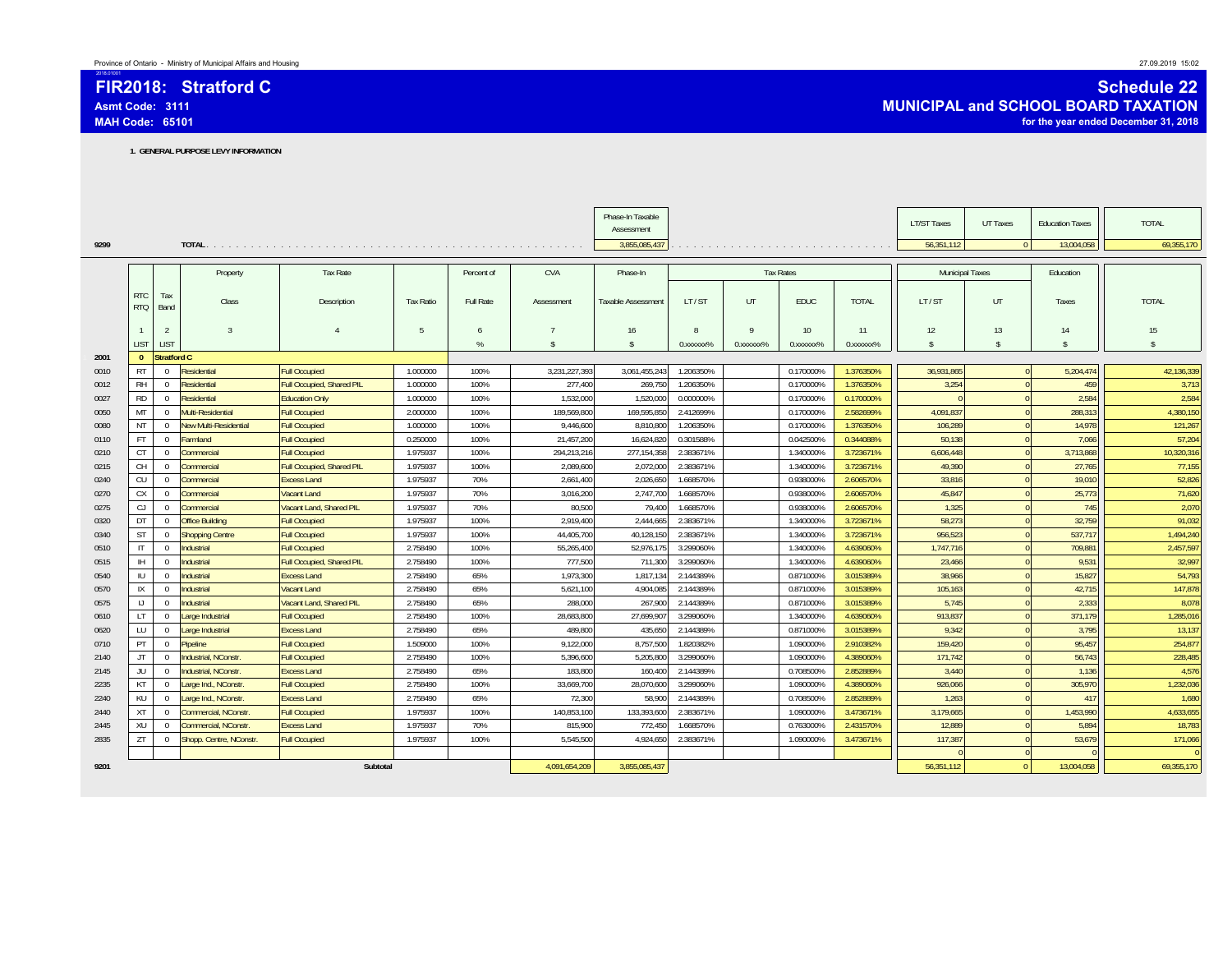### **FIR2018: Stratford C**

**Asmt Code: 3111MAH Code: 65101**

2018.01

### **Schedule 22 MUNICIPAL and SCHOOL BOARD TAXATION**

**for the year ended December 31, 2018**

| 7010                                                                         | 4. ADJUSTMENTS TO TAXATION                                      | <b>Municipal Taxes</b><br>LT/ST<br>12<br>$\hat{\mathbf{r}}$<br>40.374 | UT<br>13<br>$\zeta$ | Education<br>Taxes<br>14<br>$\zeta$<br>$-40.374$ | <b>TOTAL</b><br>15<br>$\mathsf{\$}$                                          |
|------------------------------------------------------------------------------|-----------------------------------------------------------------|-----------------------------------------------------------------------|---------------------|--------------------------------------------------|------------------------------------------------------------------------------|
|                                                                              | 5. SUPPLEMENTARY TAXES                                          |                                                                       |                     |                                                  |                                                                              |
| 9799                                                                         |                                                                 | 1,381,904                                                             |                     | 279,174                                          | 1,661,078                                                                    |
| 9910                                                                         | 6. AMOUNT LEVIED BY TAX RATE<br><b>TOTAL Levied by Tax Rate</b> | 57,773,390                                                            | $\mathbf{0}$        | 13,242,858                                       | 71,016,248                                                                   |
|                                                                              | 7. AMOUNTS ADDED TO TAX BILL                                    |                                                                       |                     |                                                  |                                                                              |
| 8005<br>8010<br>8015<br>8020<br>8025<br>8030<br>8035<br>8040<br>8097<br>9890 | Other<br>Subtotal<br>8. OTHER TAXATION AMOUNTS                  | 19.442<br>227.150<br>246.592                                          | $\Omega$            | $\Omega$                                         | 19,442<br>$\Omega$<br>$\Omega$<br>$\Omega$<br>$\Omega$<br>227,150<br>246,592 |
| 8045<br>8050<br>8098<br>9892                                                 | Other<br>Subtotal                                               | $\sqrt{ }$                                                            | $\Omega$            | $\Omega$                                         | $\Omega$<br>$\Omega$<br>$\Omega$<br>$\Omega$                                 |
| 9990                                                                         | 9. TOTAL AMOUNT LEVIED<br><b>TOTAL Levies</b>                   | 58,019,982                                                            | $\overline{0}$      | 13,242,858                                       | 71,262,840                                                                   |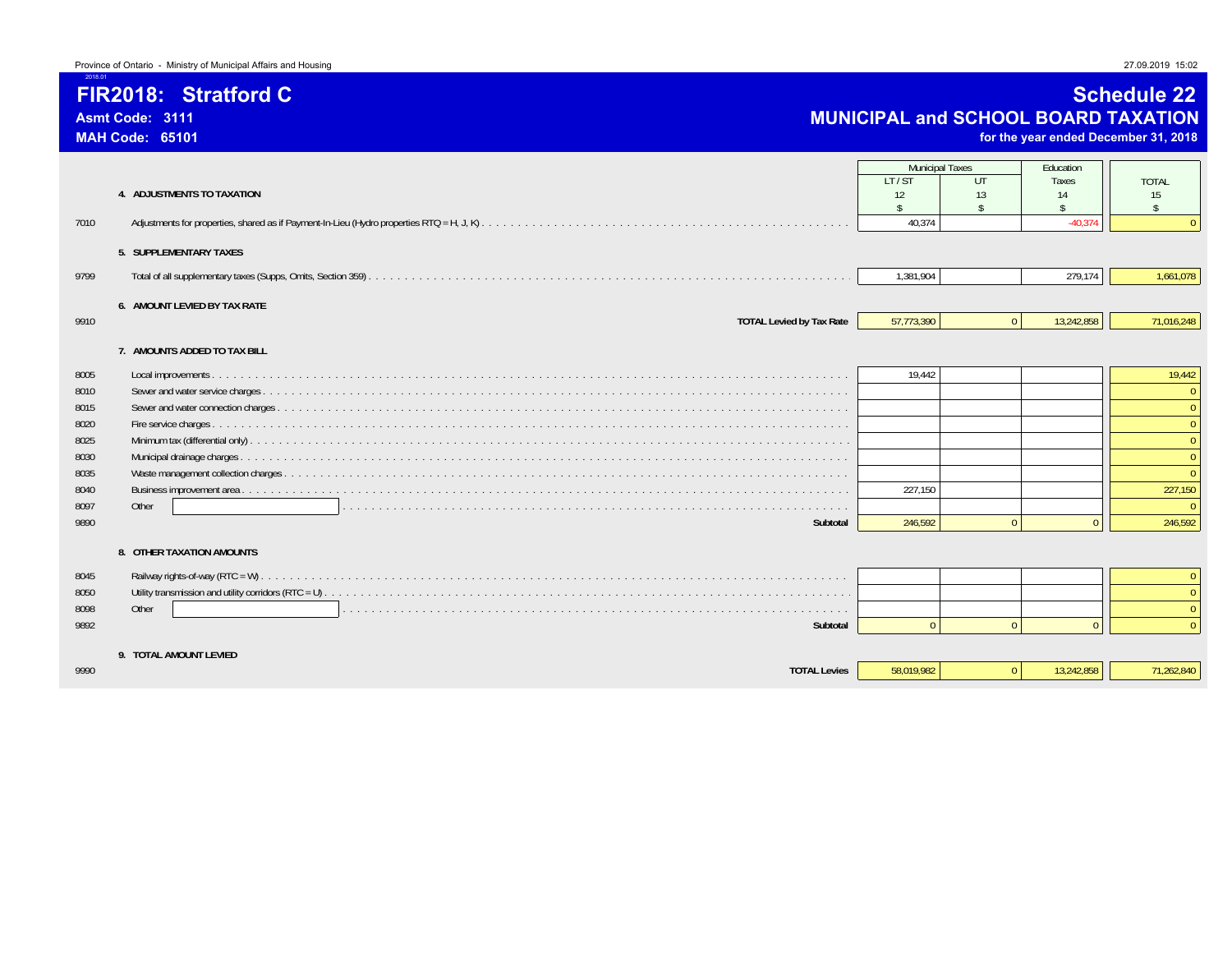### **FIR2018: Stratford CAsmt Code: 3111MAH Code: 65101**

2018.01001

**1. GENERAL PURPOSE PAYMENTS-IN-LIEU**

|      |                   |                     |               |                                |                  |            |                    | PIL Phased-In<br>Assessment |                        |              |                                                                  |                        | LT/ST PILS         | UT PILS            | <b>Education PILS</b> | TOTAL              |
|------|-------------------|---------------------|---------------|--------------------------------|------------------|------------|--------------------|-----------------------------|------------------------|--------------|------------------------------------------------------------------|------------------------|--------------------|--------------------|-----------------------|--------------------|
| 9299 |                   |                     |               |                                |                  |            |                    | 13,724,800                  |                        |              | the companion of the companion of the companion of the companion |                        | 325,962            | $\overline{0}$     | 131,567               | 457,529            |
|      |                   |                     |               |                                |                  |            |                    |                             |                        |              |                                                                  |                        |                    |                    |                       |                    |
|      |                   |                     | Property      | Tax Rate                       |                  | Percent of | PIL CVA            | PIL Phased-In               |                        |              | <b>Tax Rates</b>                                                 |                        | Municipal PILS     |                    | Education             |                    |
|      | KIU<br><b>DTO</b> | <b>I</b> dX<br>Rond | Class         | Description                    | <b>Tax Ratio</b> | Full Rate  | Assessment         | Assessment                  | LT/ST                  | UT           | EDUC                                                             | <b>TOTAL</b>           | LT/ST              | UT.                | PILS                  | TOTAL              |
|      | $\overline{1}$    | $\overline{2}$      | $\mathcal{R}$ |                                | 5                | 6          |                    | 16                          | 8                      | $\mathbf{q}$ | 10                                                               | 11                     | 12                 | 13                 | 14                    | 15                 |
|      | <b>LIST</b>       | LIST                |               |                                |                  | %          | $\mathbf{\hat{s}}$ | s                           | 0. XXXXXX <sup>%</sup> | 0.xxxxxx%    | 0.xxxxxx%                                                        | 0. XXXXXX <sup>%</sup> | $\mathbf{\hat{s}}$ | $\mathbf{\hat{s}}$ | $\mathbf{s}$          | $\mathbf{\hat{S}}$ |
| 2001 | $\mathbf{0}$      | Stratford C         |               |                                |                  |            |                    |                             |                        |              |                                                                  |                        |                    |                    |                       |                    |
| 1210 | CF                | $\overline{0}$      | Commercial    | PIL: Full Occupied             | 1.975937         | 100%       | 8,028,000          | 7,627,300                   | 2.383671%              |              | 1.340000%                                                        | 3.723671%              | 181,810            |                    | 102,206               | 284,016            |
| 1220 | CG                | $\overline{0}$      | Commercial    | PIL: 'General' Only (No Educ.) | 1.975937         | 100%       | 4,208,000          | 3,868,000                   | 2.383671%              |              | 0.000000%                                                        | 2.383671%              | 92,200             |                    |                       | 92,200             |
| 1280 | CY                | $\overline{0}$      | Commercial    | PIL: Vacant Land               | 1.975937         | 70%        | 145,000            | 128,000                     | 1.668570%              |              | 0.938000%                                                        | 2.606570%              | 2,136              |                    | 1,201                 | 3,337              |
| 5010 | <b>HF</b>         | $\mathbf{0}$        | Landfill      | PIL: Full Occupied             | 1.965003         | 100%       | 2,223,100          | 2,101,500                   | 2.370481%              |              | 1.340000%                                                        | 3.710481%              | 49,816             |                    | 28,160                | 77,976             |
|      |                   |                     |               |                                |                  |            |                    |                             |                        |              |                                                                  |                        |                    |                    |                       |                    |
|      |                   |                     |               |                                |                  |            |                    |                             |                        |              |                                                                  |                        |                    |                    |                       |                    |
|      |                   |                     |               |                                |                  |            |                    |                             |                        |              |                                                                  |                        |                    |                    |                       |                    |
|      |                   |                     |               |                                |                  |            |                    |                             |                        |              |                                                                  |                        |                    |                    |                       |                    |
|      |                   |                     |               |                                |                  |            |                    |                             |                        |              |                                                                  |                        |                    |                    |                       |                    |
|      |                   |                     |               |                                |                  |            |                    |                             |                        |              |                                                                  |                        |                    |                    |                       |                    |
|      |                   |                     |               |                                |                  |            |                    |                             |                        |              |                                                                  |                        |                    |                    |                       |                    |
|      |                   |                     |               |                                |                  |            |                    |                             |                        |              |                                                                  |                        |                    |                    |                       |                    |
|      |                   |                     |               |                                |                  |            |                    |                             |                        |              |                                                                  |                        |                    |                    |                       |                    |
|      |                   |                     |               |                                |                  |            |                    |                             |                        |              |                                                                  |                        |                    |                    |                       |                    |
|      |                   |                     |               |                                |                  |            |                    |                             |                        |              |                                                                  |                        |                    |                    |                       |                    |
|      |                   |                     |               |                                |                  |            |                    |                             |                        |              |                                                                  |                        |                    |                    |                       |                    |
|      |                   |                     |               |                                |                  |            |                    |                             |                        |              |                                                                  |                        |                    |                    |                       |                    |
|      |                   |                     |               |                                |                  |            |                    |                             |                        |              |                                                                  |                        |                    |                    |                       |                    |
|      |                   |                     |               |                                |                  |            |                    |                             |                        |              |                                                                  |                        |                    |                    |                       |                    |
|      |                   |                     |               |                                |                  |            |                    |                             |                        |              |                                                                  |                        |                    |                    |                       |                    |
| 9201 |                   |                     |               | Subtotal                       |                  | 14,604,100 | 13,724,800         |                             |                        |              |                                                                  | 325,962                | $\Omega$           | 131,567            | 457,529               |                    |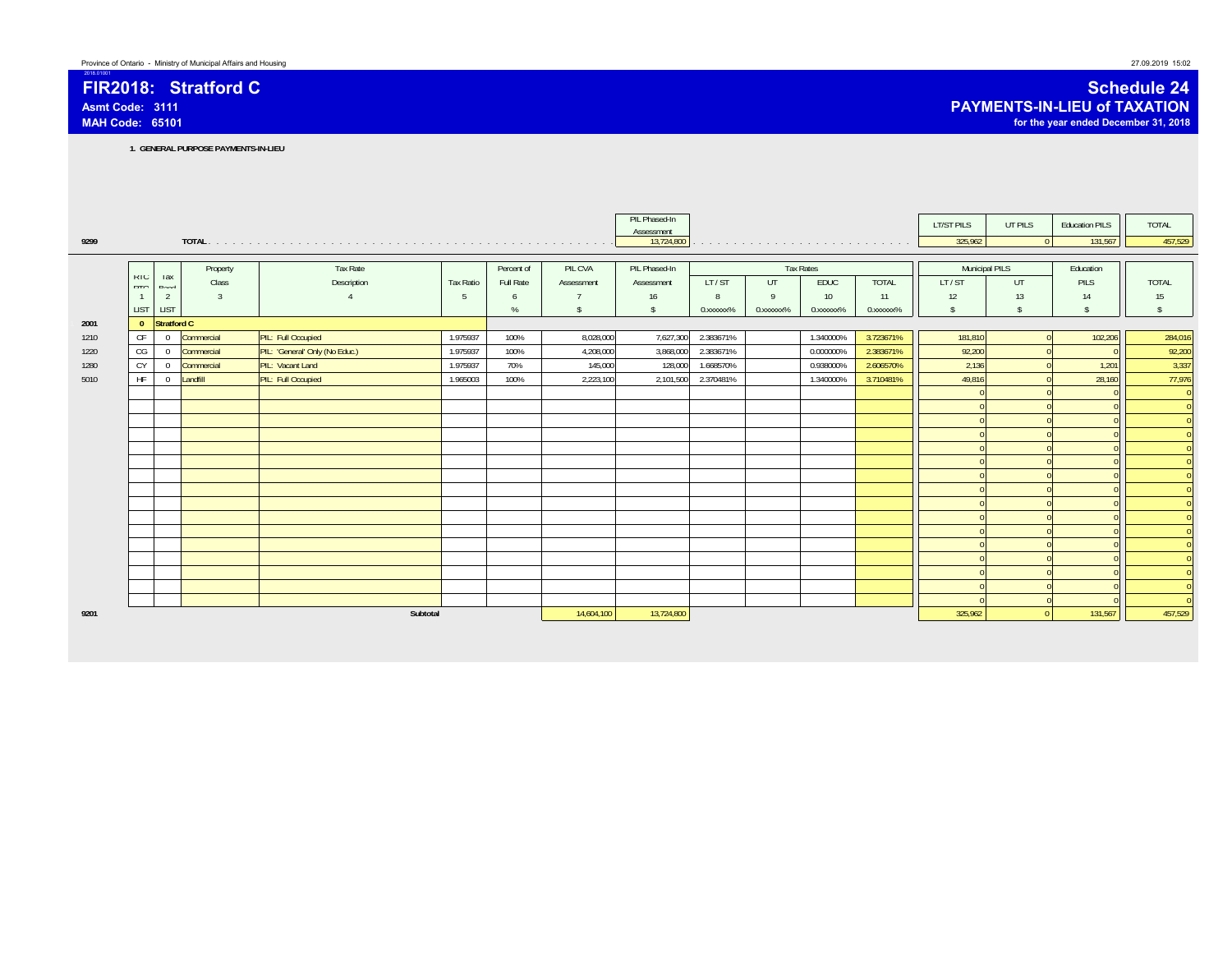**FIR2018: Stratford C**

**Asmt Code: 3111MAH Code: 65101**

2018.01

### **Schedule 24 PAYMENTS-IN-LIEU of TAXATION**

**for the year ended December 31, 2018**

|      |                                        | <b>Municipal PILS</b><br>LT/ST | UT             | Education<br><b>PILS</b> | <b>TOTAL</b>       |
|------|----------------------------------------|--------------------------------|----------------|--------------------------|--------------------|
|      | 4. SUPPLEMENTARY PAYMENTS-IN-LIEU      | 12                             | 13             | 14                       | 15                 |
| 9799 |                                        | $\mathbf{\hat{S}}$             |                | $\hat{\mathbf{r}}$       | $\mathbf{\hat{S}}$ |
|      | 5. PAYMENTS-IN-LIEU LEVIED BY TAX RATE |                                |                |                          |                    |
| 9910 | <b>TOTAL PILS Levied by Tax Rate</b>   | 325.962                        | $\overline{0}$ | 131,567                  | 457,529            |
|      | 6. AMOUNTS ADDED TO PAYMENTS-IN-LIEU   |                                |                |                          |                    |
| 8005 |                                        |                                |                |                          | $\overline{0}$     |
| 8010 |                                        |                                |                |                          | $\Omega$           |
| 8015 |                                        |                                |                |                          |                    |
| 8020 |                                        |                                |                |                          | $\Omega$           |
| 8030 |                                        |                                |                |                          | $\Omega$           |
| 8035 |                                        |                                |                |                          |                    |
| 8040 |                                        |                                |                |                          | $\Omega$           |
| 8097 | Other                                  |                                |                |                          | $\Omega$           |
| 9890 | Subtotal                               |                                | $\Omega$       | $\Omega$                 | $\Omega$           |
|      | 7. OTHER PAYMENTS-IN-LIEU AMOUNTS      |                                |                |                          |                    |
| 8045 |                                        | 3,839                          |                | 4.745                    | 8,584              |
| 8046 |                                        |                                |                |                          |                    |
| 8050 |                                        | 2.054                          |                |                          | 2,054              |
| 8051 |                                        |                                |                |                          | $\Omega$           |
| 8055 |                                        | 41,550                         |                |                          | 41,550             |
| 8060 |                                        |                                |                |                          | $\Omega$           |
| 8098 | Other                                  |                                |                |                          | $\Omega$           |
| 9892 | Subtotal                               | 47.443                         | $\Omega$       | 4.745                    | 52,188             |
|      | 8. TOTAL PAYMENTS-IN-LIEU LEVIED       |                                |                |                          |                    |
| 9990 | <b>TOTAL PILS Levied</b>               | 373.405                        | $\Omega$       | 136.312                  | 509,717            |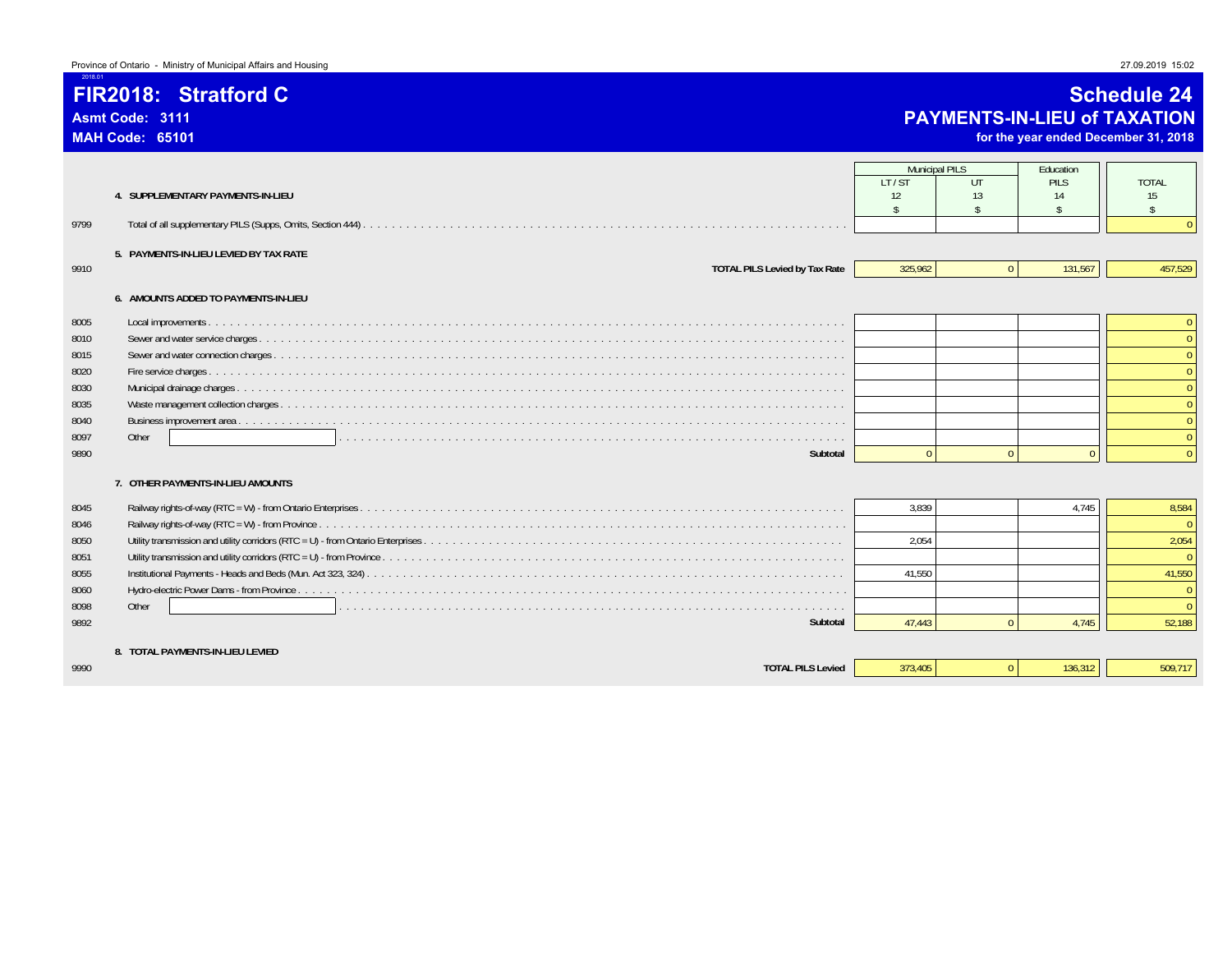|              | FIR2018: Stratford C<br>Asmt Code: 3111<br><b>MAH Code: 65101</b>                                                               |                                  |                                      |                                  |                                     |                            |                              |                                    |                                              |                                                       |                                  | <b>TAXATION and PAYMENTS-IN-LIEU SUMMARY</b>                | for the year ended December 31, 2018 | <b>Schedule 26</b>                 |
|--------------|---------------------------------------------------------------------------------------------------------------------------------|----------------------------------|--------------------------------------|----------------------------------|-------------------------------------|----------------------------|------------------------------|------------------------------------|----------------------------------------------|-------------------------------------------------------|----------------------------------|-------------------------------------------------------------|--------------------------------------|------------------------------------|
|              | 1. Municipal and School Board Taxation                                                                                          |                                  |                                      |                                  |                                     |                            |                              |                                    | <b>TOTAL</b>                                 | ENG - Public                                          | FRE - Public                     | ENG - Separate                                              | FRE - Separate                       | Other                              |
|              |                                                                                                                                 |                                  |                                      |                                  |                                     |                            |                              |                                    | 100.000%                                     | 77.014%                                               | 0.167%                           | 22.561%                                                     | 0.258%                               | 0.000%                             |
|              |                                                                                                                                 | Taxable Asmt.                    | Taxable Asmt                         | Phase-In                         | Phase-In                            |                            | <b>Municipal Taxes</b>       |                                    |                                              |                                                       |                                  | Distribution of Education Taxes in column 6 by School Board |                                      |                                    |
|              |                                                                                                                                 | (CVA)                            | (Wtd & Disc CVA)                     | Taxable Asmt.                    | Taxable Asmt.                       | <b>TOTAL Taxes</b>         | LT/ST                        | UT                                 | <b>Education Taxes</b>                       | ENG - Public                                          | FRE - Public                     | ENG - Separate                                              | FRE - Separate                       | Other                              |
|              | Property Class Group                                                                                                            | 16                               | 2                                    | (CVA)<br>18                      | (Wtd & Disc CVA)<br>17              | -3                         | $\overline{4}$               | 5                                  | 6                                            |                                                       | 8                                | $\mathsf q$                                                 | 10 <sup>10</sup>                     | 11                                 |
|              | 0010 Residential                                                                                                                | \$.<br>3,233,036,793             | $\mathbf{\hat{s}}$<br>3.233.036.793  | $\mathsf{s}$<br>3,063,244,993    | $\mathbf{\hat{S}}$<br>3,063,244,993 | -S<br>42,142,636           | s<br>36,935,119              | $\mathbf{\hat{s}}$<br>$\mathbf{0}$ | s<br>5,207,517                               | 4,470,192                                             | $\mathbf{\hat{S}}$<br>3,508      | 728,110                                                     | $\hat{\mathbf{x}}$<br>5,707          | $\mathbf{\hat{S}}$<br>$\mathbf{0}$ |
| 0050         | Multi-residential                                                                                                               | 199,016,400                      | 388,586,200                          | 178,406,650                      | 348,002,500                         | 4,501,417                  | 4,198,126                    | $\mathbf{0}$                       | 303,291                                      | 286,085                                               | 387                              | 16,644                                                      | 175                                  | $\mathbb O$                        |
|              | 0110  Farmland<br>0140 Managed Forests                                                                                          | 21,457,200<br>$\overline{0}$     | 5,364,300<br>$\Omega$                | 16,624,820<br>$\mathbf{0}$       | 4,156,205<br>$\overline{0}$         | 57,204<br>$\Omega$         | 50,138<br>$\Omega$           | $\overline{0}$                     | $\overline{0}$<br>7,066<br>$\sqrt{ }$        | 6,866<br>$\mathbf{0}$                                 | $\overline{0}$<br>$\overline{0}$ | 200<br>$\overline{0}$                                       | $\overline{0}$<br>$\overline{0}$     | $\mathbf{0}$<br>$\mathbf{0}$       |
| 9110         | Subtotal                                                                                                                        | 3,453,510,393                    | 3,626,987,293                        | 3,258,276,463                    | 3,415,403,698                       | 46,701,257                 | 41,183,383                   |                                    | 5,517,874<br>$\overline{0}$                  | 4,763,143                                             | 3,895                            | 744,954                                                     | 5,882                                | $\mathbf{0}$                       |
|              | 0210 Commercial                                                                                                                 | 302,060,916                      | 593,440,047                          | 284,080,108                      | 558,447,185                         | 10,523,987                 | 6,736,826                    |                                    | $\overline{0}$<br>3,787,161                  | 2,916,644                                             | 6,325                            | 854,421                                                     | 9,771                                | $\overline{0}$                     |
| 0215         | Commercial New Construction.                                                                                                    | 141,669,000                      | 279,445,369                          | 134,166,050                      | 264,645,769                         | 4,652,438<br>- C           | 3,192,554                    |                                    | $\overline{0}$<br>1,459,884                  | 1,124,315                                             | 2,438                            | 329,364                                                     | 3,767                                | $\overline{0}$                     |
| 0310<br>0320 | Parking Lot.<br>Office Building.                                                                                                | $\overline{0}$<br>2,919,400      | 5,768,550                            | $\Omega$<br>2,444,665            | $\Omega$<br>4,830,504               | 91,032                     | 58,273                       | $\mathbf{0}$<br>$\Omega$           | $\Omega$<br>32,759                           | $\mathbf{0}$<br>25,229                                | $\overline{0}$<br>55             | 7,391                                                       | $\overline{0}$<br>85                 | $\mathbf{0}$<br>$\mathbf{0}$       |
| 0325         | Office Building New Constructio                                                                                                 | $\Omega$                         |                                      | $\mathbf{0}$                     | $\mathbf{0}$                        |                            | $\Omega$                     | $\mathbf{0}$                       | $\Omega$                                     | $\Omega$                                              | $\Omega$                         | $\Omega$                                                    | $\mathbf{0}$                         | $\mathbf{0}$                       |
| 0340<br>0345 | Shopping Centre<br>Shopping Centre New Construc                                                                                 | 44,405,700<br>5,545,500          | 87,742,866<br>10,957,559             | 40,128,150<br>4,924,650          | 79,290,696<br>9,730,798             | 1,494,240<br>171,066       | 956,523<br>117,387           | $\overline{0}$<br>$\overline{0}$   | 537,717<br>53,679                            | 414,117<br>41,340                                     | 898<br>90                        | 121,314<br>12,111                                           | 1,387<br>138                         | $\overline{0}$<br>$\overline{0}$   |
| 9120         | Subtotal                                                                                                                        | 496,600,516                      | 977,354,391                          | 465,743,623                      | 916,944,952                         | 16,932,763                 | 11,061,563                   |                                    | $\overline{0}$<br>5,871,200                  | 4,521,646                                             | 9,805                            | 1,324,601                                                   | 15,148                               | $\mathbf{0}$                       |
| 0510         | Industrial                                                                                                                      | 63,925,300                       | 168,727,068                          | 60,676,594                       | 160,627,983                         | 2,701,343                  | 1,921,056                    |                                    | $\overline{0}$<br>780,287                    | 600,930                                               | 1,303                            | 176,041                                                     | 2,013                                | $\overline{0}$                     |
| 0515<br>0610 | Industrial New Construction<br>Large Industrial                                                                                 | 5,580,400<br>29,173,600          | 15,216,024<br>80,002,196             | 5,366,200<br>28,135,557          | 14,647,747<br>77,191,045            | 233,061<br>1,298,153       | 175,182<br>923,179           | $\mathbf{0}$<br>$\mathbf{0}$       | 57,879<br>374,974                            | 44,575<br>288,782                                     | 97<br>626                        | 13,058<br>84,598                                            | 149<br>967                           | $\mathbf{0}$<br>$\mathbf{0}$       |
| 0615         | Large Industrial New Constructi                                                                                                 | 33,742,000                       | 93,007,166                           | 28,129,500                       | 77,538,078                          | 1,233,716                  | 927,329                      |                                    | $\overline{0}$<br>306,387                    | 235,961                                               | 512                              | 69,124                                                      | 790                                  | $\mathbf{0}$                       |
| 9130         | Subtotal                                                                                                                        | 132,421,300                      | 356,952,454                          | 122,307,851                      | 330,004,853                         | 5,466,273                  | 3,946,746                    |                                    | $\overline{0}$<br>1,519,527                  | 1,170,249                                             | 2,538                            | 342,820                                                     | 3,920                                | $\mathbf{0}$                       |
|              | 0705 Landfill.<br>$\begin{array}{cccccccccccccc} . & . & . & . & . & . & . & . & . & . & . & . & . & . & . & . & . \end{array}$ | $\Omega$                         |                                      | $\Omega$                         | $\Omega$                            | $\Omega$                   | $\Omega$                     | $\mathbf{0}$                       | $\Omega$                                     | $\Omega$                                              | $\overline{0}$                   | $\overline{0}$                                              | $\mathbf{0}$                         | $\overline{0}$                     |
|              | 0710 Pipelines<br>0810 Other Property Classes                                                                                   | 9,122,000<br>$\Omega$            | 13,765,098                           | 8,757,500<br>$\Omega$            | 13,215,068<br>$\Omega$              | 254,877<br>$\Omega$        | 159,420                      | $\overline{0}$                     | $\overline{0}$<br>95,457<br>$\sqrt{ }$       | 73,515                                                | 159                              | 21,536                                                      | 246                                  | $\mathbf{0}$                       |
| 9160         | Adj. for shared PIL properties                                                                                                  |                                  |                                      |                                  |                                     | $\Omega$                   | 40,374                       | $\mathbf{0}$                       | $-40,374$                                    | $-31,094$                                             | $-67$                            | $-9,109$                                                    | $-104$                               | $\mathbf 0$                        |
|              | 9170 Supplementary Taxes                                                                                                        |                                  |                                      |                                  |                                     | 1,661,078                  | 1,381,904                    |                                    | $\overline{0}$<br>279,174                    | 248,817                                               | 197                              | 29,855                                                      | 305                                  |                                    |
| 9180<br>9190 | <b>Total Levied by Rate</b><br>Amts Added to Tax Bill.<br>1.1.1.1                                                               |                                  |                                      |                                  |                                     | 71,016,248<br>246,592      | 57,773,390<br>246,592        | $\bf{0}$<br>$\overline{0}$         | 13,242,858<br>$\Omega$                       | 10,746,276                                            | 16,527                           | 2,454,658                                                   | 25,397                               | $\overline{0}$                     |
| 9192         | Other Taxation Amounts                                                                                                          |                                  |                                      |                                  |                                     | $\Omega$                   | $\Omega$                     | $\overline{0}$                     | $\Omega$                                     |                                                       |                                  |                                                             |                                      |                                    |
| 9199         | <b>TOTAL before Adj.</b>                                                                                                        | 4,091,654,209                    | 4,975,059,236                        | 3,855,085,437                    | 4,675,568,571                       | 71,262,840                 | 58,019,982                   | $\Omega$                           | 13,242,858                                   | 10,746,276                                            | 16,527                           | 2,454,658                                                   | 25,397                               | $\mathbf{0}$                       |
|              | 2. Payments-In-Lieu of Taxation                                                                                                 |                                  |                                      |                                  |                                     |                            |                              |                                    |                                              |                                                       |                                  |                                                             |                                      |                                    |
|              |                                                                                                                                 | PIL Asmt.                        | PIL Asmt.                            | Phase-In                         | Phase-In                            |                            | Municipal PILS               |                                    |                                              |                                                       |                                  |                                                             |                                      |                                    |
|              |                                                                                                                                 | (CVA)                            | (Wtd & Disc CVA)                     | PIL Asmt.<br>(CVA)               | PIL Asmt.<br>(Wtd & Disc CVA)       | <b>Total PILS Levied</b>   | LT/ST                        | UT                                 | <b>Education PILS</b>                        |                                                       |                                  |                                                             |                                      |                                    |
|              | <b>Property Class Group</b>                                                                                                     | 16<br>\$                         | $\overline{2}$<br>$\mathbf{\hat{s}}$ | 18<br>$\sqrt{2}$                 | 17<br>\$                            | 3<br>$\mathsf{s}$          | $\overline{4}$<br>s          | 5<br>$\mathbf{\hat{s}}$            | 6<br>s                                       |                                                       |                                  |                                                             |                                      |                                    |
|              | 1010 Residential                                                                                                                | $\overline{0}$                   | $\Omega$                             | $\overline{0}$                   | $\bf{0}$                            | $\Omega$                   | $\mathbf{0}$                 | $\Omega$                           |                                              |                                                       |                                  |                                                             |                                      |                                    |
| 1050         | Multi-residential<br>1110    Farmland                                                                                           | $\overline{0}$<br>$\overline{0}$ | $\Omega$<br>$\mathbf{0}$             | $\overline{0}$<br>$\overline{0}$ | $\mathbf{0}$<br>$\mathbf{0}$        | $\Omega$<br>$\Omega$       | $\mathbf{0}$<br>$\mathbf{0}$ | $\mathbf{0}$<br>$\overline{0}$     | $\Omega$<br>$\Omega$                         |                                                       |                                  |                                                             |                                      |                                    |
|              | 1140 Managed Forests                                                                                                            | $\overline{0}$                   | $\mathbf{0}$                         | $\overline{0}$                   | $\mathbf{0}$                        | $\Omega$                   | $\mathbf{0}$                 | $\mathbf{0}$                       | $\Omega$                                     |                                                       |                                  |                                                             |                                      |                                    |
| 9210         | Subtotal                                                                                                                        | $\overline{0}$                   | $\overline{0}$                       | $\mathbf{0}$                     | $\mathbf{0}$                        | $\Omega$                   | $\mathbf{0}$                 |                                    | $\overline{0}$<br>$\Omega$                   |                                                       |                                  |                                                             |                                      |                                    |
| 1210         | Commercial                                                                                                                      | 12,381,000                       | 24,378,123<br>$\Omega$               | 11,623,300                       | 22,891,033                          | 379,553<br>$\Omega$        | 276,146<br>$\Omega$          | $\bullet$<br>$\mathbf{0}$          | 103,407<br>$\Omega$                          |                                                       |                                  |                                                             |                                      |                                    |
| 1215<br>1310 | <b>Commercial New Construction</b><br>Parking Lot.                                                                              | $\overline{0}$<br>$\overline{0}$ | $\Omega$                             | $\overline{0}$<br>$\overline{0}$ | $\overline{0}$<br>$\overline{0}$    | $\overline{0}$             | $\overline{0}$               | $\mathbf{0}$                       | $\Omega$                                     |                                                       |                                  |                                                             |                                      |                                    |
| 1320         | Office Building                                                                                                                 | $\overline{0}$                   | $\mathbf{0}$                         | $\overline{0}$                   | $\mathbf{0}$                        | $\overline{0}$             | $\Omega$                     | $\overline{0}$                     | $\Omega$                                     |                                                       |                                  |                                                             |                                      |                                    |
| 1325<br>1340 | Office Building New Constructio<br>Shopping Centre                                                                              | $\circ$<br>$\mathbf{0}$          | $\mathbf{0}$<br>$\Omega$             | $\overline{0}$<br>$\overline{0}$ | $\overline{0}$<br>$\mathbf{0}$      | $\overline{0}$<br>$\Omega$ | $\mathbf{0}$<br>$\mathbf{0}$ | $\overline{0}$<br>$\mathbf{0}$     |                                              | Part 3 contains Distribution of PILS by School Boards |                                  |                                                             |                                      |                                    |
| 1345         | Shopping Centre New Construc                                                                                                    | $\overline{0}$                   | $\mathbf{0}$                         | $\overline{0}$                   | $\overline{0}$                      | $\overline{0}$             | $\Omega$                     | $\overline{0}$                     |                                              |                                                       |                                  |                                                             |                                      |                                    |
| 9220         | Subtotal                                                                                                                        | 12,381,000                       | 24,378,123                           | 11,623,300                       | 22,891,033                          | 379,553                    | 276,146                      |                                    | 103,407<br>$\overline{0}$                    |                                                       |                                  |                                                             |                                      |                                    |
| 1515         | 1510 Industrial<br>Industrial New Construction.                                                                                 | $\overline{0}$<br>$\overline{0}$ | $\overline{0}$<br>$\Omega$           | $\overline{0}$<br>$\Omega$       | 0 <br>$\mathbf{0}$                  | $\overline{0}$<br>$\Omega$ | $\mathbf{0}$<br>$\Omega$     | $\Omega$                           | $\overline{0}$<br>$\mathbf{0}$               |                                                       |                                  |                                                             |                                      |                                    |
| 1610         | Large Industrial $\ldots$ , $\ldots$                                                                                            | $\overline{0}$                   | $\Omega$                             | $\overline{0}$                   | $\overline{0}$                      | $\mathbf{0}$               | $\mathbf{0}$                 | $\overline{0}$                     | $\Omega$                                     |                                                       |                                  |                                                             |                                      |                                    |
| 1615<br>9230 | Large Industrial New Constructi<br>Subtotal                                                                                     | $\overline{0}$<br>$\overline{0}$ | $\Omega$<br>$\overline{0}$           | $\overline{0}$                   | $\overline{0}$<br>$\mathbf{0}$      | 0                          | $\mathbf{0}$                 | $\mathbf{0}$                       | $\Omega$<br>$\overline{0}$<br>$\overline{0}$ |                                                       |                                  |                                                             |                                      |                                    |
|              |                                                                                                                                 |                                  | 4,368,398                            | $\overline{0}$                   |                                     | $\mathbf{0}$               | $\mathbf{0}$                 |                                    |                                              |                                                       |                                  |                                                             |                                      |                                    |
|              | 1705 Landfill.<br>1718 Pipelines                                                                                                | 2,223,100<br>$\overline{0}$      | $\Omega$                             | 2,101,500<br>$\mathbf{0}$        | 4,129,454<br> 0                     | 77,976<br>$\mathbf{0}$     | 49,816<br>$\mathbf{0}$       | $\mathbf{0}$                       | $\overline{0}$<br>28,160<br>$\Omega$         |                                                       |                                  |                                                             |                                      |                                    |
|              | 1810 Other Property Classes                                                                                                     | $\overline{0}$                   | $\overline{0}$                       | $\overline{0}$                   | $\mathbf{0}$                        | $\overline{0}$             | $\mathbf{0}$                 | $\overline{0}$                     | $\overline{0}$                               |                                                       |                                  |                                                             |                                      |                                    |
|              | 9270 Supplementary PILS                                                                                                         |                                  |                                      |                                  |                                     | $\mathbf{0}$               | $\mathbf{0}$                 |                                    | $\overline{0}$<br>$\mathbf{0}$               |                                                       |                                  |                                                             |                                      |                                    |
| 9280         | <b>Total Levied by Rate</b><br>9290 Amts Added to PILs                                                                          |                                  |                                      |                                  |                                     | 457,529<br>$\Omega$        | 325,962<br>$\Omega$          | $\overline{0}$<br>$\overline{0}$   | 131,567<br>$\Omega$                          |                                                       |                                  |                                                             |                                      |                                    |
|              | 9292 Other PIL Amounts                                                                                                          |                                  |                                      |                                  |                                     | 52,188                     | 47,443                       | $\overline{0}$                     | 4,745                                        |                                                       |                                  |                                                             |                                      |                                    |
| 9299         | TOTAL before Adj.                                                                                                               | 14,604,100                       | 28,746,521                           | 13,724,800                       | 27.020.486                          | 509,717                    | 373,405                      |                                    | 136,312<br>$\overline{0}$                    |                                                       |                                  |                                                             |                                      |                                    |

2018.01001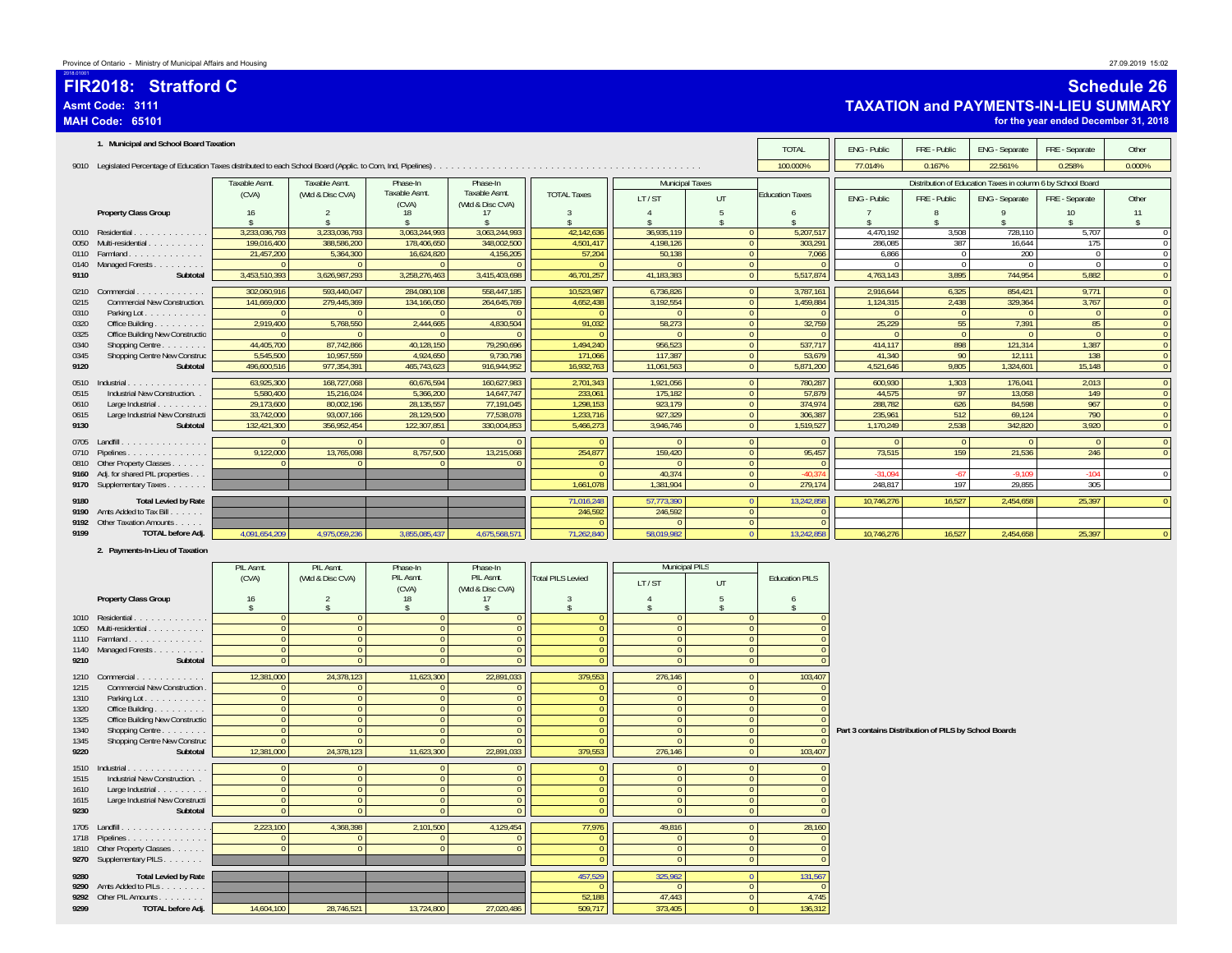### **FIR2018: Stratford CAsmt Code: 3111MAH Code: 65101**

 $-20$ 

### **Schedule 26 TAXATION and PAYMENTS-IN-LIEU SUMMARY**

**for the year ended December 31, 2018**

**3. Payments-In-Lieu of Taxation: Distribution of Entitlements**

|      |                                           |         | <b>PILS Levied</b> |           | <b>TOTAL PILS</b> | Adjustment     | <b>TOTAL PIL</b>   |         | Distrib. of PIL Entitlement in Col. 7 |                    |                     | Distribution of Education PILS in column 10 by School Board |                       |                      |       |
|------|-------------------------------------------|---------|--------------------|-----------|-------------------|----------------|--------------------|---------|---------------------------------------|--------------------|---------------------|-------------------------------------------------------------|-----------------------|----------------------|-------|
|      | Source of PILS                            | LT/ST   | UT                 | Education | Levied            | to PILS Levied | Entitlement        | LT/ST   | UT                                    | Education          | English -<br>Public | French - Public                                             | English -<br>Separate | French -<br>Separate | Other |
|      |                                           |         |                    |           | 2                 |                |                    | 8       | 9                                     | 10 <sup>°</sup>    | 11                  | 12                                                          | 13                    | 14                   | 15    |
|      |                                           |         |                    |           |                   | ¢,             | $\hat{\mathbf{r}}$ |         | $\mathbf{\hat{S}}$                    | $\hat{\mathbf{S}}$ |                     |                                                             |                       |                      |       |
|      | 5010 Canada                               | 32,585  |                    | 18.318    | 50.903            |                | 50,903             | 50.903  |                                       |                    |                     |                                                             |                       |                      |       |
| 5020 | Canada Enterprises                        |         |                    |           |                   |                |                    |         |                                       |                    |                     |                                                             |                       |                      |       |
|      | Ontario                                   |         |                    |           |                   |                |                    |         |                                       |                    |                     |                                                             |                       |                      |       |
|      | Municipal Tax Assist. Act                 |         |                    |           |                   |                |                    |         |                                       |                    |                     |                                                             |                       |                      |       |
| 5210 | Prev. Exempt Properties.<br>.             |         |                    |           |                   |                |                    |         |                                       |                    |                     |                                                             |                       |                      |       |
| 5220 | Other Mun. Tax Asst. Act.                 | 24.468  |                    |           | 24.468            | $-24,468$      |                    |         |                                       |                    |                     |                                                             |                       |                      |       |
| 5230 | Inst. Payments - Heads and Beds           | 41,550  |                    |           | 41,550            |                | 41,550             | 41,550  |                                       |                    |                     |                                                             |                       |                      |       |
| 5232 | Railway Rights-of-way                     |         |                    |           |                   |                |                    |         |                                       |                    |                     |                                                             |                       |                      |       |
| 5234 | Utility Corridors/Transmission            |         |                    |           |                   |                |                    |         |                                       |                    |                     |                                                             |                       |                      |       |
| 5236 | Hydro-Electric Power Dams                 |         |                    |           |                   |                |                    |         |                                       |                    |                     |                                                             |                       |                      |       |
| 5240 | Other<br>.                                |         |                    |           |                   |                |                    |         |                                       |                    |                     |                                                             |                       |                      |       |
|      | <b>Ontario Enterprises</b>                |         |                    |           |                   |                |                    |         |                                       |                    |                     |                                                             |                       |                      |       |
| 5410 | Ontario Mortgage and Housing Corporation. |         |                    |           |                   |                |                    |         |                                       |                    |                     |                                                             |                       |                      |       |
| 5430 | Liquor Control Board of Ont.              | 24,111  |                    |           | 24.111            |                | 24,111             | 24,111  |                                       |                    |                     |                                                             |                       |                      |       |
| 5432 | Railway Rights-of-way                     | 3,839   |                    | 4.745     | 8,584             |                | 8,584              | 3,839   |                                       | 4.745              | 3,655               |                                                             | 1,070                 | 12                   |       |
| 5434 | Utility Corridors/Transmission            | 2,054   |                    |           | 2,054             |                | 2,054              | 2,054   |                                       |                    |                     |                                                             |                       |                      |       |
| 5437 | Ontario Lottery and Gaming Corp           |         |                    |           |                   |                |                    |         |                                       |                    |                     |                                                             |                       |                      |       |
| 5460 | Other<br>and a state                      |         |                    |           |                   |                |                    |         |                                       |                    |                     |                                                             |                       |                      |       |
| 5610 | <b>Municipal Enterprises</b> .            |         |                    |           |                   |                |                    |         |                                       |                    |                     |                                                             |                       |                      |       |
| 5910 | Other Muns and Enterprises                | 244,798 |                    | 113,249   | 358,047           | $-358,047$     |                    |         |                                       |                    |                     |                                                             |                       |                      |       |
| 5950 | <b>Amounts Added to PIL</b><br>.          |         |                    |           |                   |                |                    |         |                                       |                    |                     |                                                             |                       |                      |       |
| 9599 | <b>TOTAL</b>                              | 373,405 |                    | 136,312   | 509,717           | $-382,515$     | 127,202            | 122,457 |                                       | 4,745              | 3,655               |                                                             | 1,070                 | 12                   |       |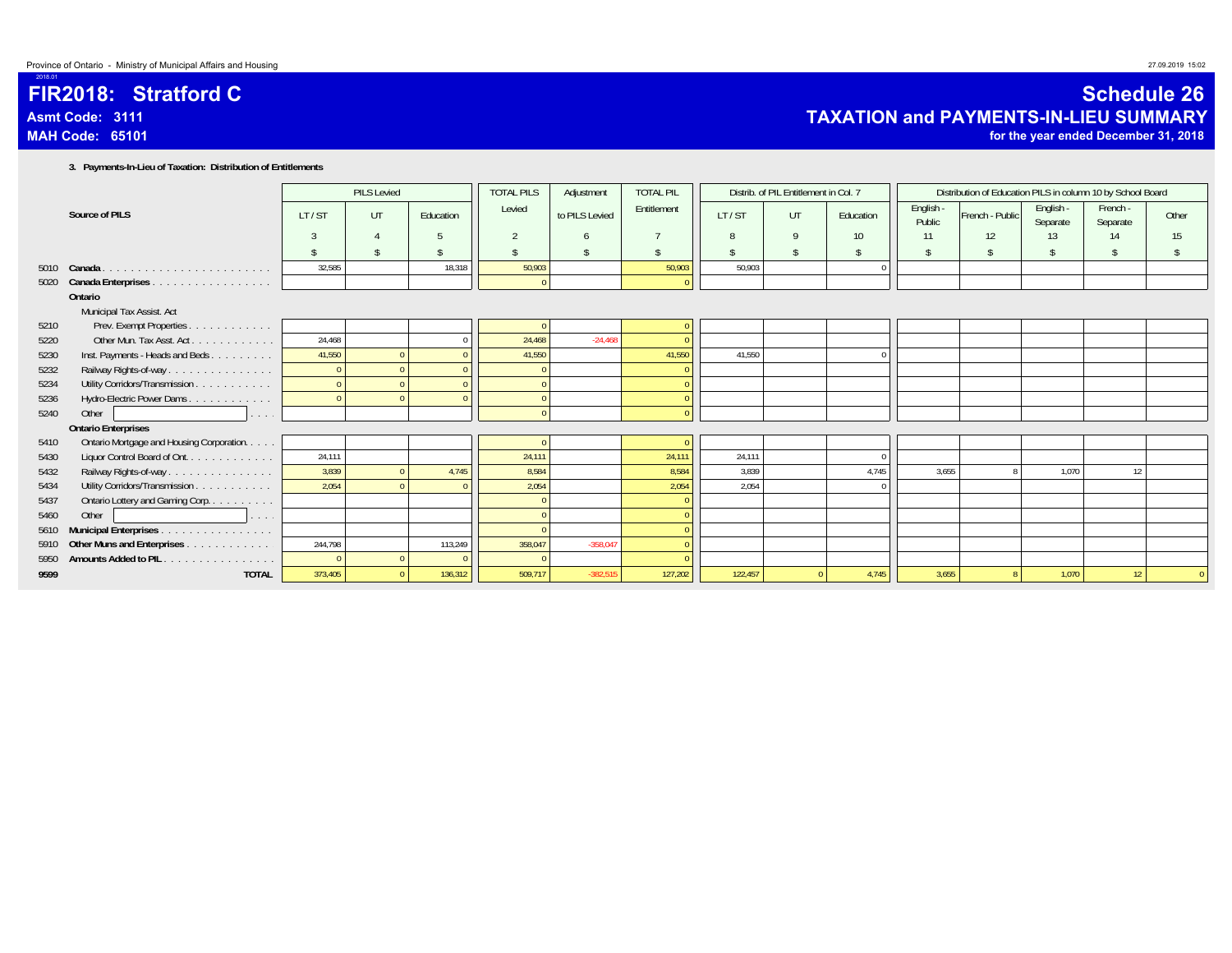**FIR2018: Stratford C**

2018.01

**Asmt Code: 3111**

**MAH Code: 65101**

### **Schedule 40 CONSOLIDATED STATEMENT OF OPERATIONS: EXPENSES for the year ended December 31, 2018**

|              |                                                                                                                                                                                  | Salaries, Wages and<br><b>Employee Benefits</b> | Interest on<br>Long Term Debt | <b>Materials</b>        | Contracted<br>Services               | Rents and Financial<br>Expenses | External<br>Transfers   | Amortization             | <b>Total Expenses</b><br><b>Before Adjustments</b> | Inter-Functional<br>Adjustments | Allocation of<br>Program Support* | <b>Total Expenses</b><br>After Adjustments |
|--------------|----------------------------------------------------------------------------------------------------------------------------------------------------------------------------------|-------------------------------------------------|-------------------------------|-------------------------|--------------------------------------|---------------------------------|-------------------------|--------------------------|----------------------------------------------------|---------------------------------|-----------------------------------|--------------------------------------------|
|              |                                                                                                                                                                                  |                                                 | 2<br>$\hat{S}$                | 3<br>$\hat{\mathbf{x}}$ | $\overline{4}$<br>$\hat{\mathbf{x}}$ | -5<br>$\hat{\mathbf{x}}$        | 6<br>$\mathbf{\hat{S}}$ | 16<br>$\mathbf{\hat{s}}$ | $\hat{\mathbf{x}}$                                 | 12<br>$\mathbf{\hat{S}}$        | 13<br>$\mathbf{\hat{s}}$          | 11<br>$\mathbf{\hat{S}}$                   |
|              | General government                                                                                                                                                               |                                                 |                               |                         |                                      |                                 |                         |                          |                                                    |                                 |                                   |                                            |
| 0240         |                                                                                                                                                                                  | 715,068                                         | 278,787                       | 143,078                 | 1,187,342                            |                                 |                         |                          | 2,324,275                                          |                                 | 42,762                            | 2,367,037                                  |
| 0250         |                                                                                                                                                                                  | 1,459,093                                       |                               | 43,120                  | 338,047                              | 63,695                          | 403,340                 | 547,146                  | 2,854,441                                          | $-322,77$                       | 33,057                            | 2,564,724                                  |
| 0260         |                                                                                                                                                                                  | 1,068,207                                       |                               | 285,453                 | 778,925                              |                                 |                         |                          | 2,132,585                                          | $-467.38$                       | 1.665.20                          |                                            |
| 0299         | Subtotal                                                                                                                                                                         | 3,242,368                                       | 278,787                       | 471,651                 | 2,304,314                            | 63,695                          | 403,340                 | 547,146                  | 7,311,301                                          | 790,15                          | 1.589.3                           | 4,931,761                                  |
|              | <b>Protection services</b>                                                                                                                                                       |                                                 |                               |                         |                                      |                                 |                         |                          |                                                    |                                 |                                   |                                            |
| 0410         |                                                                                                                                                                                  | 7.004.679                                       |                               | 207.041                 | 174,222                              | 30                              |                         | 277.555                  | 7.663.527                                          |                                 | 154.417                           | 7.817.944                                  |
| 0420         |                                                                                                                                                                                  | 10,118,974                                      | 10,412                        | 704,717                 | 578,192                              | 102,255                         |                         | 242,592                  | 11,757,142                                         |                                 | 240,514                           | 11,997,656                                 |
| 0421         |                                                                                                                                                                                  |                                                 |                               |                         |                                      |                                 |                         |                          |                                                    |                                 |                                   | $\mathbf 0$                                |
| 0422         |                                                                                                                                                                                  |                                                 |                               |                         |                                      |                                 |                         |                          |                                                    |                                 |                                   | $\overline{0}$                             |
| 0430         |                                                                                                                                                                                  |                                                 |                               |                         |                                      |                                 |                         |                          |                                                    |                                 |                                   |                                            |
| 0440         | Protective inspection and control                                                                                                                                                | 720,024<br>481.093                              |                               | 20,625                  | 333,577                              | 2,969                           |                         |                          | 1,077,195                                          |                                 | 22,521                            | 1,099,716                                  |
| 0445<br>0450 | Building permit and inspection services                                                                                                                                          |                                                 |                               | 13,611                  | 313,595<br>14,871                    | 1.981                           |                         |                          | 810,280<br>14,871                                  | 44.990                          | 17,881<br>311                     | 873,151<br>15,182                          |
| 0460         | Provincial Offences Act (POA)                                                                                                                                                    |                                                 |                               |                         |                                      |                                 |                         |                          |                                                    |                                 |                                   | $\overline{0}$                             |
| 0498         | Other                                                                                                                                                                            |                                                 |                               |                         |                                      |                                 |                         |                          |                                                    |                                 |                                   | $\sqrt{2}$                                 |
| 0499         | Subtotal                                                                                                                                                                         | 18,324,770                                      | 10,412                        | 945,994                 | 1,414,457                            | 107,235                         | $\Omega$                | 520,147                  | 21,323,015                                         | 44.990                          | 435,644                           | 21,803,649                                 |
|              |                                                                                                                                                                                  |                                                 |                               |                         |                                      |                                 |                         |                          |                                                    |                                 |                                   |                                            |
|              | <b>Transportation services</b>                                                                                                                                                   |                                                 |                               |                         |                                      |                                 |                         |                          |                                                    |                                 |                                   |                                            |
| 0611         | Roads - Paved.                                                                                                                                                                   | 3,055,207                                       |                               | 589,493                 | 1,840,251                            | 313                             |                         | 1,820,195                | 7,305,459                                          | $-1,659,34$                     | 79,987                            | 5,726,099                                  |
| 0612<br>0613 |                                                                                                                                                                                  | 176                                             |                               |                         |                                      |                                 |                         | 102,115                  | 102,291                                            |                                 | $\overline{4}$                    | 102,295                                    |
| 0614         | Roads - Traffic Operations & Roadside                                                                                                                                            | 84.813                                          |                               | 47.640                  | 168.038                              |                                 |                         | 364,461                  | 664.952                                            | 22,275                          | 6.748                             | 693,975                                    |
| 0621         | Winter Control - Except sidewalks, Parking Lots                                                                                                                                  | 210,341                                         |                               | 259,403                 | 157,022                              |                                 |                         |                          | 626,766                                            | 114,551                         | 15,499                            | 756,816                                    |
| 0622         | Winter Control - Sidewalks, Parking Lots Only                                                                                                                                    | 160,101                                         |                               | 16,582                  | 87,720                               |                                 |                         |                          | 264,403                                            | 112,432                         | 7,878                             | 384,713                                    |
| 0631         | $\textbf{Transit} \cdot \textbf{Conventional} \, \, \ldots \, \, \ldots \, \, \ldots \, \, \ldots \, \, \ldots \, \, \ldots \, \, \ldots \, \, \ldots \, \, \ldots \, \, \ldots$ | 2.105.882                                       | 63.803                        | 666.042                 | 104.375                              |                                 |                         | 402.585                  | 3,342,687                                          |                                 | 60.134                            | 3,402,821                                  |
| 0632         | Transit - Disabled & special needs                                                                                                                                               | 400,581                                         |                               | 36,063                  | 2,620                                |                                 |                         |                          | 439,264                                            |                                 | 9,184                             | 448,448                                    |
| 0640         |                                                                                                                                                                                  | 135,938                                         |                               | 28,637                  | 194,282                              | 30,934                          |                         | 43,892                   | 433,683                                            | 80,897                          | 9,841                             | 524,421                                    |
| 0650         |                                                                                                                                                                                  |                                                 |                               | 233,788                 | 325,851                              |                                 |                         | 95,343                   | 654,982                                            |                                 | 11,700                            | 666,682                                    |
| 0660         |                                                                                                                                                                                  |                                                 |                               | 181,892                 | 204,441                              |                                 |                         | 89.568                   | 475,901                                            |                                 | 8,077                             | 483,978                                    |
| 0698<br>0699 | Other<br>Subtotal                                                                                                                                                                | 6,153,039                                       | 63,803                        | 2,059,540               | 3,084,600                            | 31,247                          | $\overline{0}$          | 2,918,159                | 14,310,388                                         | $-1,329,19$                     | 209,052                           | 13,190,248                                 |
|              |                                                                                                                                                                                  |                                                 |                               |                         |                                      |                                 |                         |                          |                                                    |                                 |                                   |                                            |
|              | <b>Environmental services</b>                                                                                                                                                    |                                                 |                               |                         |                                      |                                 |                         |                          |                                                    |                                 |                                   |                                            |
| 0811         | Wastewater collection/conveyance.                                                                                                                                                | 178,291                                         | 920,946                       | 119,422                 | 139,295                              | $-5,364$                        |                         | 491,497                  | 1,844,087                                          | 283,482                         | 14,951                            | 2,142,520                                  |
| 0812         | Wastewater treatment & disposal                                                                                                                                                  | 208.322                                         |                               | 443.550                 | 962.994                              |                                 |                         | 163.474                  | 1.778.340                                          |                                 | 33.762                            | 1.812.102                                  |
| 0821         |                                                                                                                                                                                  | 81,119                                          |                               | 15,912                  | 129,417                              |                                 |                         | 877,839                  | 1,104,287                                          | 307,608                         | 11,165                            | 1,423,060                                  |
| 0822         |                                                                                                                                                                                  |                                                 |                               |                         |                                      |                                 |                         |                          |                                                    |                                 |                                   |                                            |
| 0831         |                                                                                                                                                                                  | 374.737<br>784,491                              |                               | 415.416<br>260,618      | 795,173<br>771,718                   |                                 |                         | 548,873                  | 1.585.326<br>2,365,700                             | 544.161                         | 44,521<br>37,984                  | 2,174,008<br>2,403,684                     |
| 0832<br>0840 | Water distribution/transmission                                                                                                                                                  | 221,124                                         |                               | 7,085                   | 286,775                              | 2,900                           |                         |                          | 517,884                                            |                                 | 10,827                            | 528,711                                    |
| 0850         |                                                                                                                                                                                  | 481,386                                         |                               | 144,865                 | 35,352                               |                                 |                         | 114,131                  | 775,734                                            | 314,786                         | 20,413                            | 1.110.933                                  |
| 0860         |                                                                                                                                                                                  | 21,806                                          |                               | 16,538                  | 765,124                              |                                 |                         |                          | 803,468                                            | 5.410                           | 16,911                            | 825,789                                    |
| 0898         | Other                                                                                                                                                                            |                                                 |                               |                         |                                      |                                 |                         |                          |                                                    |                                 |                                   |                                            |
| 0899         | Subtotal                                                                                                                                                                         | 2,351,276                                       | 920.946                       | 1,423,406               | 3,885,848                            | $-2.464$                        | $\overline{0}$          | 2,195,814                | 10,774,826                                         | 1.455.447                       | 190,534                           | 12,420,807                                 |
|              |                                                                                                                                                                                  |                                                 |                               |                         |                                      |                                 |                         |                          |                                                    |                                 |                                   |                                            |
|              | <b>Health services</b>                                                                                                                                                           | 3,461,461                                       |                               | 235,837                 | 128,802                              | 105,792                         |                         | 48,004                   | 3,979,896                                          |                                 | 82,203                            | 4,062,099                                  |
| 1010<br>1020 |                                                                                                                                                                                  |                                                 |                               |                         |                                      |                                 | 200.000                 |                          | 200,000                                            |                                 |                                   | 200,000                                    |
| 1030         | Ambulance services                                                                                                                                                               |                                                 |                               |                         |                                      |                                 | 2,785,085               |                          | 2,785,085                                          |                                 |                                   | 2,785,085                                  |
| 1035         |                                                                                                                                                                                  |                                                 |                               |                         |                                      |                                 |                         |                          |                                                    |                                 |                                   |                                            |
| 1040         | Cemeteries. <u>.</u>                                                                                                                                                             | 319,154                                         | 4,828                         | 74,397                  | 45,303                               | 7,047                           |                         | 61,796                   | 512,525                                            |                                 | 9,322                             | 521,847                                    |
| 1098         | Other                                                                                                                                                                            |                                                 |                               |                         |                                      |                                 |                         |                          |                                                    |                                 |                                   |                                            |
| 1099         | Subtotal                                                                                                                                                                         | 3,780,615                                       | 4,828                         | 310,234                 | 174,105                              | 112,839                         | 2,985,085               | 109,800                  | 7,477,506                                          | $\Omega$                        | 91,525                            | 7,569,031                                  |
|              |                                                                                                                                                                                  |                                                 |                               |                         |                                      |                                 |                         |                          |                                                    |                                 |                                   |                                            |
| 1210         | Social and family services                                                                                                                                                       | 2,277,282                                       | 628                           | 86,010                  | 471,023                              | 227,483                         | 6,647,018               |                          | 9,709,444                                          | 540,565                         | 75,314                            | 10,325,323                                 |
| 1220         |                                                                                                                                                                                  | 2,384,060                                       |                               | 670,396                 | 2,018,524                            | 84,047                          |                         | 180,417                  | 5,337,444                                          | 33,575                          | 108,519                           | 5,479,538                                  |
| 1230         |                                                                                                                                                                                  | 2,371,771                                       |                               | 153,785                 | 819,871                              | 603,446                         | 5,792,658               | 6,448                    | 9,747,979                                          |                                 | 82,558                            | 9,830,537                                  |
| 1298         | Other                                                                                                                                                                            |                                                 |                               |                         |                                      |                                 |                         |                          |                                                    |                                 |                                   | $\sqrt{ }$                                 |
| 1299         | Subtotal                                                                                                                                                                         | 7,033,113                                       | 628                           | 910,191                 | 3,309,418                            | 914,976                         | 12,439,676              | 186,865                  | 24,794,867                                         | 574,140                         | 266,391                           | 25,635,398                                 |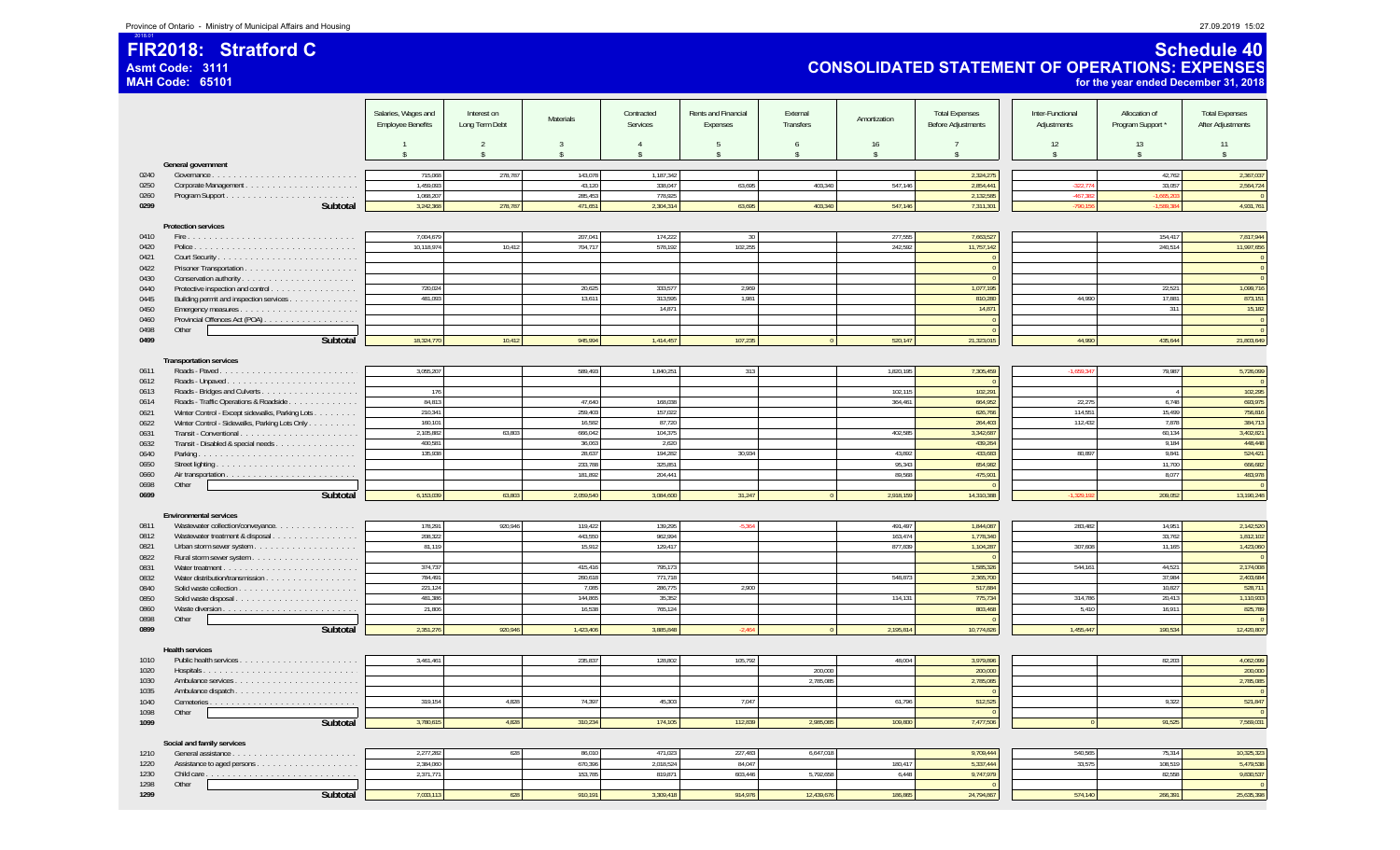### **FIR2018: Stratford CAsmt Code: 3111**

**MAH Code: 65101**

2018.01

### **Schedule 40 CONSOLIDATED STATEMENT OF OPERATIONS: EXPENSES for the year ended December 31, 2018**

|              |                                        | Salaries, Wages and<br><b>Employee Benefits</b> | Interest on<br>Long Term Debt | Materials  | Contracted<br>Services | Rents and Financial<br>Expenses | External<br>Transfers | Amortization | <b>Total Expenses</b><br><b>Before Adjustments</b> | Inter-Functional<br>Adjustments | Allocation of<br>Program Support* | <b>Total Expenses</b><br><b>After Adjustments</b> |
|--------------|----------------------------------------|-------------------------------------------------|-------------------------------|------------|------------------------|---------------------------------|-----------------------|--------------|----------------------------------------------------|---------------------------------|-----------------------------------|---------------------------------------------------|
|              |                                        |                                                 |                               |            |                        |                                 | -6                    | 16           |                                                    | 12                              | 13                                | 11                                                |
|              | <b>Social Housing</b>                  |                                                 |                               |            |                        |                                 |                       |              |                                                    |                                 |                                   |                                                   |
| 1410         |                                        | 1,133,985                                       | 359                           | 2,777,098  | 2,526,733              | 630,298                         | 6,022,990             | 363,103      | 13,454,566                                         | 44.326                          | 148.698                           | 13,647,590                                        |
| 1420         | Non-Profit/Cooperative Housing         |                                                 |                               |            |                        |                                 |                       |              |                                                    |                                 |                                   |                                                   |
| 1430         |                                        |                                                 |                               |            |                        |                                 |                       |              |                                                    |                                 |                                   |                                                   |
| 1497         | Other                                  |                                                 |                               |            |                        |                                 |                       |              |                                                    |                                 |                                   |                                                   |
| 1498         | Other                                  |                                                 |                               |            |                        |                                 |                       |              |                                                    |                                 |                                   |                                                   |
| 1499         | Subtotal                               | 1,133,985                                       | 359                           | 2,777,098  | 2,526,733              | 630,298                         | 6,022,990             | 363,103      | 13,454,566                                         | 44,326                          | 148,698                           | 13,647,590                                        |
|              | Recreation and cultural services       |                                                 |                               | 237,381    |                        |                                 |                       |              |                                                    |                                 |                                   |                                                   |
| 1610         |                                        | 994,406                                         |                               |            | 336,320                |                                 |                       | 198,795      | 1,766,902                                          |                                 | 32,784                            | 1,799,686                                         |
| 1620         |                                        | 446,417                                         |                               | 21,113     | 235,418                | 27,291                          |                       |              | 730,239                                            |                                 | 15,267                            | 745,506                                           |
| 1631<br>1634 | Rec. Fac. - Golf Crs, Marina, Ski Hill | 2,077,568                                       | 653,751                       | 988.098    | 766,112                | $-411$                          |                       | 1.099.040    | 5,584,158                                          | 445                             | 80,111                            | 5,664,714                                         |
| 1640         |                                        | 2,044,895                                       |                               | 274,513    | 349,987                | 1,063                           |                       | 258,896      | 2,929,354                                          |                                 | 55,831                            | 2,985,185                                         |
| 1645         |                                        |                                                 |                               |            |                        |                                 |                       |              |                                                    |                                 |                                   |                                                   |
| 1650         |                                        | 27,700                                          |                               | 2,100      | 76,451                 |                                 | 1,040,263             |              | 1,146,514                                          |                                 | 2,221                             | 1,148,735                                         |
| 1698         | Other                                  |                                                 |                               |            |                        |                                 |                       |              |                                                    |                                 |                                   |                                                   |
| 1699         | Subtotal                               | 5,590,986                                       | 653,751                       | 1,523,205  | 1,764,288              | 27,943                          | 1,040,263             | 1,556,731    | 12,157,167                                         | 445                             | 186,214                           | 12,343,826                                        |
|              |                                        |                                                 |                               |            |                        |                                 |                       |              |                                                    |                                 |                                   |                                                   |
|              | Planning and development               |                                                 |                               |            |                        |                                 |                       |              |                                                    |                                 |                                   |                                                   |
| 1810         |                                        | 337,119                                         |                               | 5,772      | 36,860                 | 385                             |                       |              | 380,136                                            |                                 | 7,947                             | 388,083                                           |
| 1820         |                                        | 37,197                                          | 211,145                       | 9.771      | 44,133                 |                                 | 3.100.522             | 4.084        | 3,406,852                                          |                                 | 1.905                             | 3,408,757                                         |
| 1830         |                                        |                                                 |                               |            |                        |                                 |                       |              |                                                    |                                 |                                   |                                                   |
| 1840         |                                        | 291,976                                         |                               | 92,838     | 236,255                |                                 |                       |              | 621,069                                            |                                 | 12,985                            | 634,054                                           |
| 1850         | Tile drainage/shoreline assistance     |                                                 |                               |            |                        |                                 |                       |              |                                                    |                                 |                                   |                                                   |
| 1898         | SEED Co<br>Other                       | 422.527                                         |                               | 38,204     | 1,055,192              | 85,988                          |                       |              | 1,601,911                                          |                                 | 33,491                            | 1,635,402                                         |
| 1899         | Subtotal                               | 1,088,819                                       | 211,145                       | 146,585    | 1,372,440              | 86,373                          | 3,100,522             | 4,084        | 6,009,968                                          |                                 | 56,328                            | 6,066,296                                         |
| 1910         | BIA<br>Other                           |                                                 |                               | 115,744    | 123.332                |                                 |                       |              | 239,076                                            |                                 | 4.998                             | 244,074                                           |
|              |                                        |                                                 |                               |            |                        |                                 |                       |              |                                                    |                                 |                                   |                                                   |
| 9910         | <b>TOTAL</b>                           | 48,698,971                                      | 2,144,659                     | 10,683,648 | 19,959,535             | 1,972,142                       | 25,991,876            | 8,401,849    | 117,852,680                                        |                                 |                                   | 117,852,680                                       |
|              |                                        |                                                 |                               |            |                        |                                 |                       |              |                                                    |                                 |                                   |                                                   |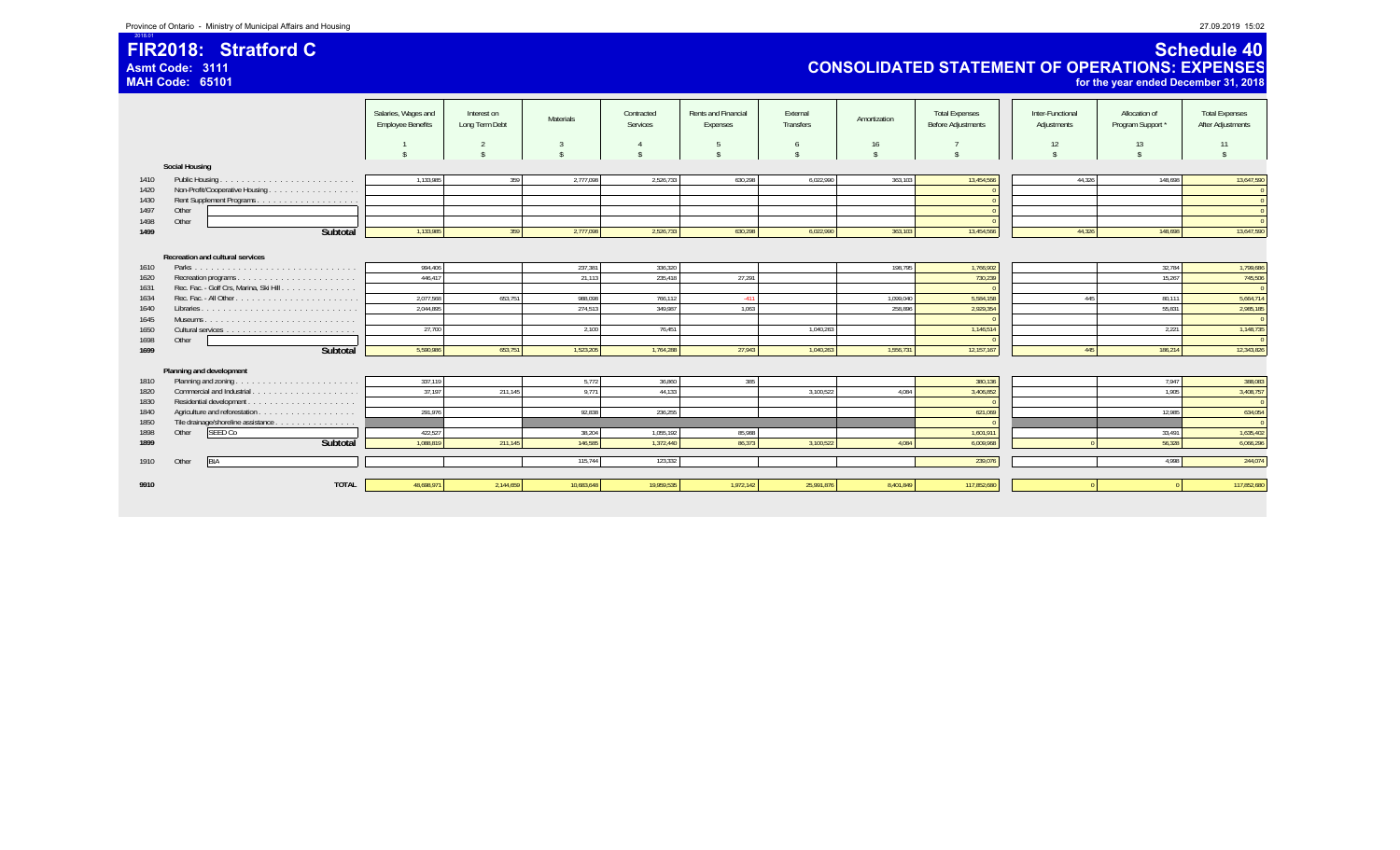# 2018.01 **FIR2018: Stratford C Schedule 42 Asmt Code: 3111 ADDITIONAL INFORMATION**

for the year ended December 31, 2018

|      | Additional information contained in Schedule 40                                   |                    |
|------|-----------------------------------------------------------------------------------|--------------------|
|      | Total of column 1 includes:                                                       | $\mathbf{1}$<br>\$ |
| 5010 |                                                                                   | 38,155,838         |
| 5020 |                                                                                   | 10,543,133         |
| 5099 |                                                                                   | 48,698,971         |
| 5050 |                                                                                   | 90,203             |
| 5098 |                                                                                   | 48,789,174         |
|      | Total of column 3 includes:                                                       |                    |
| 5110 |                                                                                   |                    |
|      | Total of column 4 includes:                                                       |                    |
| 5210 |                                                                                   | 403.340            |
|      | Total of column 5 includes:                                                       |                    |
| 5610 |                                                                                   | 32,000             |
|      | Total of column 6 includes:                                                       |                    |
| 5810 |                                                                                   | 519,600            |
| 5820 |                                                                                   |                    |
|      | Contributions to UNCONSOLIDATED joint local boards                                |                    |
| 5840 |                                                                                   |                    |
| 5850 |                                                                                   |                    |
| 5860 |                                                                                   |                    |
| 5870 |                                                                                   |                    |
| 5880 |                                                                                   |                    |
| 5890 |                                                                                   |                    |
| 5895 | Other                                                                             |                    |
| 5896 | Other                                                                             |                    |
| 5897 | Other                                                                             |                    |
| 5898 | Other                                                                             |                    |
|      | <b>Tourism</b>                                                                    |                    |
| 5991 | <b>Stratford Tourism Alliance</b><br><b>Specify</b>                               | 545,500            |
| 5992 | <b>Specify</b>                                                                    |                    |
| 5993 | <b>Specify</b>                                                                    |                    |
|      | Total of column 11 includes:                                                      |                    |
|      | Payments for long term commitments and liabilities financed from the consolidated |                    |
| 6010 |                                                                                   | 300,000            |
|      |                                                                                   |                    |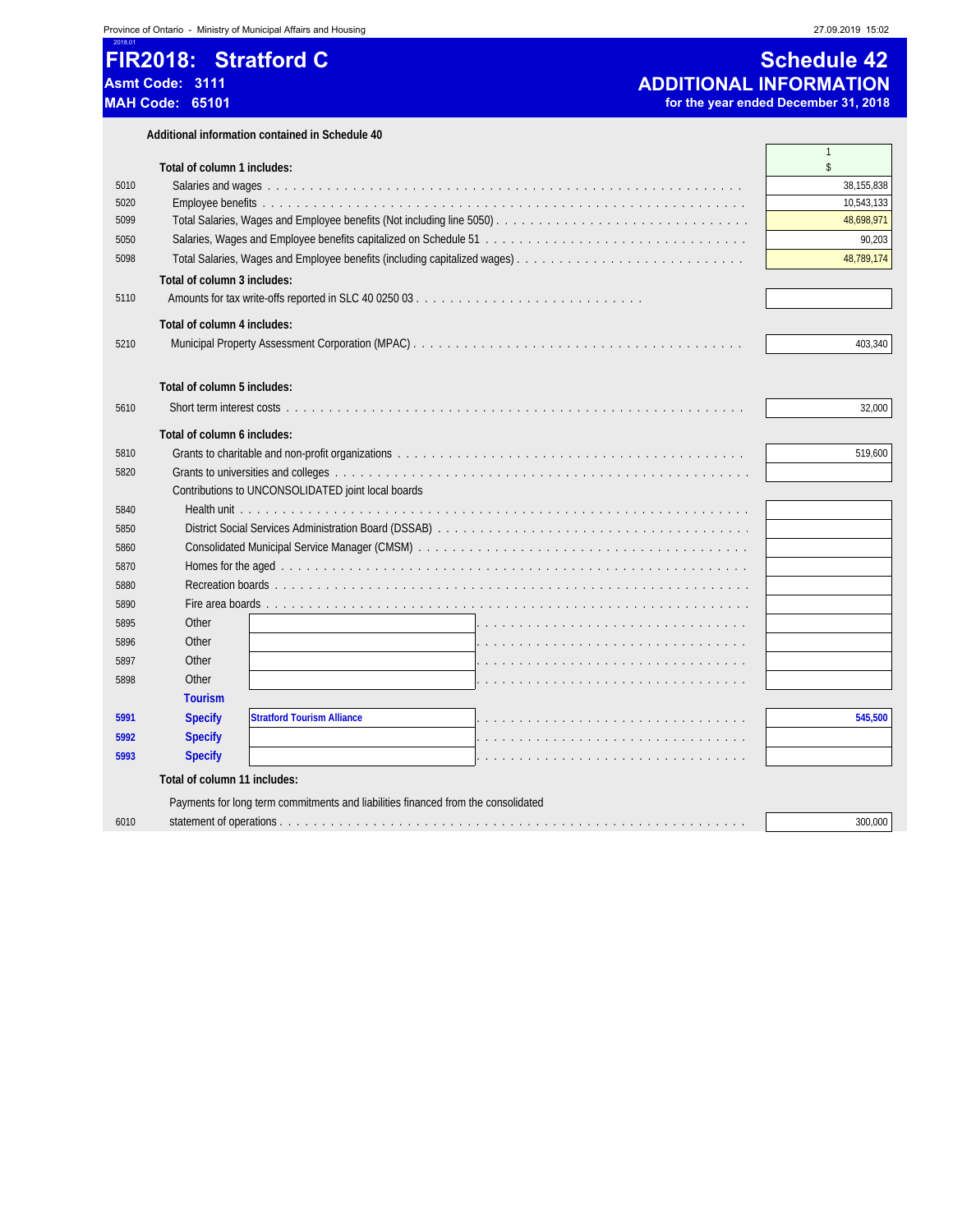### **FIR2018: Stratford CAsmt Code: 3111**

**MAH Code: 65101**

2018.01

### **Schedule 51 SCHEDULE OF TANGIBLE CAPITAL ASSETS for the year ended December 31, 2018**

|      | ANALYSIS BY FUNCTIONAL CLASSIFICATION           |                                      |                                     |                                     | COS <sub>1</sub>   |                                      |                              | AMORTIZATION                            |                         |                          |                                         |                                |
|------|-------------------------------------------------|--------------------------------------|-------------------------------------|-------------------------------------|--------------------|--------------------------------------|------------------------------|-----------------------------------------|-------------------------|--------------------------|-----------------------------------------|--------------------------------|
|      |                                                 | 2018<br>Opening Net Book<br>Value    | 2018 Opening<br>Cost Balance        | Additions and<br><b>Betterments</b> | Disposals          | <b>Write Downs</b>                   | 2018 Closing<br>Cost Balance | 2018 Opening<br>Amortization<br>Balance | Annual<br>Amortization  | Amortization<br>Disposal | 2018 Closing<br>Amortization<br>Balance | 2018 Closing<br>Net Book Value |
|      |                                                 | $\overline{1}$<br>$\hat{\mathbf{r}}$ | $\mathcal{P}$<br>$\hat{\mathbf{S}}$ | $\mathcal{R}$<br>$\hat{\mathbf{x}}$ | $\mathbf{\hat{S}}$ | $\overline{5}$<br>$\mathbf{\hat{s}}$ | 6<br>\$                      | 7                                       | 8<br>$\hat{\mathbf{r}}$ | 9<br>$\hat{S}$           | 10<br>$\hat{\mathbf{x}}$                | 11<br>$\hat{\mathbf{x}}$       |
|      |                                                 | 8,935,511                            | 16,119,269                          | 92,104                              |                    |                                      | 16,211,373                   | 7,183,758                               | 547,146                 |                          | 7,730,904                               | 8,480,469                      |
|      | <b>Protection services</b>                      |                                      |                                     |                                     |                    |                                      |                              |                                         |                         |                          |                                         |                                |
| 0410 |                                                 | 2,799,251                            | 5,785,222                           | 132,760                             | 74.929             |                                      | 5,843,053                    | 2,985,971                               | 277,555                 | 64,619                   | 3,198,907                               | 2,644,146                      |
| 0420 |                                                 | 927,047                              | 4.799.898                           | 398.080                             | 130.149            |                                      | 5,067,829                    | 3,872,851                               | 242.592                 | 130.149                  | 3,985,294                               | 1,082,535                      |
| 0421 |                                                 | $\overline{0}$                       |                                     |                                     |                    |                                      |                              | $\Omega$                                |                         |                          | $\sqrt{2}$                              | $\overline{0}$                 |
| 0422 |                                                 | $\overline{0}$                       | $\sqrt{ }$                          |                                     |                    |                                      |                              | $\Omega$                                |                         |                          | $\theta$                                | $\overline{0}$                 |
| 0430 |                                                 | $\overline{0}$                       | $\Omega$                            |                                     |                    |                                      | $\sqrt{2}$                   | $\Omega$                                |                         |                          | $\theta$                                | $\overline{0}$                 |
| 0440 | Protective inspection and control               | $\pmb{0}$                            | $\overline{0}$                      |                                     |                    |                                      | $\overline{0}$               | $\overline{0}$                          |                         |                          | $\overline{0}$                          | $\overline{0}$                 |
| 0445 | Building permit and inspection services         | $\overline{0}$                       |                                     |                                     |                    |                                      |                              | $\Omega$                                |                         |                          |                                         | $\overline{0}$                 |
| 0450 |                                                 | $\mathbf{0}$                         | $\Omega$                            |                                     |                    |                                      |                              | $\overline{0}$                          |                         |                          |                                         | $\overline{0}$                 |
| 0460 | Provincial Offences Act (POA)                   | $\mathbf{0}$                         | $\Omega$                            |                                     |                    |                                      |                              | $\Omega$                                |                         |                          |                                         | $\overline{0}$                 |
| 0498 | Other                                           | $\Omega$                             | $\Omega$                            |                                     |                    |                                      |                              | $\overline{0}$                          |                         |                          |                                         | $\Omega$                       |
| 0499 | Subtotal                                        | 3,726,298                            | 10,585,120                          | 530,840                             | 205,078            | $\Omega$                             | 10,910,882                   | 6,858,822                               | 520,147                 | 194,768                  | 7,184,201                               | 3,726,681                      |
|      | <b>Transportation services</b>                  |                                      |                                     |                                     |                    |                                      |                              |                                         |                         |                          |                                         |                                |
| 0611 |                                                 | 58,906,031                           | 97,855,491                          | 3,534,850                           | 219,706            |                                      | 101,170,635                  | 38,949,460                              | 1,820,195               | 219,706                  | 40,549,949                              | 60,620,686                     |
| 0612 |                                                 | $\theta$                             |                                     |                                     |                    |                                      |                              | $\Omega$                                |                         |                          |                                         | $\Omega$                       |
| 0613 |                                                 | 4,287,843                            | 7,454,334                           | 1,536,782                           |                    |                                      | 8,991,116                    | 3,166,491                               | 102,115                 |                          | 3,268,606                               | 5,722,510                      |
| 0614 | Roads - Traffic Operations & Roadside           | 6,780,191                            | 18,905,674                          | 31,353                              |                    |                                      | 18,937,027                   | 12,125,483                              | 364,461                 |                          | 12,489,944                              | 6,447,083                      |
| 0621 | Winter Control - Except sidewalks, Parking Lots | $\mathbf{0}$                         |                                     |                                     |                    |                                      |                              | $\Omega$                                |                         |                          |                                         | $\overline{0}$                 |
| 0622 | Winter Control - Sidewalks, Parking Lots Only   | $\theta$                             |                                     |                                     |                    |                                      |                              | $\Omega$                                |                         |                          |                                         | $\overline{0}$                 |
| 0631 |                                                 | 1,983,983                            | 5.604.366                           | 1.126.152                           |                    |                                      | 6,730,518                    | 3.620.383                               | 402.585                 |                          | 4.022.968                               | 2,707,550                      |
| 0632 | Transit - Disabled & special needs              | $\Omega$                             |                                     |                                     |                    |                                      |                              |                                         |                         |                          |                                         | $\Omega$                       |
| 0640 |                                                 | 346,673                              | 849,694                             | 40,093                              |                    |                                      | 889,787                      | 503,021                                 | 43,892                  |                          | 546,913                                 | 342,874                        |
| 0650 |                                                 | 2,378,273                            | 4.588.006                           |                                     |                    |                                      | 4.588.006                    | 2,209,733                               | 95,343                  |                          | 2,305,076                               | 2,282,930                      |
| 0660 |                                                 | 2,598,921                            | 8,299,056                           |                                     |                    |                                      | 8,299,056                    | 5,700,135                               | 89,568                  |                          | 5,789,703                               | 2,509,353                      |
| 0698 | Other                                           | $\theta$                             |                                     |                                     |                    |                                      |                              |                                         |                         |                          |                                         | $\overline{0}$                 |
| 0699 | Subtotal                                        | 77,281,915                           | 143,556,621                         | 6,269,230                           | 219,706            | $\overline{0}$                       | 149,606,145                  | 66,274,706                              | 2,918,159               | 219,706                  | 68,973,159                              | 80,632,986                     |
|      | <b>Environmental services</b>                   |                                      |                                     |                                     |                    |                                      |                              |                                         |                         |                          |                                         |                                |
| 0811 | Wastewater collection/conveyance.               | 31,787,833                           | 42,155,424                          | 2,148,244                           |                    |                                      | 44,303,668                   | 10,367,591                              | 491,497                 |                          | 10,859,088                              | 33,444,580                     |
| 0812 | Wastewater treatment & disposal                 | 2,452,109                            | 12,792,455                          |                                     |                    |                                      | 12,792,455                   | 10,340,346                              | 163,474                 |                          | 10,503,820                              | 2,288,635                      |
| 0821 |                                                 | 72,368,961                           | 95,894,521                          | 348,134                             |                    |                                      | 96,242,655                   | 23,525,560                              | 877,839                 |                          | 24,403,399                              | 71,839,256                     |
| 0822 |                                                 | $\theta$                             |                                     |                                     |                    |                                      |                              | $\Omega$                                |                         |                          |                                         | $\mathbf{0}$                   |
| 0831 |                                                 | $\Omega$                             |                                     |                                     |                    |                                      |                              | $\Omega$                                |                         |                          |                                         | $\overline{0}$                 |
| 0832 |                                                 | 16,197,341                           | 29,669,139                          | 1,375,923                           |                    |                                      | 31,045,062                   | 13,471,798                              | 548,873                 |                          | 14,020,671                              | 17,024,391                     |
| 0840 |                                                 |                                      |                                     |                                     |                    |                                      |                              |                                         |                         |                          |                                         | $\Omega$                       |
| 0850 | Solid waste disposal                            | 2,527,557                            | 3,799,931                           | 612,019                             | 1.004.806          |                                      | 3,407,144                    | 1,272,374                               | 114,131                 | 1.000.689                | 385,816                                 | 3,021,328                      |
| 0860 |                                                 | $\Omega$                             |                                     |                                     |                    |                                      |                              | $\overline{0}$                          |                         |                          | $\Omega$                                | $\overline{\mathbf{0}}$        |
| 0898 | Other                                           | $\epsilon$                           |                                     |                                     |                    |                                      |                              | $\sqrt{2}$                              |                         |                          |                                         |                                |
| 0899 | Subtotal                                        | 125,333,801                          | 184,311,470                         | 4,484,320                           | 1,004,806          |                                      | 187,790,984                  | 58,977,669                              | 2,195,814               | 1,000,689                | 60,172,794                              | 127,618,190                    |
|      | <b>Health services</b>                          |                                      |                                     |                                     |                    |                                      |                              |                                         |                         |                          |                                         |                                |
| 1010 |                                                 | 598,583                              | 975,278                             | 129,954                             | 65,780             | 21,412                               | 1,018,040                    | 376,695                                 | 48,004                  | 65,780                   | 358,919                                 | 659,121                        |
| 1020 |                                                 | $\sqrt{2}$                           |                                     |                                     |                    |                                      |                              | $\overline{0}$                          |                         |                          |                                         | $\overline{0}$                 |
| 1030 |                                                 | $\Omega$                             |                                     |                                     |                    |                                      |                              | $\Omega$                                |                         |                          | $\theta$                                | $\overline{0}$                 |
| 1035 |                                                 | $\Omega$                             |                                     |                                     |                    |                                      |                              | $\overline{0}$                          |                         |                          |                                         | $\Omega$                       |
| 1040 |                                                 | 1,695,893                            | 2,980,280                           | 40,522                              | 23,049             |                                      | 2,997,753                    | 1,284,387                               | 61,796                  | 23,049                   | 1,323,134                               | 1,674,619                      |
| 1098 | Other                                           |                                      |                                     |                                     |                    |                                      |                              | $\Omega$                                |                         |                          |                                         | $\Omega$                       |
| 1099 | Subtotal                                        | 2,294,476                            | 3,955,558                           | 170,476                             | 88,829             | 21,412                               | 4,015,793                    | 1,661,082                               | 109,800                 | 88.829                   | 1,682,053                               | 2,333,740                      |
|      | Social and family services                      |                                      |                                     |                                     |                    |                                      |                              |                                         |                         |                          |                                         |                                |
| 1210 |                                                 |                                      |                                     |                                     |                    |                                      |                              |                                         |                         |                          |                                         | $\Omega$                       |
| 1220 |                                                 | 3,175,668                            | 7,287,721                           | 193,230                             | 840                | 160,006                              | 7,320,105                    | 4,112,053                               | 180,417                 |                          | 4,292,470                               | 3,027,635                      |
| 1230 |                                                 | 23,642                               | 32,239                              |                                     |                    |                                      | 32,239                       | 8.597                                   | 6,448                   |                          | 15,045                                  | 17,194                         |
| 1298 | Other                                           | $\theta$                             |                                     |                                     |                    |                                      |                              | $\Omega$                                |                         |                          |                                         | $\overline{0}$                 |
| 1299 | Subtotal                                        | 3.199.310                            | 7.319.960                           | 193.230                             | 840                | 160.006                              | 7,352,344                    | 4,120,650                               | 186,865                 | $\overline{0}$           | 4,307,515                               | 3,044,829                      |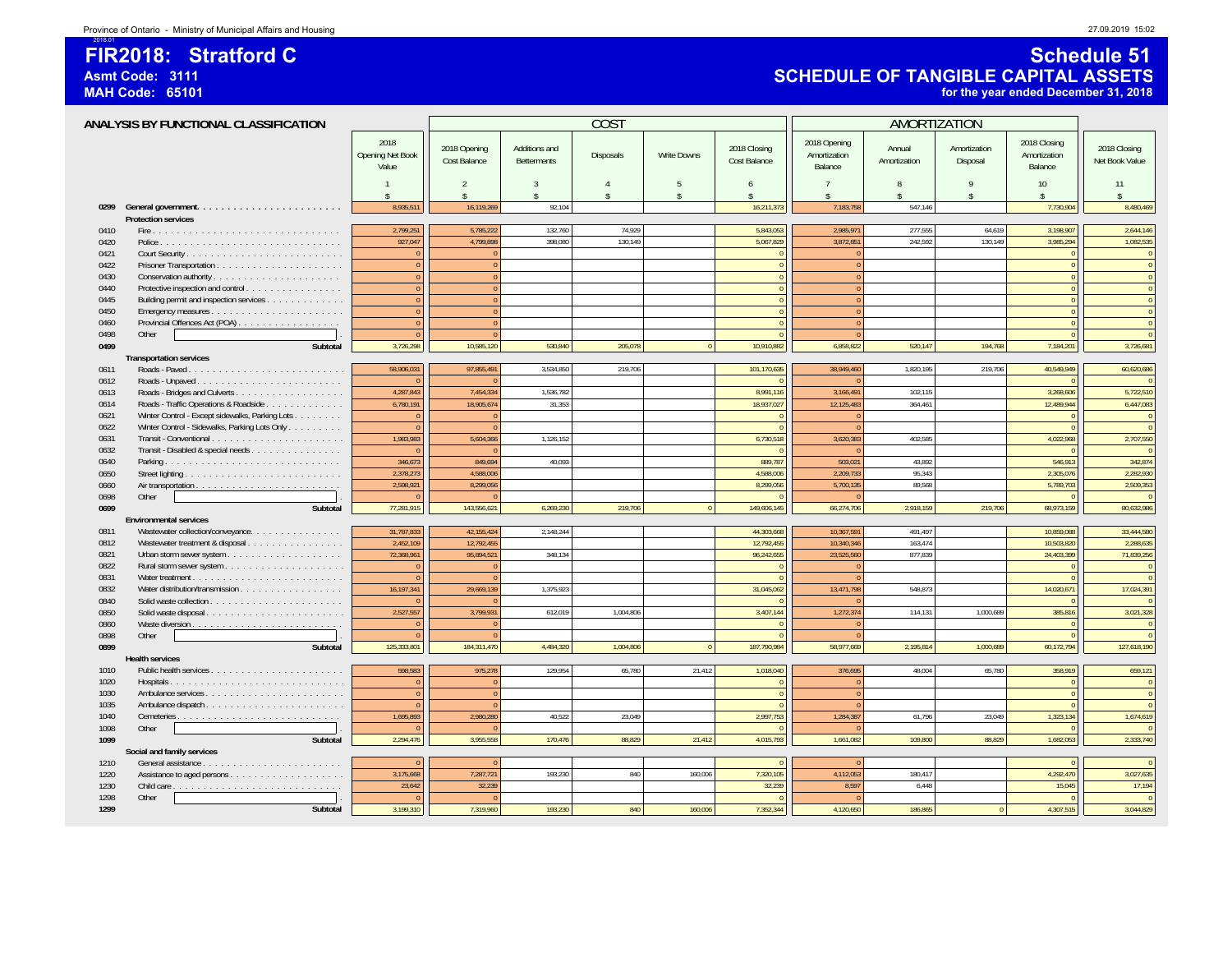### **FIR2018: Stratford CAsmt Code: 3111**

**MAH Code: 65101**

2018.01

### **Schedule 51 SCHEDULE OF TANGIBLE CAPITAL ASSETS for the year ended December 31, 2018**

| ANALYSIS BY FUNCTIONAL CLASSIFICATION |                                         |                                   |                              | <b>COST</b>                  |                  |                    | <b>AMORTIZATION</b>          |                                         |                        |                          |                                         |                                |
|---------------------------------------|-----------------------------------------|-----------------------------------|------------------------------|------------------------------|------------------|--------------------|------------------------------|-----------------------------------------|------------------------|--------------------------|-----------------------------------------|--------------------------------|
|                                       |                                         | 2018<br>Opening Net Book<br>Value | 2018 Opening<br>Cost Balance | Additions and<br>Betterments | <b>Disposals</b> | <b>Write Downs</b> | 2018 Closing<br>Cost Balance | 2018 Opening<br>Amortization<br>Balance | Annual<br>Amortization | Amortization<br>Disposal | 2018 Closing<br>Amortization<br>Balance | 2018 Closing<br>Net Book Value |
|                                       |                                         |                                   | 2                            | 3                            |                  | 5                  | 6                            |                                         | 8                      | 9                        | 10                                      | 11                             |
|                                       |                                         | $\triangle$                       | ¢                            | ¢                            |                  |                    |                              |                                         |                        | $\hat{\mathbf{x}}$       | $\hat{\zeta}$                           | $\hat{\mathbf{x}}$             |
|                                       | <b>Social Housing</b>                   |                                   |                              |                              |                  |                    |                              |                                         |                        |                          |                                         |                                |
| 1410                                  |                                         | 6,513,379                         | 13,391,798                   | 331,361                      |                  |                    | 13,723,159                   | 6,878,419                               | 363,103                |                          | 7,241,522                               | 6,481,637                      |
| 1420                                  |                                         | $\sqrt{ }$                        |                              |                              |                  |                    |                              |                                         |                        |                          |                                         | $\Omega$                       |
| 1430                                  |                                         | $\sqrt{ }$                        | $\Omega$                     |                              |                  |                    | $\Omega$                     | $\Omega$                                |                        |                          |                                         | $\Omega$                       |
| 1497                                  | Other                                   | $\sqrt{ }$                        | $\Omega$                     |                              |                  |                    |                              |                                         |                        |                          |                                         | $\overline{0}$                 |
| 1498                                  | Other                                   | $\sqrt{ }$                        | $\sqrt{ }$                   |                              |                  |                    |                              |                                         |                        |                          |                                         | $\Omega$                       |
| 1499                                  | Subtotal                                | 6,513,379                         | 13,391,798                   | 331,361                      | $\sqrt{2}$       | $\sqrt{2}$         | 13,723,159                   | 6,878,419                               | 363,103                |                          | 7,241,522                               | 6,481,637                      |
|                                       |                                         |                                   |                              |                              |                  |                    |                              |                                         |                        |                          |                                         |                                |
|                                       | Recreation and cultural services        |                                   |                              |                              |                  |                    |                              |                                         |                        |                          |                                         |                                |
| 1610                                  |                                         | 6,565,105<br>$\sqrt{ }$           | 9,733,330                    | 219,301                      |                  |                    | 9,952,631                    | 3,168,225                               | 198,795                |                          | 3,367,020                               | 6,585,611                      |
| 1620                                  | Rec. Fac. - Golf Crs, Marina, Ski Hill. | $\sqrt{ }$                        |                              |                              |                  |                    |                              |                                         |                        |                          |                                         | $\Omega$<br>$\Omega$           |
| 1631<br>1634                          |                                         | 30,791,784                        | 42,668,327                   | 1,406,138                    |                  |                    | 44,074,465                   | 11,876,543                              | 1,099,040              |                          | 12,975,583                              | 31,098,882                     |
| 1640                                  |                                         | 1,524,636                         | 5,416,881                    | 124.900                      |                  |                    | 5,541,781                    | 3,892,245                               | 258,896                |                          | 4,151,141                               | 1,390,640                      |
| 1645                                  |                                         | $\sqrt{ }$                        |                              |                              |                  |                    |                              |                                         |                        |                          |                                         | $\Omega$                       |
| 1650                                  |                                         |                                   |                              |                              |                  |                    |                              |                                         |                        |                          |                                         | $\Omega$                       |
| 1698                                  | Other                                   |                                   |                              |                              |                  |                    |                              |                                         |                        |                          |                                         | $\Omega$                       |
| 1699                                  | Subtotal                                | 38,881,525                        | 57,818,538                   | 1,750,339                    | $\Omega$         | $\Omega$           | 59,568,87                    | 18,937,013                              | 1,556,731              |                          | 20,493,744                              | 39,075,133                     |
|                                       |                                         |                                   |                              |                              |                  |                    |                              |                                         |                        |                          |                                         |                                |
|                                       | Planning and development                |                                   |                              |                              |                  |                    |                              |                                         |                        |                          |                                         |                                |
| 1810                                  |                                         |                                   |                              |                              |                  |                    |                              |                                         |                        |                          |                                         | $\Omega$                       |
| 1820                                  | Commercial and Industrial.              | 1,971,262                         | 2.042.502                    | 31.174                       |                  |                    | 2,073,676                    | 71,240                                  | 4,084                  |                          | 75,324                                  | 1,998,352                      |
| 1830                                  |                                         | $\sqrt{ }$                        |                              |                              |                  |                    |                              |                                         |                        |                          |                                         | $\Omega$                       |
| 1840                                  |                                         | $\sqrt{ }$                        | $\Omega$                     |                              |                  |                    |                              | $\Omega$                                |                        |                          |                                         | $\Omega$                       |
| 1850                                  | Tile drainage/shoreline assistance      | $\sqrt{ }$                        |                              |                              |                  |                    |                              |                                         |                        |                          |                                         | $\Omega$                       |
| 1898                                  | Other                                   |                                   |                              |                              |                  |                    |                              | $\Omega$                                |                        |                          |                                         | $\Omega$                       |
| 1899                                  | Subtotal                                | 1.971.262                         | 2.042.502                    | 31.174                       |                  |                    | 2.073.67                     | 71.240                                  | 4.084                  |                          | 75.324                                  | 1,998,352                      |
|                                       |                                         |                                   |                              |                              |                  |                    |                              |                                         |                        |                          |                                         |                                |
| 1910                                  | Other                                   |                                   |                              |                              |                  |                    |                              |                                         |                        |                          |                                         | $\Omega$                       |
|                                       |                                         |                                   |                              |                              |                  |                    |                              |                                         |                        |                          |                                         |                                |
| 9910                                  | <b>Total Tangible Capital Assets</b>    | 268, 137, 477                     | 439,100,836                  | 13,853,074                   | 1,519,259        | 181.418            | 451,253,233                  | 170,963,359                             | 8,401,849              | 1,503,992                | 177,861,216                             | 273,392,017                    |
|                                       |                                         |                                   |                              |                              |                  |                    |                              |                                         |                        |                          |                                         |                                |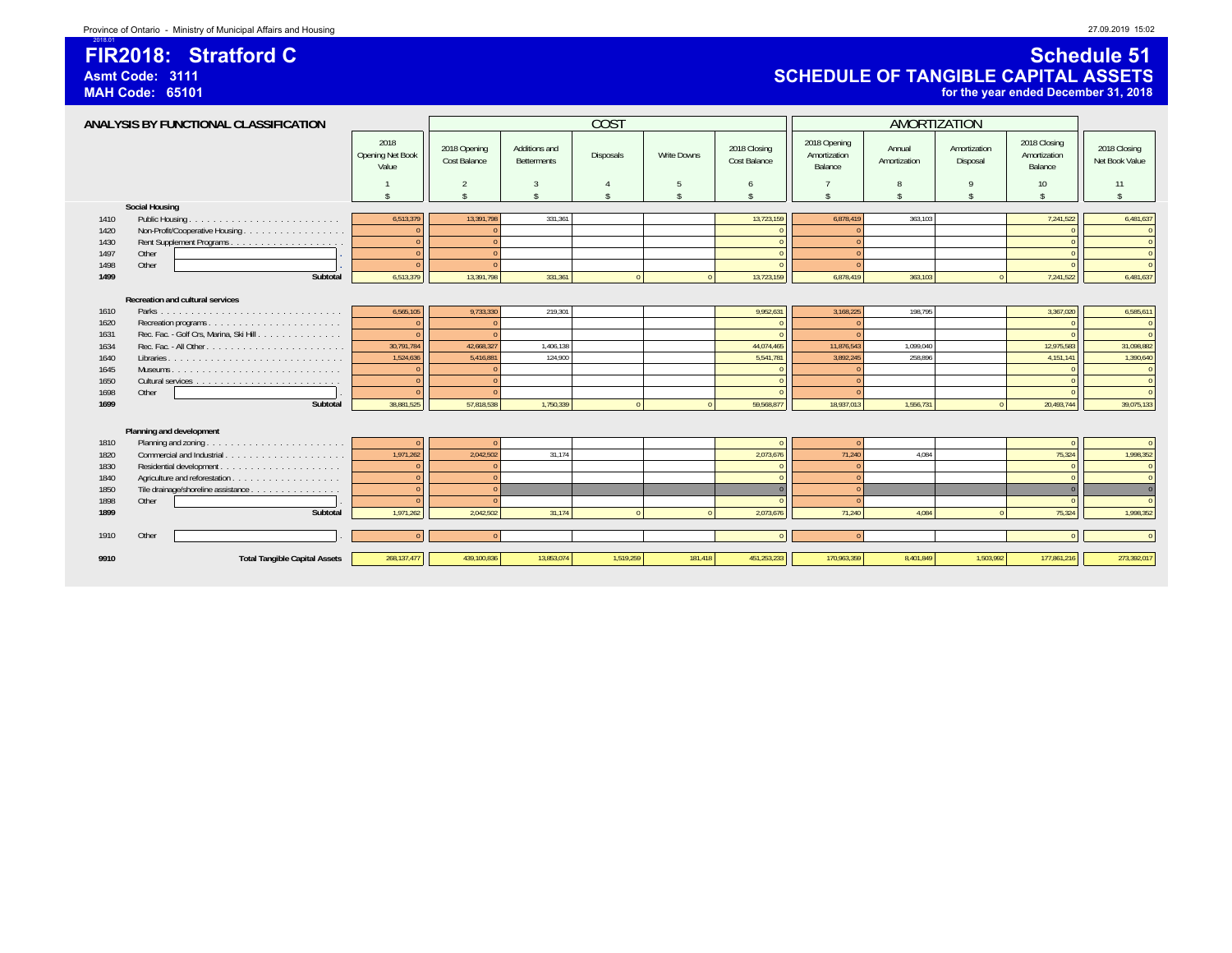2018.01001

### **FIR2018: Stratford C**<br>Asmt Code: 3111 **SCHEDULE OF TANGIBLE CAPITAL ASSETS**<br>MAH Code: 65101 **SCHEDULE OF TANGIBLE CAPITAL ASSETS**<br>for the year ended December 31, 2018 **Asmt Code: 3111 SCHEDULE OF TANGIBLE CAPITAL ASSETS MAH Code: 65101 for the year ended December 31, 2018**

**SEGMENTED BY ASSET CLASS**

|      |                               |                                                        | 2018 Opening   | 2018 Closing   |
|------|-------------------------------|--------------------------------------------------------|----------------|----------------|
|      |                               |                                                        | Net Book Value | Net Book Value |
|      |                               |                                                        | (NBV)          | (NBV)          |
|      |                               |                                                        |                |                |
|      | <b>General Capital Assets</b> |                                                        |                |                |
| 2005 |                               |                                                        | 17,075,222     | 17,074,785     |
| 2010 |                               |                                                        | 5,545,041      | 5,651,681      |
| 2020 |                               |                                                        | 42,421,830     | 42,230,116     |
| 2030 |                               | Machinery & Equipment                                  | 2.870.371      | 2,753,274      |
| 2040 | Vehicles.                     |                                                        | 3.565.443      | 4.501.518      |
| 2097 | Other                         | Lineal Assets & Walking Bridge<br>and a series and     | 1.292.384      | 1.205.057      |
| 2098 | Other                         | Furniture & Fix & Computer Equip<br>and a series and a | 2.418.527      | 2,018,690      |
| 2099 |                               | <b>Total General Capital Assets</b>                    | 75.188.818     | 75,435,121     |

|      |                              |                                                            | 2018 Opening<br>Net Book Value<br>(NBV) | 2018 Closing<br>Net Book Value<br>(NBV)<br>11 |
|------|------------------------------|------------------------------------------------------------|-----------------------------------------|-----------------------------------------------|
|      | <b>Infrastructure Assets</b> |                                                            | \$                                      | \$                                            |
| 2205 |                              |                                                            |                                         | $\Omega$                                      |
| 2210 |                              |                                                            | 2,409,791                               | 2,357,049                                     |
| 2220 |                              |                                                            | 446,083                                 | 431,136                                       |
| 2230 |                              | Machinery & Equipment                                      | 1,657,046                               | 2,853,431                                     |
| 2240 |                              |                                                            | 321,181                                 | 375,482                                       |
| 2250 |                              |                                                            | 188,102,984                             | 191,928,540                                   |
| 2297 | Other                        | Furniture & Fixtures                                       | 11,574                                  | 11,253                                        |
| 2298 | Other                        | rounding adjustment                                        |                                         |                                               |
| 2299 |                              | <b>Total Infrastructure Assets</b>                         | 192,948,659                             | 197,956,896                                   |
|      |                              |                                                            |                                         |                                               |
| 9920 |                              | <b>Total Tangible Capital Assets</b>                       | 268,137,477                             | 273,392,017                                   |
|      |                              |                                                            |                                         |                                               |
| 2405 |                              | Construction-in-progress                                   | 10,711,922                              | 15,206,184                                    |
|      |                              |                                                            |                                         |                                               |
| 9921 |                              | Total Tangible Capital Assets and Construction-in-progress | 278.849.399                             | 288,598,201                                   |
|      |                              |                                                            |                                         |                                               |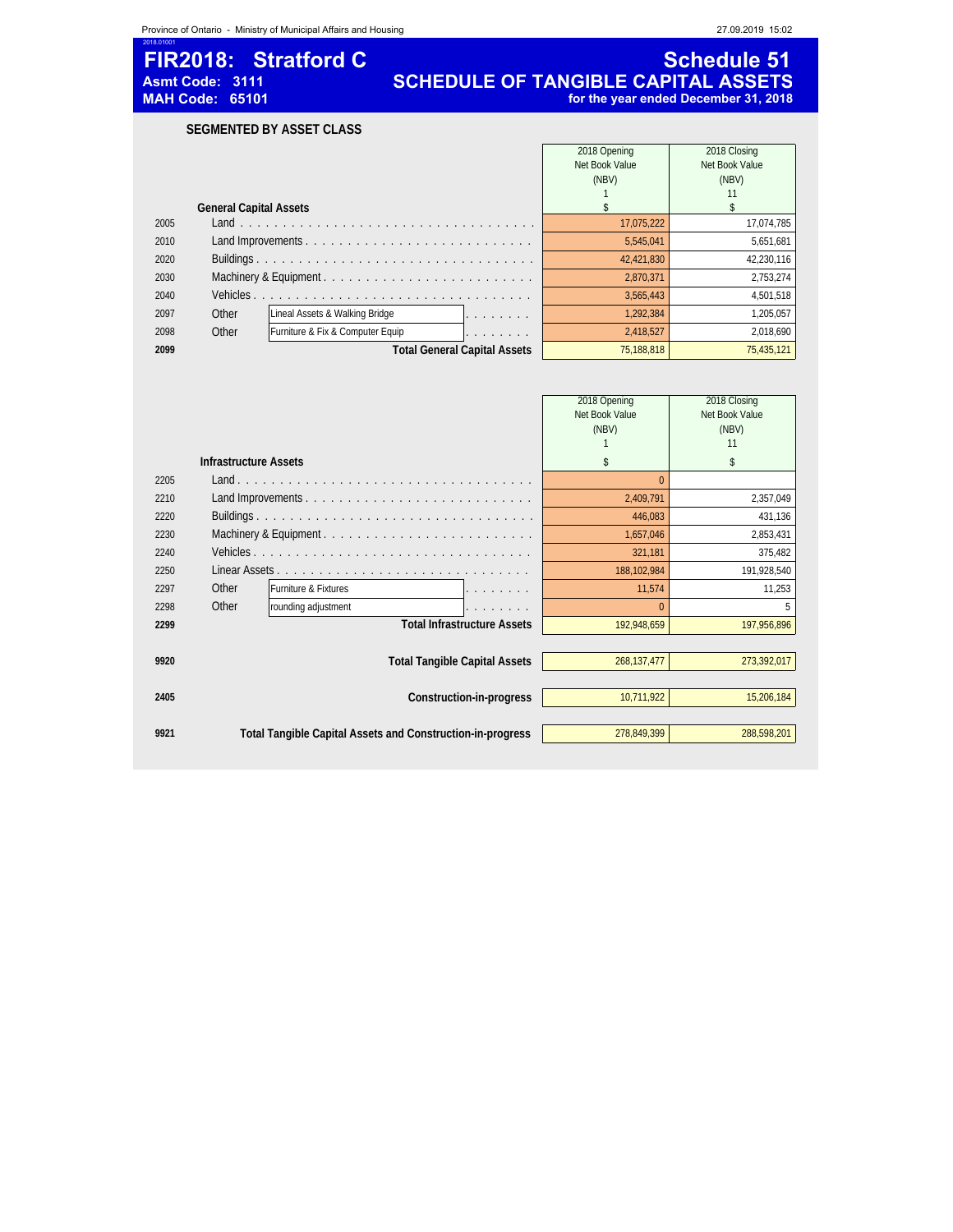### **t** Province of Ontario - Ministry of Municipal Affairs and Housing 27.09.2019 15:02

# 2018.01 **FIR2018: Stratford C Schedule 51**

**Asmt Code: 3111 SCHEDULE OF TANGIBLE CAPITAL ASSET: CONSTRUCTION-IN-PROGRESS**

**MAH Code: 65101 for the year ended December 31, 2018**

|              | ANALYSIS BY FUNCTIONAL CLASSIFICATION                                                            | COST     |                                  |                                                 |                |                                  |
|--------------|--------------------------------------------------------------------------------------------------|----------|----------------------------------|-------------------------------------------------|----------------|----------------------------------|
|              |                                                                                                  |          | 2018 Opening Balance             | Expenditures in 2018<br>Less Assets Capitalized |                |                                  |
|              |                                                                                                  |          | $\mathbf{1}$                     | $\overline{2}$                                  | 3              | $\overline{4}$                   |
| 0299         |                                                                                                  |          | \$<br>339.353                    | \$<br>132,851                                   | \$<br>$\Omega$ | \$<br>472.204                    |
| 0410         | Protection services                                                                              |          | $\mathbf{0}$                     |                                                 |                | $\mathbf{0}$                     |
| 0420<br>0421 |                                                                                                  |          | $\overline{0}$<br>$\overline{0}$ |                                                 |                | $\overline{0}$<br>$\mathbf{0}$   |
| 0422<br>0430 |                                                                                                  |          | $\mathbf{0}$<br>$\overline{0}$   |                                                 |                | $\pmb{0}$<br>$\overline{0}$      |
| 0440         |                                                                                                  |          | $\mathbf{0}$                     |                                                 |                | $\overline{0}$                   |
| 0445         | Building permit and inspection services                                                          |          | $\overline{0}$                   |                                                 |                | $\overline{0}$                   |
| 0450<br>0460 |                                                                                                  |          | $\overline{0}$<br>$\overline{0}$ |                                                 |                | $\overline{0}$<br>$\overline{0}$ |
| 0498<br>0499 | Other                                                                                            | Subtotal | $\overline{0}$<br>$\mathbf{0}$   | $\overline{0}$                                  | $\pmb{0}$      | $\mathbf 0$<br>$\mathbf{0}$      |
| 0611         | <b>Transportation services</b>                                                                   |          | 7,216                            |                                                 | 7,216          | $\overline{0}$                   |
| 0612         | Roads - Unpaved                                                                                  |          | $\mathbf{0}$                     |                                                 |                | $\overline{0}$                   |
| 0613<br>0614 | Roadways - Traffic Operations & Roadside                                                         |          | $\mathbf{0}$<br>$\overline{0}$   |                                                 |                | $\mathbf 0$<br>$\overline{0}$    |
| 0621<br>0622 | Winter Control - Except sidewalks, Parking Lots<br>Winter Control - Sidewalks, Parking Lots Only |          | $\mathbf{0}$<br>$\overline{0}$   |                                                 |                | $\overline{0}$<br>$\overline{0}$ |
| 0631<br>0632 |                                                                                                  |          | $\overline{0}$<br>$\overline{0}$ | 2,218,161                                       |                | 2,218,161<br>$\mathbf{0}$        |
| 0640         |                                                                                                  |          | $\overline{0}$                   |                                                 |                | $\overline{0}$                   |
| 0650<br>0660 |                                                                                                  |          | $\overline{0}$<br>$\mathbf{0}$   |                                                 |                | $\overline{0}$<br>$\overline{0}$ |
| 0698<br>0699 | Other                                                                                            | Subtotal | $\overline{0}$<br>7,216          | 2,218,161                                       | 7,216          | $\overline{0}$<br>2,218,161      |
| 0811         | <b>Environmental services</b><br>Wastewater collection/conveyance.                               |          | 2,708                            | 102,981                                         | 2,708          | 102,981                          |
| 0812<br>0821 | Wastewater treatment & disposal                                                                  |          | $\overline{0}$<br>$\overline{0}$ |                                                 |                | $\mathbf{0}$<br>$\overline{0}$   |
| 0822         |                                                                                                  |          | $\overline{0}$                   |                                                 |                | $\overline{0}$                   |
| 0831<br>0832 |                                                                                                  |          | $\overline{0}$<br>65             |                                                 | 65             | $\mathbf 0$<br>$\overline{0}$    |
| 0840<br>0850 |                                                                                                  |          | $\overline{0}$<br>$\overline{0}$ |                                                 |                | $\overline{0}$<br>$\overline{0}$ |
| 0860<br>0898 | Other                                                                                            |          | $\overline{0}$<br>$\mathbf{0}$   |                                                 |                | $\overline{0}$<br>$\mathbf 0$    |
| 0899         |                                                                                                  | Subtotal | 2,773                            | 102,981                                         | 2,773          | 102,981                          |
| 1010         | <b>Health services</b>                                                                           |          | $\overline{0}$                   |                                                 |                | $\overline{0}$                   |
| 1020<br>1030 | Hospitals                                                                                        |          | $\mathbf{0}$<br>$\overline{0}$   |                                                 |                | $\mathbf 0$<br>$\overline{0}$    |
| 1035<br>1040 |                                                                                                  |          | $\mathbf{0}$<br>$\overline{0}$   |                                                 |                | $\overline{0}$<br>$\overline{0}$ |
| 1098<br>1099 | Other                                                                                            |          | $\mathbf{0}$                     |                                                 |                | $\overline{0}$<br>$\overline{0}$ |
|              | Social and family services                                                                       | Subtotal | $\mathbf{0}$                     | $\overline{0}$                                  | $\overline{0}$ |                                  |
| 1210<br>1220 |                                                                                                  |          | $\overline{0}$<br>$\overline{0}$ |                                                 |                | $\overline{0}$<br>$\overline{0}$ |
| 1230<br>1298 | Other                                                                                            |          | $\mathbf{0}$<br>$\mathbf{0}$     |                                                 |                | $\overline{0}$<br>$\mathbf{0}$   |
| 1299         |                                                                                                  | Subtotal | $\mathbf{0}$                     | $\mathbf{0}$                                    | $\overline{0}$ | $\overline{0}$                   |
|              | Social Housing                                                                                   |          |                                  |                                                 |                |                                  |
| 1410<br>1420 | Non-Profit/Cooperative Housing                                                                   |          | $\mathbf{0}$<br>$\Omega$         | 1,392,685                                       |                | 1,392,685                        |
| 1430<br>1497 | Rent Supplement Programs<br>Other                                                                |          | $\mathbf{0}$<br>$\pmb{0}$        |                                                 |                | $\overline{0}$<br>$\overline{0}$ |
| 1498<br>1499 | Other                                                                                            | Subtotal | $\mathbf{0}$<br>$\overline{0}$   | 1.392.685                                       | $\overline{0}$ | $\overline{0}$<br>1,392,685      |
|              | Recreation and cultural services                                                                 |          |                                  |                                                 |                |                                  |
| 1610         |                                                                                                  |          | $\overline{0}$                   |                                                 |                | $\overline{0}$                   |
| 1620<br>1631 | Rec. Fac. - Golf Crs, Marina, Ski Hill                                                           |          | $\mathbf{0}$<br>$\mathbf{0}$     |                                                 |                | $\mathbf{0}$<br>$\mathbf{0}$     |
| 1634<br>1640 | Libraries                                                                                        |          | $\mathbf{0}$<br>$\overline{0}$   |                                                 |                | $\overline{0}$<br>$\overline{0}$ |
| 1645<br>1650 |                                                                                                  |          | $\mathbf{0}$<br>$\overline{0}$   |                                                 |                | $\overline{0}$<br>$\overline{0}$ |
| 1698         | Other                                                                                            |          | $\mathbf{0}$                     |                                                 |                | $\mathbf{0}$<br>$\overline{0}$   |
| 1699         |                                                                                                  | Subtotal | $\overline{0}$                   | $\mathbf{0}$                                    | $\overline{0}$ |                                  |
| 1810         | Planning and development                                                                         |          | $\overline{0}$                   |                                                 |                | $\mathbf{0}$                     |
| 1820         | Commercial and Industrial                                                                        |          | 10,362,580                       | 657,573                                         |                | 11,020,153                       |
| 1830<br>1840 |                                                                                                  |          | $\mathbf{0}$<br>$\mathbf{0}$     |                                                 |                | $\mathbf{0}$<br>$\overline{0}$   |
| 1850<br>1898 | Tile drainage/shoreline assistance<br>Other                                                      |          | $\overline{0}$<br>$\mathbf{0}$   |                                                 |                | $\overline{0}$<br>$\overline{0}$ |
| 1899         |                                                                                                  | Subtotal | 10,362,580                       | 657,573                                         | $\Omega$       | 11,020,153                       |
| 1910         | Other                                                                                            |          | $\mathbf{0}$                     |                                                 |                | $\overline{0}$                   |
| 9910         | <b>Total Construction-In-Progress</b>                                                            |          | 10,711,922                       | 4,504,251                                       | 9,989          | 15,206,184                       |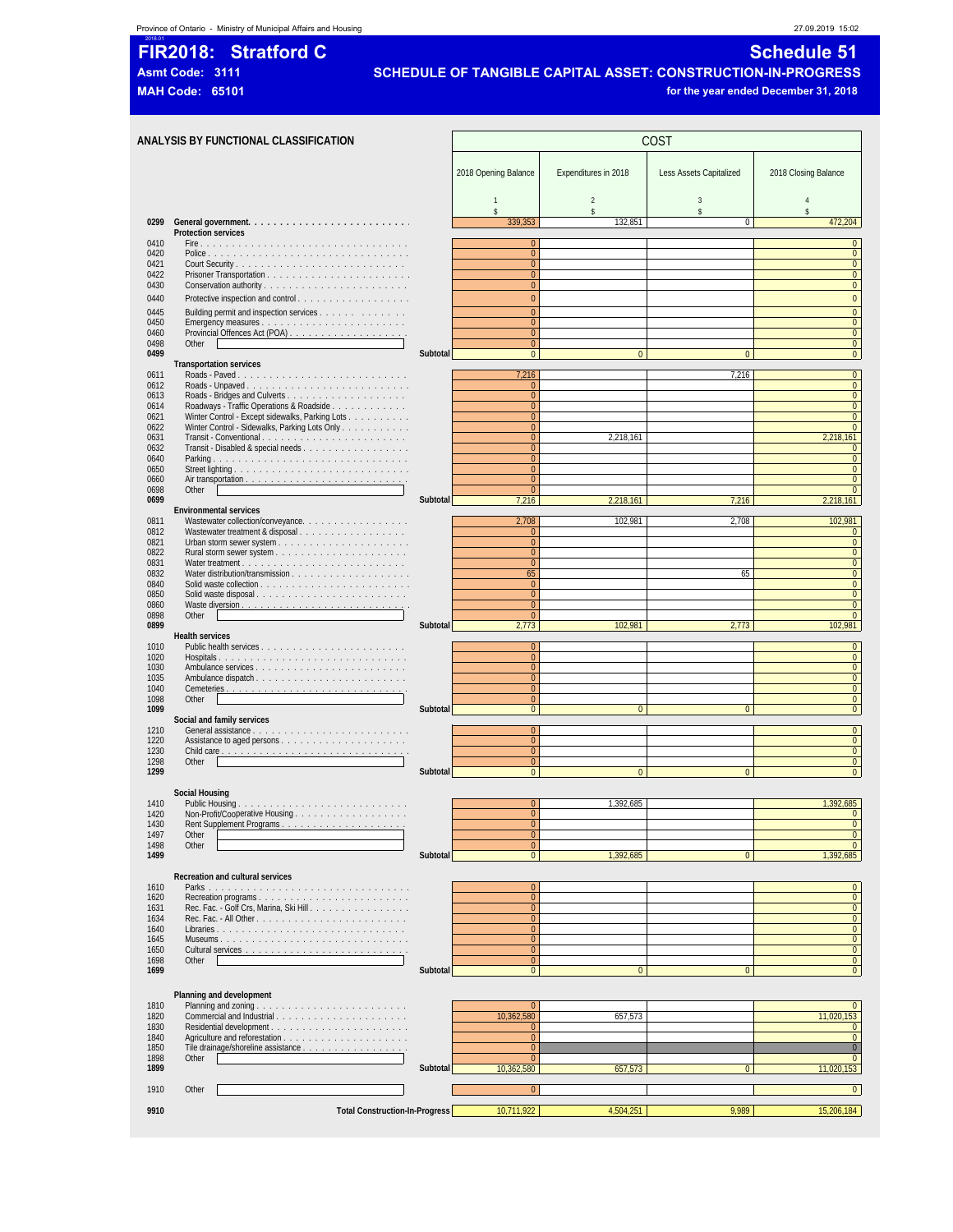|      | Province of Ontario - Ministry of Municipal Affairs and Housing                                                                                                                                                      | 27.09.2019 15:02                                           |
|------|----------------------------------------------------------------------------------------------------------------------------------------------------------------------------------------------------------------------|------------------------------------------------------------|
|      | <b>FIR2018: Stratford C</b><br><b>CONSOLIDATED STATEMENT OF CHANGE IN NET FINANCIAL ASSETS</b><br>Asmt Code: 3111<br>(NET DEBT) AND TANGIBLE CAPITAL ASSET ACQUISITION FINANCING/DONATION:<br><b>MAH Code: 65101</b> | <b>Schedule 53</b><br>for the year ended December 31, 2018 |
|      | CONSOLIDATED STATEMENT OF CHANGE IN NET FINANCIAL ASSETS (NET DEBT)                                                                                                                                                  |                                                            |
| 1010 |                                                                                                                                                                                                                      | \$<br>24,230,413                                           |
| 1020 |                                                                                                                                                                                                                      | $-13.853.074$                                              |
| 1030 |                                                                                                                                                                                                                      | 8.401.849                                                  |
| 1031 |                                                                                                                                                                                                                      |                                                            |
| 1032 |                                                                                                                                                                                                                      | $-4.494.262$                                               |
| 1040 |                                                                                                                                                                                                                      | $-217.642$                                                 |
| 1050 |                                                                                                                                                                                                                      | 232.909                                                    |
| 1060 |                                                                                                                                                                                                                      | 181.418                                                    |
| 1070 | Other                                                                                                                                                                                                                |                                                            |
| 1071 | Other                                                                                                                                                                                                                |                                                            |
| 1099 | Subtotal                                                                                                                                                                                                             | $-9,748,802$                                               |
| 1210 |                                                                                                                                                                                                                      | $-38.248$                                                  |
| 1220 |                                                                                                                                                                                                                      | 3,289                                                      |
| 1230 | Other<br>other non financial assets                                                                                                                                                                                  | 734                                                        |
| 1299 | Subtotal                                                                                                                                                                                                             | $-34,225$                                                  |
| 1410 |                                                                                                                                                                                                                      | 14.447.386                                                 |
| 1420 |                                                                                                                                                                                                                      | $-25,476,260$                                              |
| 9910 |                                                                                                                                                                                                                      | $-11,028,874$                                              |

 $\overline{1}$ 

### **SOURCES OF FINANCING FOR TCA ACQUISITIONS / DONATIONS**

|      | Long Term Liabilities Incurred          | \$           |
|------|-----------------------------------------|--------------|
| 0205 |                                         |              |
| 0210 |                                         |              |
| 0215 |                                         |              |
| 0220 |                                         |              |
| 0235 |                                         |              |
| 0240 |                                         |              |
| 0245 |                                         |              |
| 0250 |                                         |              |
| 0255 |                                         |              |
| 0260 |                                         |              |
| 0265 |                                         |              |
| 0297 | Other                                   |              |
| 0298 | Other                                   |              |
| 0299 | Subtotal                                | $\Omega$     |
| 0405 | <b>Financing from Dedicated Revenue</b> |              |
|      |                                         |              |
| 0406 |                                         | 7,273,031    |
| 0410 |                                         |              |
| 0415 |                                         | 1,736,302    |
| 0416 |                                         | $\Omega$     |
| 0419 |                                         |              |
| 0420 | Other                                   |              |
| 0446 |                                         |              |
| 0447 |                                         |              |
| 0448 |                                         |              |
| 0495 | Other<br>.                              |              |
| 0496 | Other                                   |              |
| 0497 | Other                                   |              |
| 0498 | Other                                   |              |
| 0501 | Subtotal                                | 9,009,333    |
|      | <b>Government Transfers</b>             |              |
| 0425 |                                         | $\Omega$     |
| 0430 |                                         | 1,059,631    |
|      |                                         |              |
| 0435 |                                         | 227,306      |
| 0440 |                                         | 2,463,122    |
| 0445 |                                         | 680,717      |
| 0502 | Subtotal                                | 4,430,776    |
| 0499 | Subtotal                                | 13,440,109   |
| 0610 |                                         | $\Omega$     |
| 9920 | <b>Total Capital Financing</b>          | 13.440.109   |
| 0810 |                                         | $-4,907,227$ |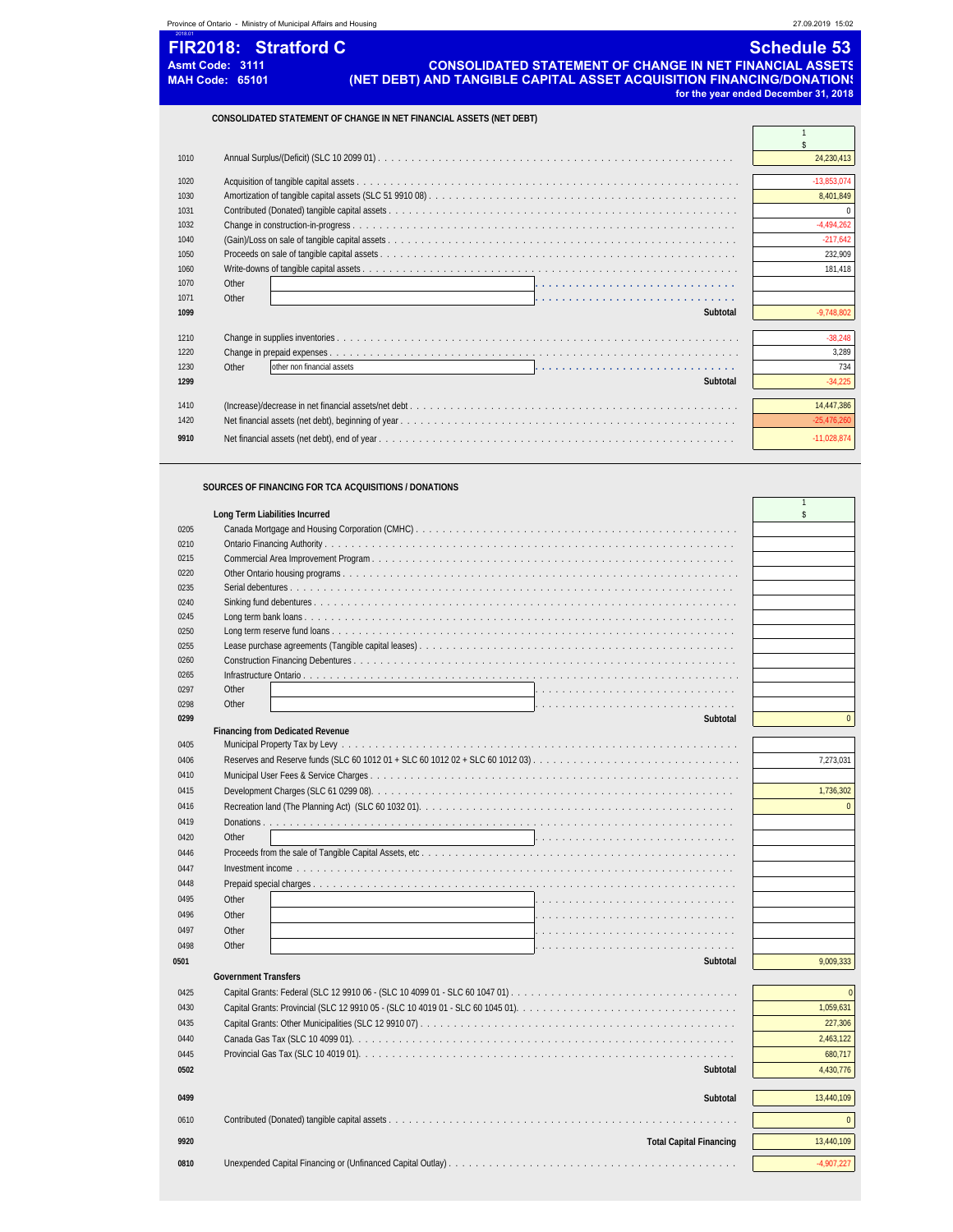# **FIR2018: Stratford C** Sample 34

2018.01001

Asmt Code: 3111 **CONSOLIDATED STATEMENT OF CASH FLOW - INDIRECT METHOD**<br>MAH Code: 65101 **MAH Code: 65101** for the year ended December 31, 2018

### **\* Municipalities must choose either the direct or indirect method. If direct method is chosen, please use Schedule 54A. CONSOLIDATED STATEMENT OF CASH FLOW - INDIRECT METHOD**

|      |                                                                                                                        | Actual        |
|------|------------------------------------------------------------------------------------------------------------------------|---------------|
|      | <b>Operating Transactions</b>                                                                                          | $\mathsf{\$}$ |
| 2010 |                                                                                                                        | 24,230,413    |
| 2020 |                                                                                                                        | 5,632,755     |
| 2021 |                                                                                                                        |               |
| 2022 |                                                                                                                        | 8,461,267     |
| 2030 |                                                                                                                        |               |
| 2040 |                                                                                                                        |               |
| 2096 | Other                                                                                                                  |               |
| 2097 | Other                                                                                                                  |               |
| 2098 | Other                                                                                                                  |               |
| 2099 | Cash provided by operating transactions                                                                                | 38,324,435    |
|      | <b>Capital Transactions</b>                                                                                            |               |
| 0610 |                                                                                                                        | 232,909       |
| 0620 |                                                                                                                        | $-18,347,336$ |
| 0630 |                                                                                                                        |               |
| 0698 | Other                                                                                                                  |               |
| 0699 | Cash applied to capital transactions                                                                                   | $-18,114,427$ |
|      | <b>Investing Transactions</b>                                                                                          |               |
| 0810 |                                                                                                                        |               |
| 0820 |                                                                                                                        | $-395,914$    |
| 0898 | <b>Dividends</b><br>Other                                                                                              | 991,140       |
| 0899 | Cash provided by / (applied to) investing transactions                                                                 | 595,226       |
|      | <b>Financing Transactions</b>                                                                                          |               |
| 1010 |                                                                                                                        | 6,113,000     |
| 1020 |                                                                                                                        | $-5,973,638$  |
| 1030 |                                                                                                                        | $-574,719$    |
| 1031 |                                                                                                                        | 239,894       |
| 1096 | Other                                                                                                                  |               |
| 1097 | Other                                                                                                                  |               |
| 1098 | Other<br>a constitution de la constitution de la constitution de la constitution de la constitution de la constitution |               |
| 1099 | Cash applied to financing transactions                                                                                 | $-195,463$    |
|      |                                                                                                                        |               |
| 1210 |                                                                                                                        | 20,609,771    |
| 1220 |                                                                                                                        | 12,500,784    |
| 9920 |                                                                                                                        | 33,110,555    |

|      |                                           | 2018   |
|------|-------------------------------------------|--------|
|      |                                           | Actual |
|      |                                           |        |
|      | Cash and cash equivalents represented by: |        |
| 1401 |                                           |        |
| 1402 | Temporary                                 |        |
| 1403 |                                           |        |
| 1404 | Other                                     |        |
| 9940 |                                           |        |
|      |                                           |        |

### **Cash:**  $\sim$  **Cash:**  $\sim$  **S**  Unrestricted . . . . . . . . . . . . . . . . . . . . . . . . . . . . . . . . . . . . . . . . . . . . . . . . . . . . . . . . . . . . . . . . . . . . . . . . 33,110,555 Restricted . . . . . . . . . . . . . . . . . . . . . . . . . . . . . . . . . . . . . . . . . . . . . . . . . . . . . . . . . . . . . . . . . . . . . . . . . Unallocated . . . . . . . . . . . . . . . . . . . . . . . . . . . . . . . . . . . . . . . . . . . . . . . . . . . . . . . . . . . . . . . . . . . . . . . . **9950 Cash and cash equivalents, end of year . . . . . . . . . . . . . . . . . . . . . . . . . . . . . . . . . . . . . . . . . . . . . . . . . . . . . . . . . .** 33,110,555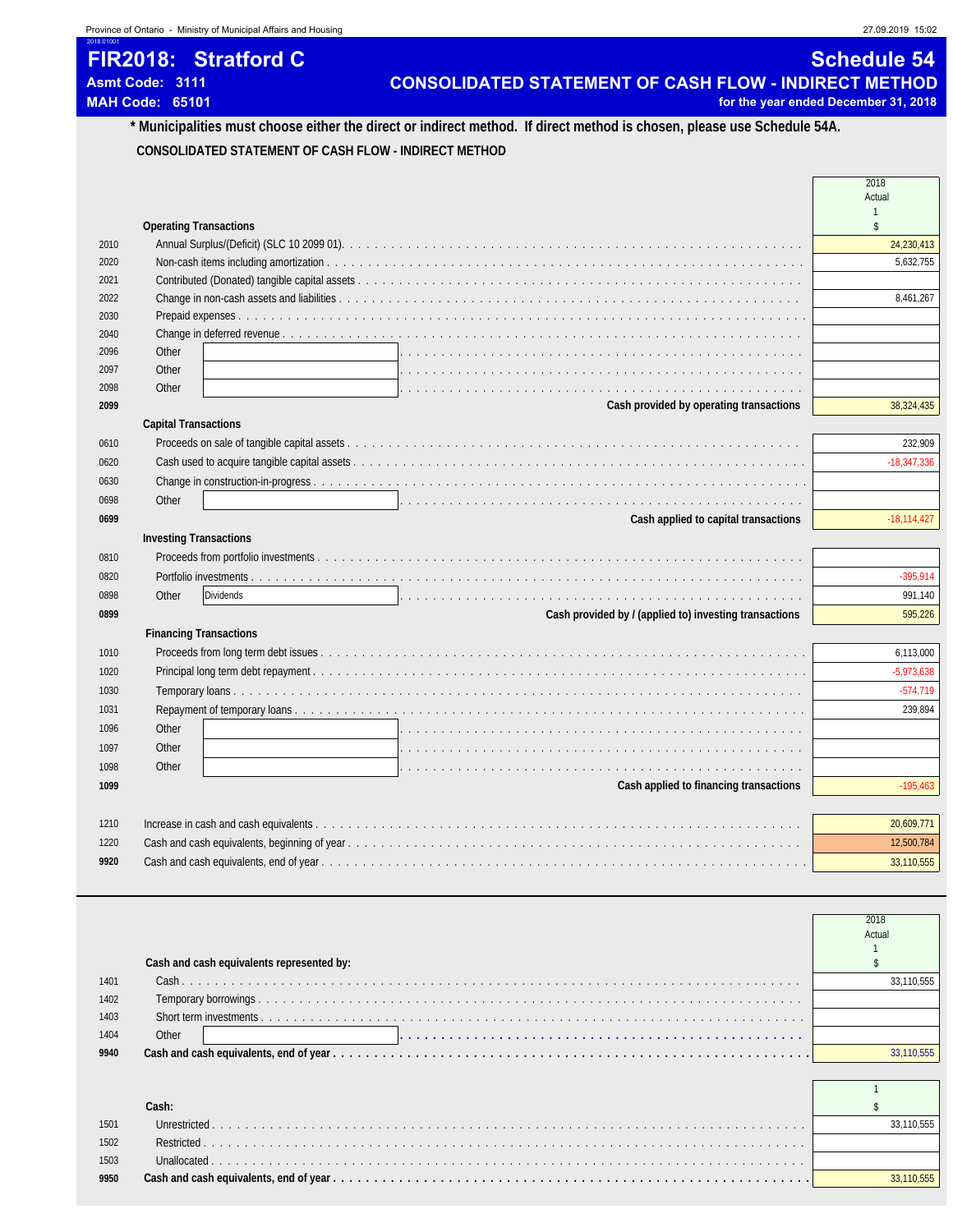### **FIR2018: Stratford C** Sample 19 and 200 and 200 and 200 and 200 and 200 and 200 and 200 and 200 and 200 and 200 and 200 and 200 and 200 and 200 and 200 and 200 and 200 and 200 and 200 and 200 and 200 and 200 and 200 and 2

2018.01

## **Asmt Code: 3111 CONTINUITY OF RESERVES AND RESERVE FUNDS**

|      | <b>MAH Code: 65101</b>                                      |                                         |                          | for the year ended December 31, 2018 |
|------|-------------------------------------------------------------|-----------------------------------------|--------------------------|--------------------------------------|
|      |                                                             | Obligatory Res. Funds, Deferred<br>Rev. | Discretionary Res. Funds | <b>Reserves</b>                      |
|      |                                                             |                                         | 2                        |                                      |
|      |                                                             |                                         |                          |                                      |
| 0299 |                                                             | 15.626.393                              | 2.463.329                | 28,533,261                           |
| 0310 |                                                             |                                         | 18,935,238               | 1,849,489                            |
| 0315 |                                                             |                                         | 20.000                   | 1,849,489                            |
| 0320 |                                                             |                                         | 18,915,238               |                                      |
|      | Development Charges Act                                     |                                         |                          |                                      |
| 0610 |                                                             | 3,228,520                               |                          |                                      |
| 0620 |                                                             |                                         |                          |                                      |
| 0630 |                                                             | $\Omega$                                |                          |                                      |
| 0699 | <b>Subtotal Development Charges Act</b>                     | 3,228,520                               |                          |                                      |
| 0810 |                                                             |                                         |                          |                                      |
| 0820 |                                                             | 118.669                                 |                          |                                      |
| 0830 |                                                             |                                         |                          |                                      |
| 0841 |                                                             | 340.106                                 | 343.411                  |                                      |
| 0860 |                                                             |                                         |                          |                                      |
| 0861 |                                                             |                                         |                          |                                      |
| 0862 |                                                             | 2,419,556                               |                          |                                      |
| 0864 |                                                             |                                         |                          |                                      |
| 0870 |                                                             |                                         | 19.807.268               |                                      |
| 0895 | Other                                                       |                                         |                          |                                      |
| 0896 | Other                                                       |                                         |                          |                                      |
| 0897 | Other<br>de la caractería de la caractería de la caractería |                                         |                          |                                      |
| 0898 | Other                                                       |                                         |                          |                                      |
| 9940 | <b>TOTAL Revenues &amp; Surplus</b>                         | 6,106,851                               | 39,085,917               | 1,849,489                            |
|      |                                                             |                                         |                          |                                      |

Less: Utilization of reserve funds and reserves (transfers)

| 1012 |                                                                                    |            | 7,273,031  |            |
|------|------------------------------------------------------------------------------------|------------|------------|------------|
| 1015 |                                                                                    |            | 3,279,962  | 583,039    |
| 1025 | Development Charges earned to tangible capital asset acquisition (SLC 61 0299 08). | 1,736,302  |            |            |
| 1026 |                                                                                    | 134,810    |            |            |
| 1032 | Recreational land (the Planning Act) earned to tangible capital asset acquisition  |            |            |            |
| 1035 |                                                                                    |            |            |            |
| 1042 | Deferred revenue earned (Provincial Gas Tax) for Transit (Operations)              | 250,000    |            |            |
| 1045 |                                                                                    | 680,717    |            |            |
| 1047 |                                                                                    | 2,463,122  |            |            |
| 1055 |                                                                                    | $\Omega$   |            |            |
| 1070 |                                                                                    |            |            | 19,807,268 |
| 0910 |                                                                                    | 5,264,951  | 10,552,993 | 20,390,307 |
| 2099 |                                                                                    | 16.468.293 | 30.996.253 | 9,992,443  |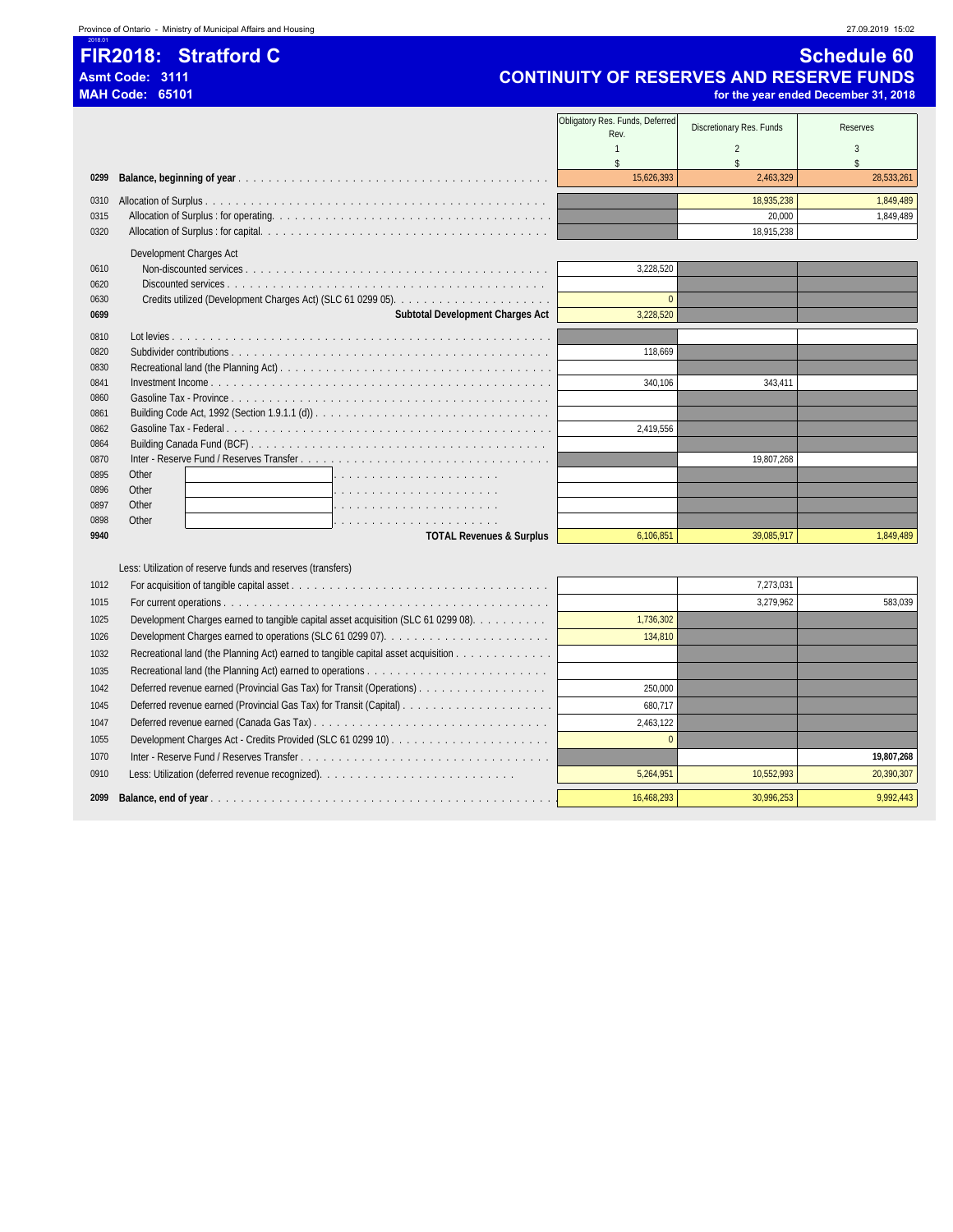### 2018.01 **FIR2018: Stratford C** Stratford C Schedule 60

## **Asmt Code: 3111 CONTINUITY OF RESERVES AND RESERVE FUNDS**

**MAH Code: 65101 for the year ended December 31, 2018**

Obligatory Res. Funds, Deferred S. Funds, Deferred Discretionary Res. Funds Reserves<br>
Rev. 2 3 Totals in line 2099 are analysed as follows:  $\begin{array}{ccccccccccc} \texttt{S} & & & & & & \texttt{S} & & & & \texttt{S} & & & \texttt{S} & & & \texttt{S} & & & \texttt{S} & & & \texttt{S} & & & \texttt{S} & & & \texttt{S} & & & \texttt{S} & & & \texttt{S} & & & \texttt{S} & & & \texttt{S} & & & \texttt{S} & & & \texttt{S} & & & \texttt{S} & & & \texttt{S} & & & \texttt{S} & & & \texttt{S} & & & \texttt{S} & & & \texttt{S} & & & \texttt{S} & & & \texttt{S} & & &$  Working funds . . . . . . . . . . . . . . . . . . . . . . . . . . . . . . . . . . . . . . . . . . . . . . . 745,155 887,563 Contingencies . . . . . . . . . . . . . . . . . . . . . . . . . . . . . . . . . . . . . . . . . . . . . . . Asset Replacement funds for: Sewer & Water Sewer . . . . . . . . . . . . . . . . . . . . . . . . . . . . . . . . . . . . . . . . . . . . . . . . . . Water . . . . . . . . . . . . . . . . . . . . . . . . . . . . . . . . . . . . . . . . . . . . . . . . . . Replacement of equipment . . . . . . . . . . . . . . . . . . . . . . . . . . . . . . . . . . . . . . . . Sick leave . . . . . . . . . . . . . . . . . . . . . . . . . . . . . . . . . . . . . . . . . . . . . . . . . 6,066,378 Insurance . . . . . . . . . . . . . . . . . . . . . . . . . . . . . . . . . . . . . . . . . . . . . . . . . 241,154 Workplace Safety and Insurance Board (WSIB) . . . . . . . . . . . . . . . . . . . . . . . . . . . . . . 408,988 Post-employment benefits . . . . . . . . . . . . . . . . . . . . . . . . . . . . . . . . . . . . . . . . . Tax rate stabilization . . . . . . . . . . . . . . . . . . . . . . . . . . . . . . . . . . . . . . . . . . . . 413,366 Lot levies . . . . . . . . . . . . . . . . . . . . . . . . . . . . . . . . . . . . . . . . . . . . . . . . . . Parking revenues . . . . . . . . . . . . . . . . . . . . . . . . . . . . . . . . . . . . . . . . . . . . . Debenture repayment . . . . . . . . . . . . . . . . . . . . . . . . . . . . . . . . . . . . . . . . . . . Exchange rate stabilization . . . . . . . . . . . . . . . . . . . . . . . . . . . . . . . . . . . . . . . . **Per Service Purpose:** General government . . . . . . . . . . . . . . . . . . . . . . . . . . . . . . . . . . . . . . . . . . 2,427,079 401,557 Protection services . . . . . . . . . . . . . . . . . . . . . . . . . . . . . . . . . . . . . . . . . . . 1,609,070 Transportation services: Roadways . . . . . . . . . . . . . . . . . . . . . . . . . . . . . . . . . . . . . . . . . . . . . . 7,401,950 Winter Control . . . . . . . . . . . . . . . . . . . . . . . . . . . . . . . . . . . . . . . . . . . . 180,660 Transit . . . . . . . . . . . . . . . . . . . . . . . . . . . . . . . . . . . . . . . . . . . . . . . . Parking . . . . . . . . . . . . . . . . . . . . . . . . . . . . . . . . . . . . . . . . . . . . . . . . 2,230,828 Street lighting . . . . . . . . . . . . . . . . . . . . . . . . . . . . . . . . . . . . . . . . . . . . Air transportation . . . . . . . . . . . . . . . . . . . . . . . . . . . . . . . . . . . . . . . . . . . 355,522 Environmental services: Wastewater system . . . . . . . . . . . . . . . . . . . . . . . . . . . . . . . . . . . . . . . . . -1,554,100 295,914 Storm water system . . . . . . . . . . . . . . . . . . . . . . . . . . . . . . . . . . . . . . . . . 196,903 Waterworks system . . . . . . . . . . . . . . . . . . . . . . . . . . . . . . . . . . . . . . . . . 3,557,589 169,892 Solid waste collection . . . . . . . . . . . . . . . . . . . . . . . . . . . . . . . . . . . . . . . . Solid waste disposal . . . . . . . . . . . . . . . . . . . . . . . . . . . . . . . . . . . . . . . . . 2,898,867 Waste diversion . . . . . . . . . . . . . . . . . . . . . . . . . . . . . . . . . . . . . . . . . . . Health services . . . . . . . . . . . . . . . . . . . . . . . . . . . . . . . . . . . . . . . . . . . . . -52,286 Social and family services . . . . . . . . . . . . . . . . . . . . . . . . . . . . . . . . . . . . . . . 3,846,956 902,794 Social housing . . . . . . . . . . . . . . . . . . . . . . . . . . . . . . . . . . . . . . . . . . . . . 1,405,196 Recreation and cultural services: Parks . . . . . . . . . . . . . . . . . . . . . . . . . . . . . . . . . . . . . . . . . . . . . . . . . Recreation programs . . . . . . . . . . . . . . . . . . . . . . . . . . . . . . . . . . . . . . . . Recreation facilities - Golf Course, Marina, Ski Hill . . . . . . . . . . . . . . . . . . . . . . . . . 109,783 Recreation facilities - All Other . . . . . . . . . . . . . . . . . . . . . . . . . . . . . . . . . . . . 633,425 Libraries . . . . . . . . . . . . . . . . . . . . . . . . . . . . . . . . . . . . . . . . . . . . . . . 160,057 24,177 Museums . . . . . . . . . . . . . . . . . . . . . . . . . . . . . . . . . . . . . . . . . . . . . . Cultural services . . . . . . . . . . . . . . . . . . . . . . . . . . . . . . . . . . . . . . . . . . . Planning and development . . . . . . . . . . . . . . . . . . . . . . . . . . . . . . . . . . . . . . . 5,024,259 Other . . . . . . . . . . . . . . . . . . . . . . **Obligatory Deferred Revenue:** Development Charges Act - Non-discounted services . . . . . . . . . . . . . . . . . . . . . . . . . 10,525,645 Development Charges Act - Discounted services . . . . . . . . . . . . . . . . . . . . . . . . . . . Subdivider contributions . . . . . . . . . . . . . . . . . . . . . . . . . . . . . . . . . . . . . . . . 109,936 Recreational land (the Planning Act) . . . . . . . . . . . . . . . . . . . . . . . . . . . . . . . . . . 470,632 5661 Building Code Act, 1992 (Section 1.9.1.1 (d)) . . . . . . . . . . . . . Gasoline Tax - Province . . . . . . . . . . . . . . . . . . . . . . . . . . . . . . . . . . . . . . . . Gasoline Tax - Federal . . . . . . . . . . . . . . . . . . . . . . . . . . . . . . . . . . . . . . . . . 5,362,080 5692 Canada Transit Funding (Bill C-48) . . . . . . . . . . 5693 Building Canada Fund (BCF). 5695 Other **Definition of the Contract of Structure Contract A** 

 Other . . . . . . . . . . . . . . . . . . . . . . 5697 Other **Definition of the Contract of Contract A** 

| JUY / | UUICI |  |              |           |          |
|-------|-------|--|--------------|-----------|----------|
| 5698  | Other |  |              |           |          |
| 5699  | Other |  |              |           |          |
| 9930  |       |  | <b>TOTAL</b> | 5.468.293 | ,992,443 |
|       |       |  |              |           |          |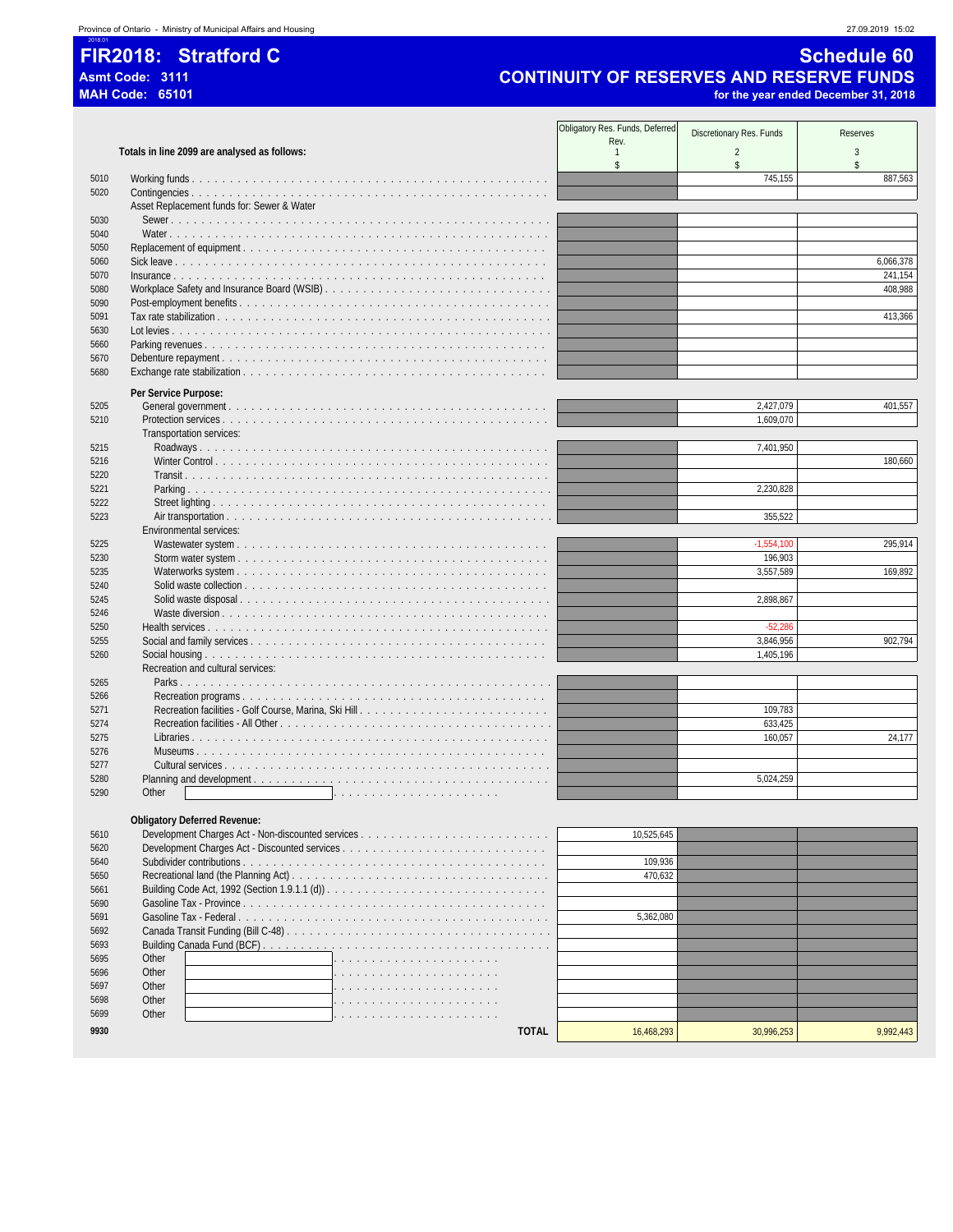### 2018.01 **FIR2018: Stratford CAsmt Code: 3111MAH Code: 65101**

### **Schedule 61 DEVELOPMENT CHARGES RESERVE FUNDS for the year ended December 31, 2018**

|      |                            |                            |                      | Development Charges Proceeds            |                                   |                         |           | Development Charges Disbursements                  |                                                  |                            |                     |                     |                            |
|------|----------------------------|----------------------------|----------------------|-----------------------------------------|-----------------------------------|-------------------------|-----------|----------------------------------------------------|--------------------------------------------------|----------------------------|---------------------|---------------------|----------------------------|
|      |                            |                            | Balance<br>January 1 | Development<br><b>Charges Collected</b> | Interest and<br>Investment Income | <b>Credits Utilized</b> | Total     | To: Consolidated<br><b>Statement of Operations</b> | To: Tangible Capital<br><b>Asset Acquisition</b> | <b>Other Disbursements</b> | Credits<br>Provided | Total               | <b>Balance December 31</b> |
|      |                            |                            |                      | $\overline{2}$                          | 3                                 | - 5                     |           |                                                    | 8                                                | 9                          | 10                  | 11                  | 12                         |
|      | <b>Development Charges</b> |                            | $\hat{\mathbf{x}}$   | $\hat{\mathbf{S}}$                      | $\hat{\mathbf{x}}$                | -\$                     | \$        | $\mathbf{\hat{s}}$                                 | \$                                               | $\mathbf{\hat{S}}$         | $\mathbf{\hat{s}}$  | $\hat{\mathcal{L}}$ |                            |
| 0205 |                            | General Government         | 388.262              | 20.293                                  | 7.364                             |                         | 27.657    | 13.464                                             |                                                  |                            |                     | 13,464              | 402,455                    |
| 0210 |                            |                            | 1.070.397            | 65,597                                  | 20,395                            |                         | 85,992    |                                                    |                                                  |                            |                     |                     | 1,156,389                  |
| 0215 |                            |                            | 665,296              | 57,922                                  | 12,846                            |                         | 70,768    |                                                    |                                                  |                            |                     |                     | 736,064                    |
| 0220 |                            |                            | 1,608,752            | 954,241                                 | 39,065                            |                         | 993,306   |                                                    | 391,959                                          |                            |                     | 391,959             | 2,210,099                  |
| 0225 |                            |                            | 419,356              | 62,930                                  | 8,359                             |                         | 71,289    |                                                    | 94,131                                           |                            |                     | 94,131              | 396,514                    |
| 0230 |                            | Wastewater                 | 763,090              | 898,142                                 | 22,899                            |                         | 921,041   |                                                    | 1,038,654                                        |                            |                     | 1,038,654           | 645,477                    |
| 0235 |                            |                            | $-400,331$           |                                         | $-7,386$                          |                         | $-7,386$  |                                                    |                                                  |                            |                     | $\Omega$            | $-407,717$                 |
| 0240 |                            |                            | 313,673              | 105,729                                 | 6,825                             |                         | 112,554   |                                                    | 11,561                                           |                            |                     | 11,561              | 414,666                    |
| 0245 |                            | Emergency Medical Services | $\Omega$             |                                         |                                   |                         | $\Omega$  |                                                    |                                                  |                            |                     | $\Omega$            | $\overline{0}$             |
| 0250 |                            | Homes for the Aged         | $\Omega$             |                                         |                                   |                         | $\Omega$  |                                                    |                                                  |                            |                     |                     | $\overline{0}$             |
| 0255 |                            | Daycare                    | $\Omega$             |                                         |                                   |                         | $\Omega$  |                                                    |                                                  |                            |                     | $\Omega$            | $\overline{0}$             |
| 0260 |                            |                            | $\Omega$             |                                         |                                   |                         | $\Omega$  |                                                    |                                                  |                            |                     | $\Omega$            | $\Omega$                   |
| 0265 |                            | Parkland Development.      | 1,186,152            | 294,417                                 | 24,770                            |                         | 319,187   |                                                    | 199,997                                          |                            |                     | 199,997             | 1,305,342                  |
| 0270 |                            |                            | $\Omega$             |                                         |                                   |                         |           |                                                    |                                                  |                            |                     | $\Omega$            | $\Omega$                   |
| 0275 |                            |                            | 928,626              | 93,848                                  | 18,052                            |                         | 111,900   |                                                    |                                                  |                            |                     | $\Omega$            | 1,040,526                  |
| 0280 |                            | Recreation                 | 1,972,533            | 652,889                                 | 42.794                            |                         | 695,683   | 121,346                                            |                                                  |                            |                     | 121,346             | 2,546,870                  |
| 0285 |                            |                            | $\Omega$             |                                         |                                   |                         | $\Omega$  |                                                    |                                                  |                            |                     | $\Omega$            | $\overline{0}$             |
| 0286 |                            | Parking                    | 55,207               | 22.512                                  | 1.241                             |                         | 23,753    |                                                    |                                                  |                            |                     |                     | 78,960                     |
| 0287 |                            |                            | $\Omega$             |                                         |                                   |                         | $\Omega$  |                                                    |                                                  |                            |                     | $\Omega$            | $\overline{0}$             |
| 0288 |                            |                            | $\Omega$             |                                         |                                   |                         | $\Omega$  |                                                    |                                                  |                            |                     | $\Omega$            | $\overline{0}$             |
| 0290 | Other                      |                            | $\Omega$             |                                         |                                   |                         | $\Omega$  |                                                    |                                                  |                            |                     | $\Omega$            | $\overline{0}$             |
| 0295 | Other $\ldots$             |                            | $\Omega$             |                                         |                                   |                         | $\Omega$  |                                                    |                                                  |                            |                     | $\Omega$            | $\overline{0}$             |
| 0296 | Other $\ldots$             |                            | $\Omega$             |                                         |                                   |                         | $\Omega$  |                                                    |                                                  |                            |                     |                     | $\overline{0}$             |
| 0297 | Other $\ldots$             |                            | $\Omega$             |                                         |                                   |                         |           |                                                    |                                                  |                            |                     |                     | $\overline{0}$             |
| 0299 |                            | <b>TOTAL</b>               | 8,971,013            | 3,228,520                               | 197,224                           |                         | 3,425,744 | 134,810                                            | 1,736,302                                        | $\Omega$                   | $\Omega$            | 1,871,112           | 10,525,645                 |
|      |                            |                            |                      |                                         |                                   |                         |           |                                                    |                                                  |                            |                     |                     |                            |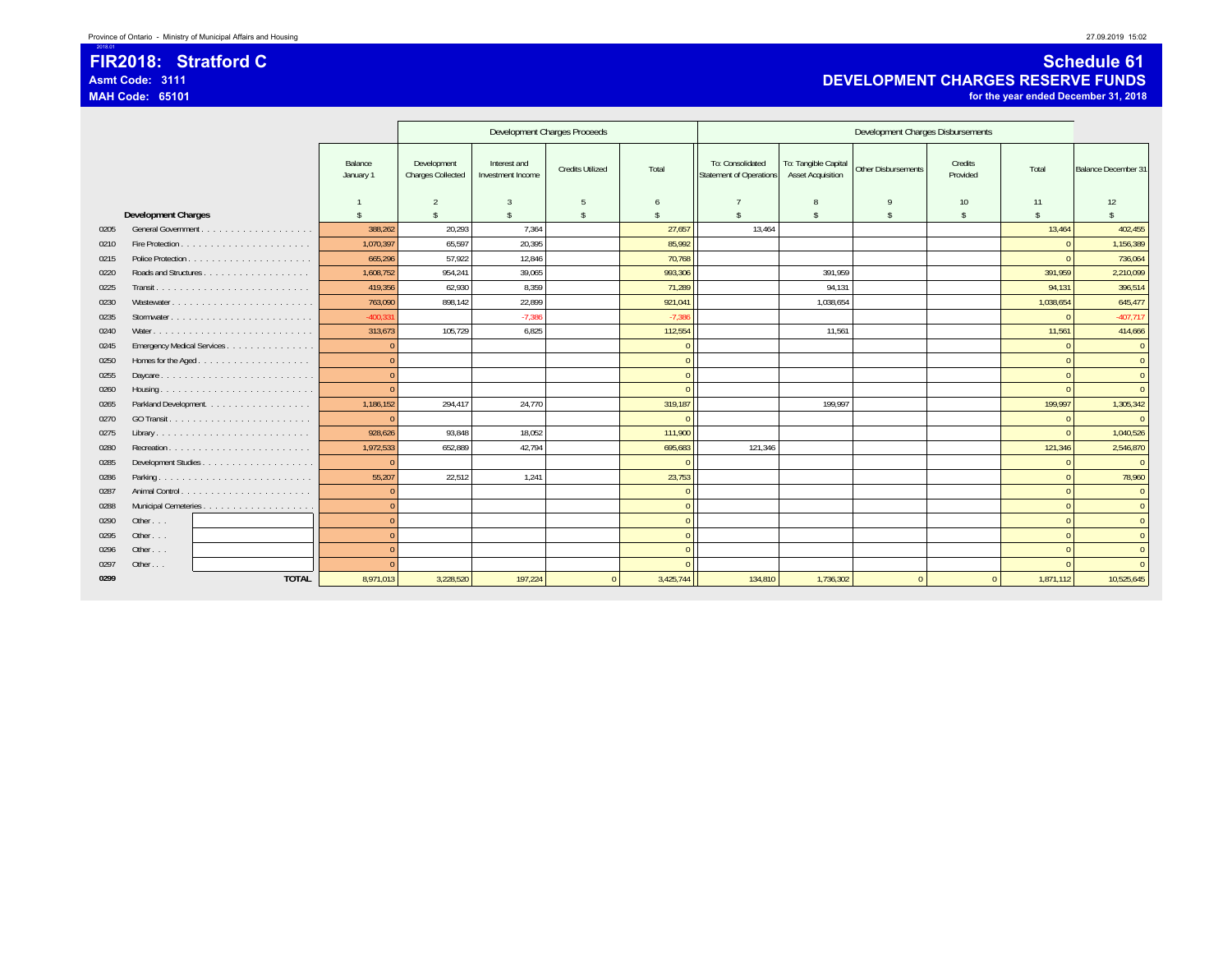### **FIR2018: Stratford CAsmt Code: 3111**

**MAH Code: 65101**

2018.01001

16

### **Schedule 62**

**DEVELOPMENT CHARGES RATES**

**for the year ended December 31, 2018**

Sq. Foot / Sq. Metre / Per Hectare / Per Other (Please specify) Sq. Foot **RESIDENTIAL CHARGES (\$) NON - RESIDENTIAL CHARGES (\$) Apartments NON Res. Industrial Commercial Institutional Service** Single Detached 1 Semi-Detached2 Other Multiples 3< = 1 Bedroom 2 Bedroom 4 $>$  = 5 Secondary **Units** 17 **Other** 6 **Other** 7 **Other** 8 **Other** 9Per Sq. Foot 10 Per Sq. Foot 11 Per Sq. Foot 12 Per Sq. Foot 13 **Other** 14 **Other** 15 **Other 1 Municipal Wide Charges** *If Other, Please Specify > If Other, Please Specify >* 650 Transit 240.00 240.00 175.00 99.00 152.000.18 210 Fire 255.00 255.00 255.00 187.00 105.00 164.00 0.16 450 Police 224.00 224.00 224.00 162.00 91.00 143.00 143.00 224.00 162.00 162.00 143.00 0.15 350 Municipal Parking 85.00 85.00 62.00 35.00 56.00 0.06 390 Outdoor Recreation Services 1,315.00 1,315.00 955.00 539.00 838.00 0.05 2<mark>90 Indoor Recreation Services 200 200 200 200 2,916.00 2,916.00 2,119.00 1,193.00 1,857.00 1,857.00 1,000 1,000 0.13</mark> 310 Library 419.00 419.00 303.00 172.00 267.00 0.02 110 Administration Studies 77.00 77.00 55.00 31.00 48.000.06 530 Roads 3,626.00 3,626.00 2,632.00 1,483.00 2,311.00 0.75 370 Other Transportation Service 425.00 425.00 425.00 309.00 173.00 270.00 270.00 0.30 670 Water 461.00 461.00 335.00 190.00 294.000.06 690 Wastewater 3,908.00 3,908.00 2,837.00 1,598.00 2,490.00 0.60 **TOTAL MUNICIPAL WIDE CHARGES** 13,951.00 13,951.00 10,131.00 5,709.00 8,890.00 0.00 0.00 0.00 0.00 0.00 0.00 0.00 2.53 0.00 0.00 0.00 0.00 **1250 Are the rates being reported based on a new development charge by-law that was approved by council within the reporting year?**

**If "Yes", please attach an electronic version of the new by-law.**

9910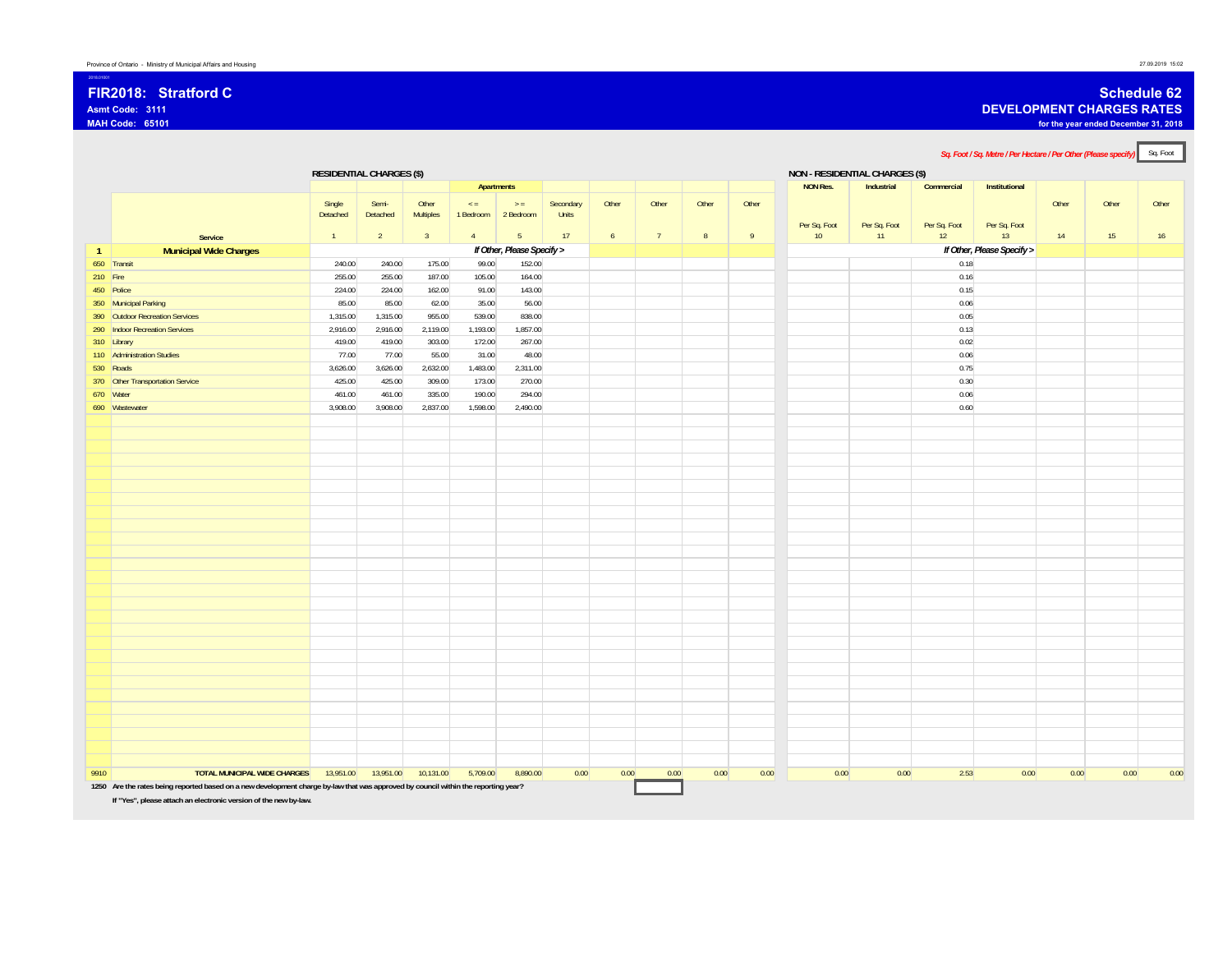|              |                            | Province of Ontario - Ministry of Municipal Affairs and Housing |                                                                                                             | 27.09.2019 15:02                     |
|--------------|----------------------------|-----------------------------------------------------------------|-------------------------------------------------------------------------------------------------------------|--------------------------------------|
|              |                            | FIR2018: Stratford C                                            |                                                                                                             | <b>Schedule 70</b>                   |
|              |                            |                                                                 |                                                                                                             |                                      |
|              | Asmt Code: 3111            |                                                                 | <b>CONSOLIDATED STATEMENT OF FINANCIAL POSITION</b>                                                         |                                      |
|              | <b>MAH Code: 65101</b>     |                                                                 |                                                                                                             | for the year ended December 31, 2018 |
|              | <b>Financial Assets</b>    |                                                                 |                                                                                                             | $\mathbf{1}$<br>\$                   |
| 0299         |                            |                                                                 |                                                                                                             | 33,110,555                           |
|              | <b>Accounts receivable</b> |                                                                 |                                                                                                             |                                      |
| 0410         |                            | Canada                                                          |                                                                                                             |                                      |
| 0420         |                            |                                                                 |                                                                                                             | 529.410                              |
| 0430         |                            |                                                                 |                                                                                                             |                                      |
| 0440<br>0450 |                            |                                                                 |                                                                                                             | 163,375                              |
| 0490         |                            |                                                                 |                                                                                                             | 6,262,045                            |
| 0499         |                            |                                                                 | Subtotal                                                                                                    | 6,954,830                            |
|              | <b>Taxes receivable</b>    |                                                                 |                                                                                                             |                                      |
| 0610         |                            |                                                                 |                                                                                                             | 1,068,986                            |
| 0620         |                            |                                                                 |                                                                                                             | 535,740                              |
| 0630         |                            |                                                                 |                                                                                                             | 679,161                              |
| 0640         |                            |                                                                 |                                                                                                             | 258,451                              |
| 0690         |                            | LESS: Allowance for uncollectables                              |                                                                                                             |                                      |
| 0699         |                            |                                                                 | Subtotal                                                                                                    | 2,542,338                            |
|              | Investments*               |                                                                 |                                                                                                             |                                      |
| 0805<br>0810 |                            |                                                                 |                                                                                                             |                                      |
| 0815         |                            |                                                                 |                                                                                                             |                                      |
| 0820         |                            |                                                                 |                                                                                                             | 43,406,750                           |
| 0828         | Other                      |                                                                 | Financial Institutions and other Corporations                                                               | 17,280,207                           |
| 0829         |                            |                                                                 | Subtotal                                                                                                    | 60,686,957                           |
|              |                            | Debt Recoverable from Others                                    |                                                                                                             |                                      |
| 0861         |                            |                                                                 |                                                                                                             | $\mathbf{0}$                         |
| 0862         |                            |                                                                 |                                                                                                             | $\pmb{0}$                            |
| 0863         |                            |                                                                 |                                                                                                             | $\mathbf{0}$                         |
| 0864         |                            |                                                                 |                                                                                                             | $\mathbf{0}$                         |
| 0865         | Other                      |                                                                 |                                                                                                             |                                      |
| 0868<br>0845 |                            | Locan Organizations                                             | the contract of the contract of the contract of the contract of the contract of the contract of<br>Subtotal | 1,748,377<br>1,748,377               |
|              |                            |                                                                 |                                                                                                             |                                      |
|              | Other financial assets     |                                                                 |                                                                                                             |                                      |
| 0830<br>0831 |                            |                                                                 |                                                                                                             | 1.045.550                            |
| 0835         |                            |                                                                 |                                                                                                             |                                      |
| 0840         |                            |                                                                 |                                                                                                             |                                      |
| 0850         |                            |                                                                 | .                                                                                                           |                                      |
| 0890         | Other                      |                                                                 | .                                                                                                           |                                      |
| 0898         |                            |                                                                 | Subtotal                                                                                                    | 1,045,550                            |
| 9930         |                            |                                                                 | <b>TOTAL Financial Assets</b>                                                                               | 106,088,607                          |
|              |                            |                                                                 |                                                                                                             |                                      |
|              |                            |                                                                 |                                                                                                             |                                      |
| 8010         |                            |                                                                 |                                                                                                             | 60,063,223                           |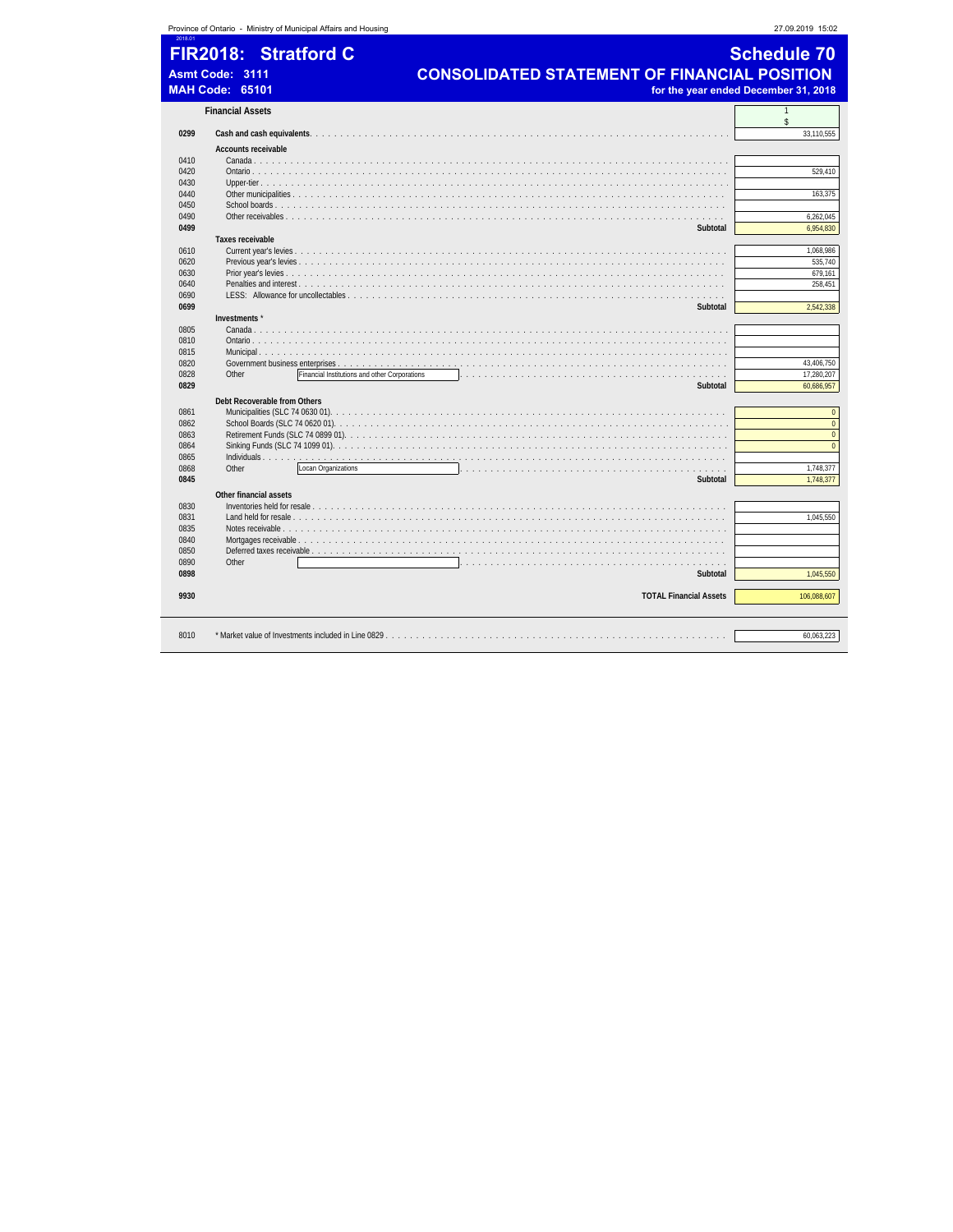|                              |                         | Province of Ontario - Ministry of Municipal Affairs and Housing                                                                                                                                                                | 27.09.2019 15:02                     |
|------------------------------|-------------------------|--------------------------------------------------------------------------------------------------------------------------------------------------------------------------------------------------------------------------------|--------------------------------------|
|                              | <b>FIR2018:</b>         | <b>Stratford C</b>                                                                                                                                                                                                             | <b>Schedule 70</b>                   |
|                              |                         |                                                                                                                                                                                                                                |                                      |
|                              | Asmt Code: 3111         | <b>CONSOLIDATED STATEMENT OF FINANCIAL POSITION</b>                                                                                                                                                                            |                                      |
|                              | <b>MAH Code: 65101</b>  |                                                                                                                                                                                                                                | for the year ended December 31, 2018 |
|                              |                         |                                                                                                                                                                                                                                |                                      |
|                              | Liabilities             |                                                                                                                                                                                                                                | 1                                    |
| 2010                         | <b>Temporary loans</b>  |                                                                                                                                                                                                                                | \$                                   |
|                              |                         | Tangible Capital Assets:                                                                                                                                                                                                       |                                      |
| 2020                         |                         |                                                                                                                                                                                                                                |                                      |
| 2030                         |                         |                                                                                                                                                                                                                                |                                      |
| 2040<br>2099                 |                         |                                                                                                                                                                                                                                | $\pmb{0}$                            |
|                              | <b>Accounts Payable</b> | Subtotal                                                                                                                                                                                                                       |                                      |
| 2210                         |                         |                                                                                                                                                                                                                                | 185,529                              |
| 2220                         |                         |                                                                                                                                                                                                                                |                                      |
| 2230<br>2240                 |                         |                                                                                                                                                                                                                                | 341,529                              |
| 2250                         |                         |                                                                                                                                                                                                                                |                                      |
| 2260                         |                         |                                                                                                                                                                                                                                |                                      |
| 2270                         |                         |                                                                                                                                                                                                                                | 5,826,011                            |
| 2290                         |                         |                                                                                                                                                                                                                                | 8,069,210                            |
| 2299                         |                         | Subtotal                                                                                                                                                                                                                       | 14,422,279                           |
| 2301                         |                         |                                                                                                                                                                                                                                |                                      |
|                              |                         |                                                                                                                                                                                                                                |                                      |
|                              | Deferred revenue        |                                                                                                                                                                                                                                |                                      |
| 2410                         |                         |                                                                                                                                                                                                                                | 16,468,293                           |
| 2490<br>2499                 |                         | Subtotal                                                                                                                                                                                                                       | 2,189,862<br>18,658,155              |
|                              |                         |                                                                                                                                                                                                                                |                                      |
|                              | Long term liabilities   |                                                                                                                                                                                                                                |                                      |
| 2610                         |                         |                                                                                                                                                                                                                                | 68,755,668                           |
| 2620                         |                         |                                                                                                                                                                                                                                |                                      |
| 2630<br>2640                 | Other                   |                                                                                                                                                                                                                                |                                      |
| 2650                         | Other                   | the contract of the contract of the contract of the contract of the contract of the contract of the contract of                                                                                                                |                                      |
| 2660                         |                         |                                                                                                                                                                                                                                |                                      |
| 2699                         |                         | Subtotal                                                                                                                                                                                                                       | 68,755,668                           |
|                              |                         | Solid Waste Management Facility Liabilities                                                                                                                                                                                    |                                      |
| 2799                         |                         |                                                                                                                                                                                                                                | 1,412,134                            |
|                              |                         | Post employment benefits                                                                                                                                                                                                       |                                      |
| 2810<br>2820                 |                         |                                                                                                                                                                                                                                | 9,434,109                            |
| 2830                         |                         |                                                                                                                                                                                                                                |                                      |
| 2840                         |                         |                                                                                                                                                                                                                                | 4,435,136                            |
| 2898                         | Other                   | a dia kaominina mpikambana amin'ny fivondronan-kaominin'i Carlo Carlo Carlo Carlo Carlo Carlo Carlo Carlo                                                                                                                      |                                      |
| 2899                         |                         | Subtotal post employment benefits                                                                                                                                                                                              | 13,869,245                           |
| 2910                         |                         | Liability for contaminated sites                                                                                                                                                                                               |                                      |
| 9940                         |                         | <b>TOTAL Liabilities</b>                                                                                                                                                                                                       | 117, 117, 481                        |
| 9945                         |                         |                                                                                                                                                                                                                                | 11,028,874                           |
|                              |                         | Net Financial Assets / Net Debt (Total Financial Assets LESS Total Liabilities)                                                                                                                                                |                                      |
|                              |                         | <b>Non-Financial Assets</b>                                                                                                                                                                                                    | $\mathbf{1}$                         |
|                              |                         |                                                                                                                                                                                                                                | $\hat{\mathbf{S}}$                   |
| 6210                         |                         |                                                                                                                                                                                                                                | 288,598,201                          |
| 6250<br>6260                 |                         | Inventories of Supplies<br>.                                                                                                                                                                                                   | 457,903<br>692,892                   |
| 6299                         |                         | <b>Total Non-Financial Assets</b>                                                                                                                                                                                              | 289,748,996                          |
|                              |                         |                                                                                                                                                                                                                                |                                      |
| 9970                         |                         | <b>Total Accumulated Surplus/(Deficit)</b>                                                                                                                                                                                     | 278,720,122                          |
|                              |                         |                                                                                                                                                                                                                                |                                      |
|                              |                         | Analysis of the Accumulated Surplus/(Deficit)                                                                                                                                                                                  | $\mathbf{1}$                         |
| 6410                         |                         |                                                                                                                                                                                                                                | \$<br>288,598,201                    |
| 6420                         |                         |                                                                                                                                                                                                                                | 40,988,696                           |
| 6430                         |                         |                                                                                                                                                                                                                                | $-3,335,139$                         |
| 6431                         |                         |                                                                                                                                                                                                                                |                                      |
| 5030                         |                         | Local boards                                                                                                                                                                                                                   |                                      |
| 5035                         |                         |                                                                                                                                                                                                                                |                                      |
| 5040                         |                         | Wastewater operations                                                                                                                                                                                                          |                                      |
| 5041                         |                         |                                                                                                                                                                                                                                |                                      |
| 5045<br>5050                 |                         |                                                                                                                                                                                                                                |                                      |
| 5055                         |                         |                                                                                                                                                                                                                                |                                      |
| 5060                         |                         | Business Improvement Area                                                                                                                                                                                                      |                                      |
| 5076                         |                         | Other                                                                                                                                                                                                                          |                                      |
| 5077<br>5078                 |                         | Other<br>Other<br>.                                                                                                                                                                                                            |                                      |
| 5079                         |                         | Other<br>.                                                                                                                                                                                                                     |                                      |
| 5098                         |                         | <b>Total Local Boards</b>                                                                                                                                                                                                      | $\pmb{0}$                            |
| 5080                         |                         | Equity in Government Business Enterprises (SLC 10 6090 01) with the state of the state of the state of the state of the state of the state of the state of the state of the state of the state of the state of the state of th | 43,406,750                           |
|                              |                         |                                                                                                                                                                                                                                |                                      |
| 6601                         |                         |                                                                                                                                                                                                                                | $-13,869,245$                        |
| 6602<br>6603                 |                         | Unfunded Landfill closure costs.<br>Unfunded Remediation costs of contaminated sites                                                                                                                                           | $-1,412,134$                         |
| 6610                         | Other                   | .<br>Long term debt                                                                                                                                                                                                            | $-68,755,668$                        |
|                              |                         | Investment in GBE                                                                                                                                                                                                              | $-7,800,000$                         |
|                              | Other                   |                                                                                                                                                                                                                                |                                      |
|                              | Other                   | LTD interest Accrual                                                                                                                                                                                                           | $-146,889$                           |
| 6620<br>6630<br>6640<br>6699 | Other                   | Land held for resale<br><b>Total Other</b>                                                                                                                                                                                     | 1,045,550<br>90,938,386              |

**9971 Total Accumulated Surplus/(Deficit)** 278,720,122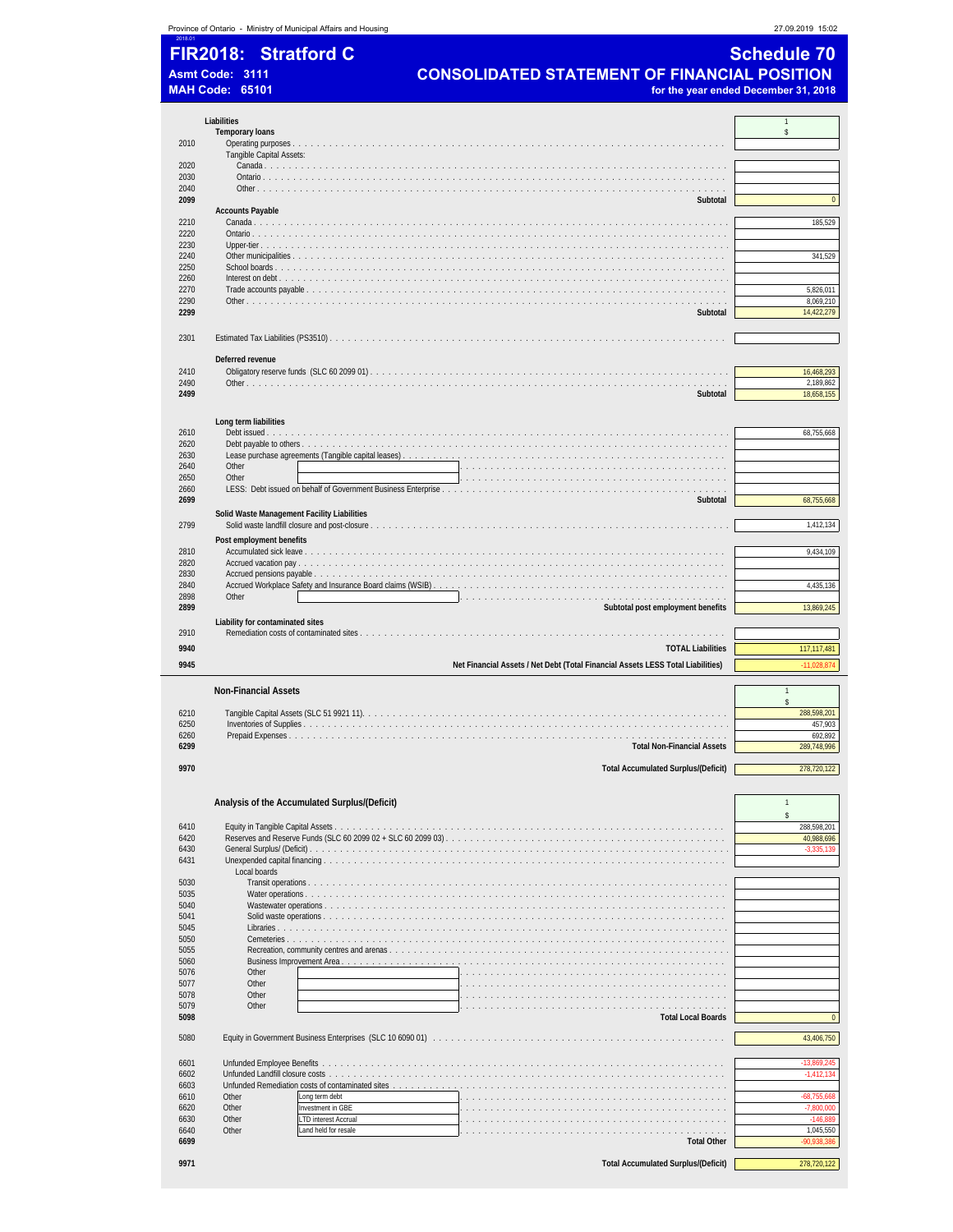2018.01001

### **FIR2018: Stratford C Single/Lower-Tier ONLY Schedule 72**<br>Asmt Code: 3111 **Schedule 72**<br>**CONTINUITY OF TAXES RECEIVABLE** Asmt Code: 3111<br>
MAH Code: 65101<br>
MAH Code: 65101 for the year ended December 31, 2018

```
Continuity of Taxes Receivable 9
```

| 0210 |                                 | 2.520.857    |
|------|---------------------------------|--------------|
| 0215 |                                 |              |
| 0220 |                                 | 71,262,840   |
| 0225 |                                 | 428,613      |
| 0240 |                                 | 71,086,385   |
| 0250 |                                 | 583,587      |
| 0260 |                                 |              |
| 0280 | PLUS:                           |              |
| 0290 |                                 | 2.542.338    |
|      | <b>Cash Collections</b>         | $\mathsf{o}$ |
|      |                                 |              |
| 0610 |                                 | 69,463,604   |
| 0620 |                                 | 1,196,963    |
| 0630 | <b>Penalties and interest</b> . | 425.818      |
| 0640 |                                 |              |
| 0690 | Other                           |              |
| 0699 | <b>TOTAL Cash Collections</b>   | 71.086.385   |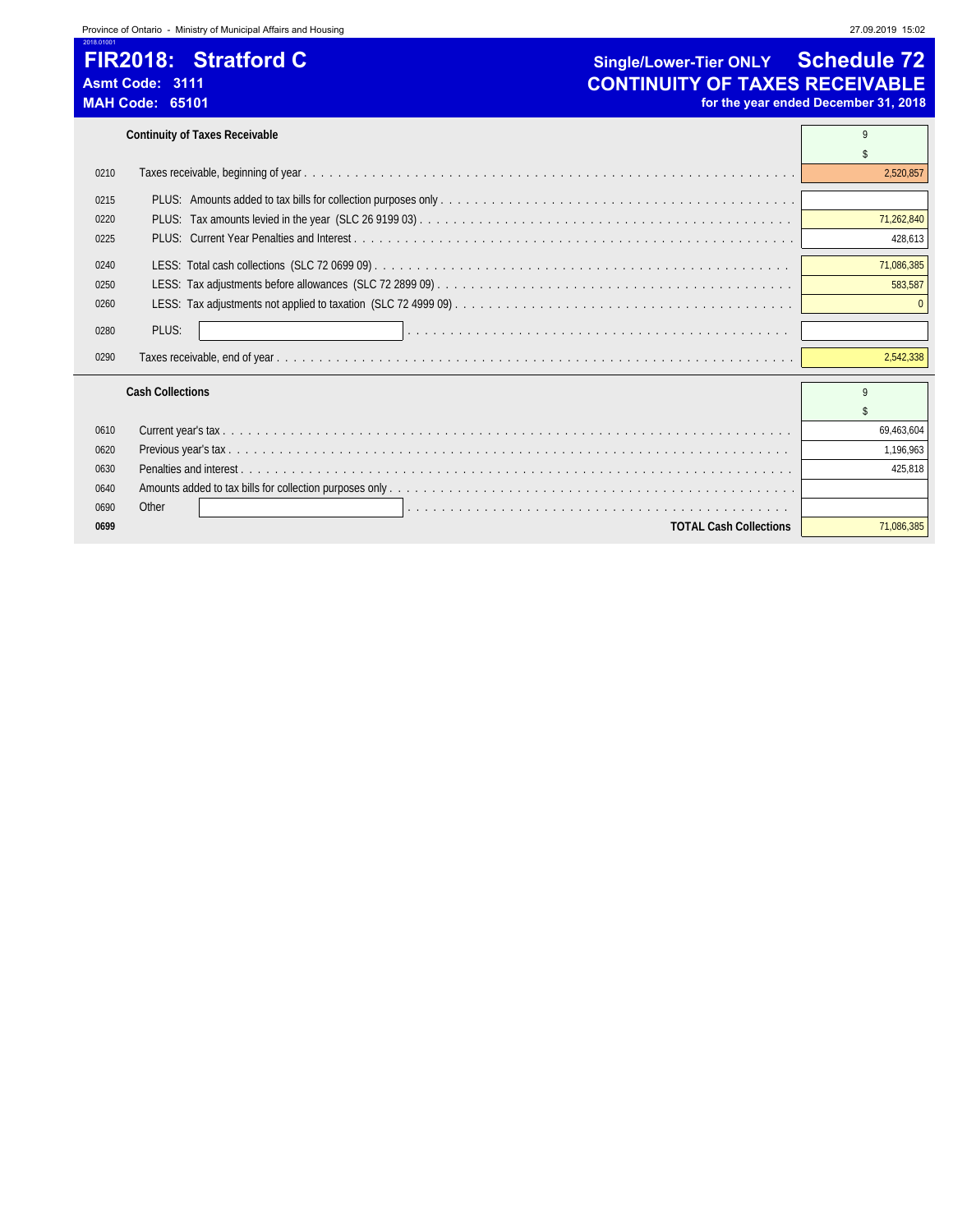### **FIR2018: Stratford CAsmt Code: 3111**

**MAH Code: 65101**

2018.01001

### **Single/Lower-Tier ONLY Schedule 72 CONTINUITY OF TAXES RECEIVABLE**

**for the year ended December 31, 2018**

|      |                                                                |                    |                    | <b>SCHOOL BOARDS</b> |                   |                |                        |                              |                    |                                |
|------|----------------------------------------------------------------|--------------------|--------------------|----------------------|-------------------|----------------|------------------------|------------------------------|--------------------|--------------------------------|
|      |                                                                | English - Public   | French - Public    | English - Separate   | French - Separate | Other          | <b>TOTAL Education</b> | Lower-Tier (Single-<br>Tier) | Upper-Tier         | <b>TOTAL Tax</b><br>Adjustment |
|      | Tax Adjustments Applied to Taxation                            |                    | $\overline{2}$     | $\overline{3}$       |                   | 5              | 6                      |                              | 8                  | $\mathsf{Q}$                   |
|      |                                                                | $\mathbb{S}$       | $\mathsf{\$}$      | $\mathsf{\$}$        | \$.               | $\mathsf{\$}$  | -\$                    |                              | $\mathbf{\hat{S}}$ | $\hat{\zeta}$                  |
| 1099 | Municipal Act (353, 354, 357, 358, RfR)                        | 55.386             | 100                | 13,127               | 154               |                | 68,767                 | 270.152                      |                    | 338,919                        |
| 1299 | Discounts for Advance Payments (Mun. Act 345(10)).             |                    |                    |                      |                   |                |                        |                              |                    | $\Omega$                       |
| 1499 |                                                                |                    |                    |                      |                   |                |                        |                              |                    | $\overline{0}$                 |
| 1699 | Tax Cancellation - Low income seniors and Disabled persons (Mu |                    |                    |                      |                   |                | $\Omega$               |                              |                    | $\mathbf{0}$                   |
| 1810 | Rebates to Commercial properties (Mun. Act 362)                |                    |                    |                      |                   |                | $\Omega$               |                              |                    | $\overline{0}$                 |
| 1820 | Rebates to Industrial properties (Mun. Act 362)                |                    |                    |                      |                   |                | $\Omega$               |                              |                    | $\overline{0}$                 |
| 1899 | Subtotal                                                       | $\overline{0}$     | $\mathbf{0}$       | $\mathbf{0}$         | $\mathbf{0}$      | $\overline{0}$ | $\overline{0}$         | $\mathbf{0}$                 | $\mathbf{0}$       | $\overline{0}$                 |
| 2099 | Rebates for Charities (Mun. Act 361)                           | 35,946             | 74                 | 9.980                | 114               | $\Omega$       | 46,114                 | 96,012                       |                    | 142,126                        |
| 2299 | Vacant Unit Rebates (Mun. Act 364)                             | 47,492             | 97                 | 13,381               | 152               | $-22,735$      | 38,387                 | 64,155                       |                    | 102,542                        |
| 2399 | Reduction for Heritage Property (Mun. Act 365.2)               |                    |                    |                      |                   |                | $\Omega$               |                              |                    | $\overline{0}$                 |
| 2890 | Other                                                          |                    |                    |                      |                   |                | $\Omega$               |                              |                    | $\overline{0}$                 |
| 2891 | Other                                                          |                    |                    |                      |                   |                | $\Omega$               |                              |                    | $\overline{0}$                 |
| 2892 | Other                                                          |                    |                    |                      |                   |                | $\Omega$               |                              |                    | $\overline{0}$                 |
| 2893 | Other                                                          |                    |                    |                      |                   |                | $\Omega$               |                              |                    | $\overline{0}$                 |
| 2899 | Tax adjustments before allowances                              | 138,824            | 271                | 36,488               | 420               | $-22,735$      | 153,268                | 430,319                      | $\overline{0}$     | 583,587                        |
|      |                                                                |                    |                    | SCHOOL BOARDS        |                   |                |                        |                              |                    |                                |
|      |                                                                |                    |                    |                      |                   |                |                        | Lower-Tier (Single-          |                    | <b>TOTAL Tax</b>               |
|      |                                                                | English - Public   | French - Public    | English - Separate   | French - Separate | Other          | <b>TOTAL Education</b> | Tier)                        | Upper-Tier         | Adjustment                     |
|      | Tax Adjustments Not Applied to Taxation                        |                    | $\overline{2}$     | $\overline{3}$       |                   | 5              | 6                      |                              | $\mathsf{R}$       | 9                              |
|      |                                                                | $\mathbf{\hat{S}}$ | $\mathbf{\hat{s}}$ | $\mathsf{\$}$        | $\mathcal{L}$     | $\mathsf{\$}$  | $\mathcal{S}$          | $\mathbf{\hat{S}}$           | $\mathbf{\hat{S}}$ | \$                             |
| 4010 | Tax sale, Tax registration accounts                            |                    |                    |                      |                   |                |                        |                              |                    |                                |
| 4210 | Tax Deferral - Low income seniors and Disabled persons (Mun. A |                    |                    |                      |                   |                | $\Omega$               |                              |                    | $\theta$                       |
| 4420 | Net Impact of 5% Capping Limit Program                         |                    |                    |                      |                   |                |                        |                              |                    | $\Omega$                       |
| 4890 | Other                                                          | 22,040             | 45                 | 6,210                | 70                |                | 28,365                 | $-28,365$                    |                    | $\mathbf{0}$                   |
| 4891 | Other                                                          | $-2$               |                    |                      |                   |                |                        | $\mathfrak{D}$               |                    |                                |

### **Additional Information**

| 6010 |                              |            |        |           |        |        |            |  |
|------|------------------------------|------------|--------|-----------|--------|--------|------------|--|
| 7010 | Entitlement of School Boards | 10,589,069 | 16.219 | 2,413,030 | 24.919 | 22.735 | 13,065,972 |  |

**4999 Tax Adjustments Not Applied to Taxation** 22,038 45 6,210 70 0 28,363 -28,363 0 0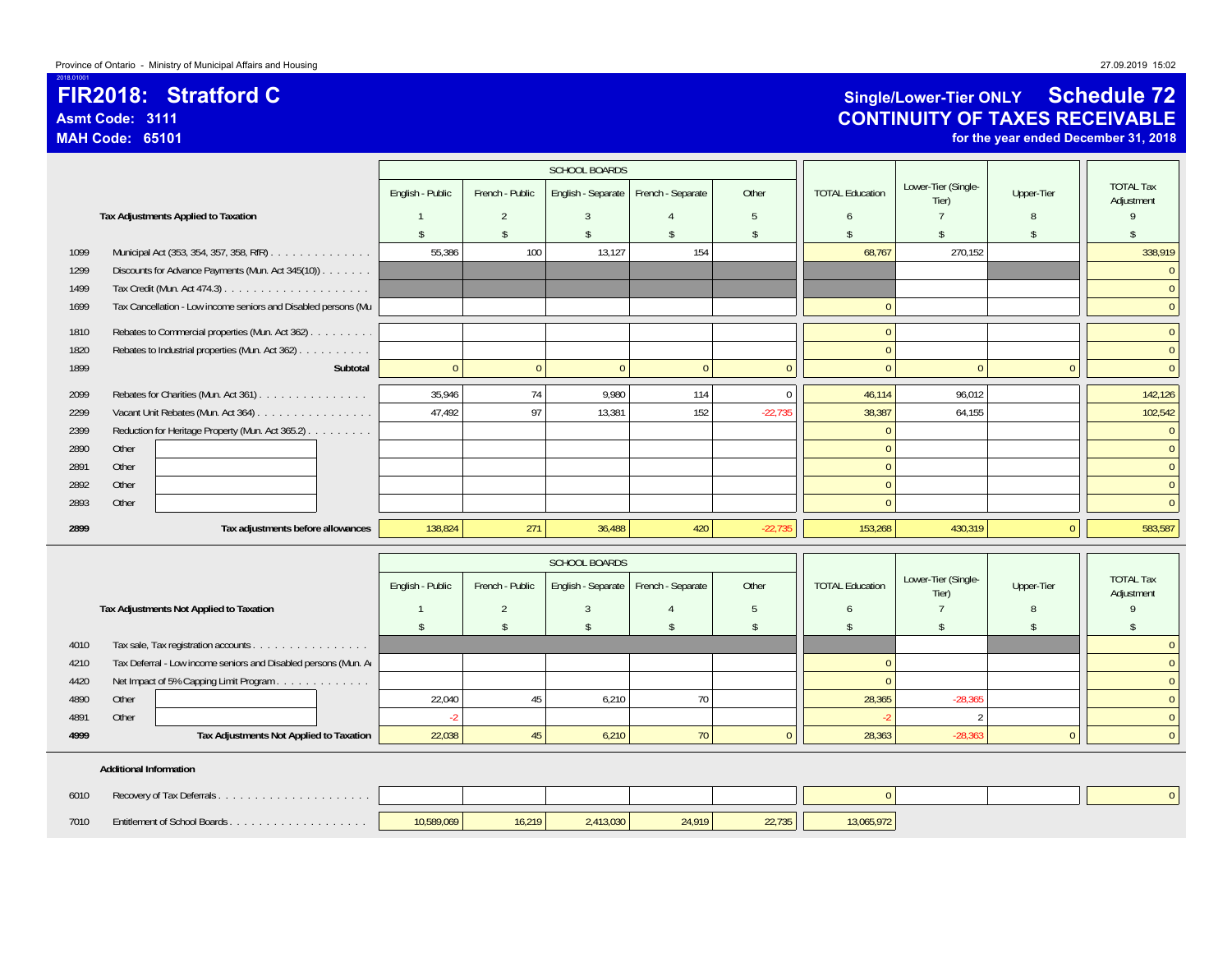| FIR2018: Stratford C<br><b>Schedule 74</b><br><b>LONG TERM LIABILITIES AND COMMITMENTS</b><br><b>Asmt Code: 3111</b><br><b>MAH Code: 65101</b><br>for the year ended December 31, 2018<br>1. Debt burden of the municipality<br>$\mathbf{1}$<br>\$<br>All outstanding debt issued by the municipality, predecessor municipalities and consolidated entities<br>0210<br>0220<br>0230<br>0297<br>Other<br>Other<br>0298<br>0299<br>Subtotal<br>0499<br>LESS: All debt assumed by others<br>0610<br>0620<br>0630<br>0640<br>0697<br>Other<br>0698<br>Other<br>0699<br>Subtotal<br>LESS: Debt retirement funds<br>0810<br>Sewer<br>0820<br>Water<br>0896<br>Other<br>Other<br>0897<br>0898<br>Other<br>0899<br>Subtotal<br>LESS: Own sinking funds (Actual balances)<br>1010<br>1020<br>Enterprises and others<br>1096<br>Other<br>Other<br>1097<br>Other<br>1098<br>1099<br>Subtotal<br>9910<br>TOTAL Net Long Term Liabilities of the Municipality<br>2. Debt burden of the municipality: Analysed by debt instrument<br>1210<br>1220<br>52,605,482<br>1230<br>1240<br>Lease purchase agreements (Tangible capital leases)<br>1250<br>Mortgages<br>1280<br>1297<br>Other<br>1298<br>Other<br>9920<br>TOTAL Net Long Term Liabilities of the Municipality<br>3. Debt burden of the municipality: Analysed by function<br>1405<br>1410<br>Protection services<br>Transportation services:<br>1415<br>1416<br>1420<br>1421<br>1422<br>1423<br>Environmental services: |      | Province of Ontario - Ministry of Municipal Affairs and Housing | 27.09.2019 15:02                                                           |
|------------------------------------------------------------------------------------------------------------------------------------------------------------------------------------------------------------------------------------------------------------------------------------------------------------------------------------------------------------------------------------------------------------------------------------------------------------------------------------------------------------------------------------------------------------------------------------------------------------------------------------------------------------------------------------------------------------------------------------------------------------------------------------------------------------------------------------------------------------------------------------------------------------------------------------------------------------------------------------------------------------------------------------------------------------------------------------------------------------------------------------------------------------------------------------------------------------------------------------------------------------------------------------------------------------------------------------------------------------------------------------------------------------------------------------------------------------------|------|-----------------------------------------------------------------|----------------------------------------------------------------------------|
|                                                                                                                                                                                                                                                                                                                                                                                                                                                                                                                                                                                                                                                                                                                                                                                                                                                                                                                                                                                                                                                                                                                                                                                                                                                                                                                                                                                                                                                                  |      |                                                                 |                                                                            |
|                                                                                                                                                                                                                                                                                                                                                                                                                                                                                                                                                                                                                                                                                                                                                                                                                                                                                                                                                                                                                                                                                                                                                                                                                                                                                                                                                                                                                                                                  |      |                                                                 |                                                                            |
|                                                                                                                                                                                                                                                                                                                                                                                                                                                                                                                                                                                                                                                                                                                                                                                                                                                                                                                                                                                                                                                                                                                                                                                                                                                                                                                                                                                                                                                                  |      |                                                                 |                                                                            |
|                                                                                                                                                                                                                                                                                                                                                                                                                                                                                                                                                                                                                                                                                                                                                                                                                                                                                                                                                                                                                                                                                                                                                                                                                                                                                                                                                                                                                                                                  |      |                                                                 |                                                                            |
|                                                                                                                                                                                                                                                                                                                                                                                                                                                                                                                                                                                                                                                                                                                                                                                                                                                                                                                                                                                                                                                                                                                                                                                                                                                                                                                                                                                                                                                                  |      |                                                                 |                                                                            |
|                                                                                                                                                                                                                                                                                                                                                                                                                                                                                                                                                                                                                                                                                                                                                                                                                                                                                                                                                                                                                                                                                                                                                                                                                                                                                                                                                                                                                                                                  |      |                                                                 |                                                                            |
|                                                                                                                                                                                                                                                                                                                                                                                                                                                                                                                                                                                                                                                                                                                                                                                                                                                                                                                                                                                                                                                                                                                                                                                                                                                                                                                                                                                                                                                                  |      |                                                                 | 52,605,482                                                                 |
|                                                                                                                                                                                                                                                                                                                                                                                                                                                                                                                                                                                                                                                                                                                                                                                                                                                                                                                                                                                                                                                                                                                                                                                                                                                                                                                                                                                                                                                                  |      |                                                                 |                                                                            |
|                                                                                                                                                                                                                                                                                                                                                                                                                                                                                                                                                                                                                                                                                                                                                                                                                                                                                                                                                                                                                                                                                                                                                                                                                                                                                                                                                                                                                                                                  |      |                                                                 | 16,150,186                                                                 |
|                                                                                                                                                                                                                                                                                                                                                                                                                                                                                                                                                                                                                                                                                                                                                                                                                                                                                                                                                                                                                                                                                                                                                                                                                                                                                                                                                                                                                                                                  |      |                                                                 |                                                                            |
|                                                                                                                                                                                                                                                                                                                                                                                                                                                                                                                                                                                                                                                                                                                                                                                                                                                                                                                                                                                                                                                                                                                                                                                                                                                                                                                                                                                                                                                                  |      |                                                                 | 68,755,668                                                                 |
|                                                                                                                                                                                                                                                                                                                                                                                                                                                                                                                                                                                                                                                                                                                                                                                                                                                                                                                                                                                                                                                                                                                                                                                                                                                                                                                                                                                                                                                                  |      |                                                                 |                                                                            |
|                                                                                                                                                                                                                                                                                                                                                                                                                                                                                                                                                                                                                                                                                                                                                                                                                                                                                                                                                                                                                                                                                                                                                                                                                                                                                                                                                                                                                                                                  |      |                                                                 |                                                                            |
|                                                                                                                                                                                                                                                                                                                                                                                                                                                                                                                                                                                                                                                                                                                                                                                                                                                                                                                                                                                                                                                                                                                                                                                                                                                                                                                                                                                                                                                                  |      |                                                                 |                                                                            |
|                                                                                                                                                                                                                                                                                                                                                                                                                                                                                                                                                                                                                                                                                                                                                                                                                                                                                                                                                                                                                                                                                                                                                                                                                                                                                                                                                                                                                                                                  |      |                                                                 |                                                                            |
|                                                                                                                                                                                                                                                                                                                                                                                                                                                                                                                                                                                                                                                                                                                                                                                                                                                                                                                                                                                                                                                                                                                                                                                                                                                                                                                                                                                                                                                                  |      |                                                                 |                                                                            |
|                                                                                                                                                                                                                                                                                                                                                                                                                                                                                                                                                                                                                                                                                                                                                                                                                                                                                                                                                                                                                                                                                                                                                                                                                                                                                                                                                                                                                                                                  |      |                                                                 |                                                                            |
|                                                                                                                                                                                                                                                                                                                                                                                                                                                                                                                                                                                                                                                                                                                                                                                                                                                                                                                                                                                                                                                                                                                                                                                                                                                                                                                                                                                                                                                                  |      |                                                                 |                                                                            |
|                                                                                                                                                                                                                                                                                                                                                                                                                                                                                                                                                                                                                                                                                                                                                                                                                                                                                                                                                                                                                                                                                                                                                                                                                                                                                                                                                                                                                                                                  |      |                                                                 |                                                                            |
|                                                                                                                                                                                                                                                                                                                                                                                                                                                                                                                                                                                                                                                                                                                                                                                                                                                                                                                                                                                                                                                                                                                                                                                                                                                                                                                                                                                                                                                                  |      |                                                                 | $\mathbf{0}$                                                               |
|                                                                                                                                                                                                                                                                                                                                                                                                                                                                                                                                                                                                                                                                                                                                                                                                                                                                                                                                                                                                                                                                                                                                                                                                                                                                                                                                                                                                                                                                  |      |                                                                 |                                                                            |
|                                                                                                                                                                                                                                                                                                                                                                                                                                                                                                                                                                                                                                                                                                                                                                                                                                                                                                                                                                                                                                                                                                                                                                                                                                                                                                                                                                                                                                                                  |      |                                                                 |                                                                            |
|                                                                                                                                                                                                                                                                                                                                                                                                                                                                                                                                                                                                                                                                                                                                                                                                                                                                                                                                                                                                                                                                                                                                                                                                                                                                                                                                                                                                                                                                  |      |                                                                 |                                                                            |
|                                                                                                                                                                                                                                                                                                                                                                                                                                                                                                                                                                                                                                                                                                                                                                                                                                                                                                                                                                                                                                                                                                                                                                                                                                                                                                                                                                                                                                                                  |      |                                                                 |                                                                            |
|                                                                                                                                                                                                                                                                                                                                                                                                                                                                                                                                                                                                                                                                                                                                                                                                                                                                                                                                                                                                                                                                                                                                                                                                                                                                                                                                                                                                                                                                  |      |                                                                 |                                                                            |
|                                                                                                                                                                                                                                                                                                                                                                                                                                                                                                                                                                                                                                                                                                                                                                                                                                                                                                                                                                                                                                                                                                                                                                                                                                                                                                                                                                                                                                                                  |      |                                                                 | $\mathbf 0$                                                                |
|                                                                                                                                                                                                                                                                                                                                                                                                                                                                                                                                                                                                                                                                                                                                                                                                                                                                                                                                                                                                                                                                                                                                                                                                                                                                                                                                                                                                                                                                  |      |                                                                 |                                                                            |
|                                                                                                                                                                                                                                                                                                                                                                                                                                                                                                                                                                                                                                                                                                                                                                                                                                                                                                                                                                                                                                                                                                                                                                                                                                                                                                                                                                                                                                                                  |      |                                                                 |                                                                            |
|                                                                                                                                                                                                                                                                                                                                                                                                                                                                                                                                                                                                                                                                                                                                                                                                                                                                                                                                                                                                                                                                                                                                                                                                                                                                                                                                                                                                                                                                  |      |                                                                 |                                                                            |
|                                                                                                                                                                                                                                                                                                                                                                                                                                                                                                                                                                                                                                                                                                                                                                                                                                                                                                                                                                                                                                                                                                                                                                                                                                                                                                                                                                                                                                                                  |      |                                                                 |                                                                            |
|                                                                                                                                                                                                                                                                                                                                                                                                                                                                                                                                                                                                                                                                                                                                                                                                                                                                                                                                                                                                                                                                                                                                                                                                                                                                                                                                                                                                                                                                  |      |                                                                 |                                                                            |
|                                                                                                                                                                                                                                                                                                                                                                                                                                                                                                                                                                                                                                                                                                                                                                                                                                                                                                                                                                                                                                                                                                                                                                                                                                                                                                                                                                                                                                                                  |      |                                                                 |                                                                            |
|                                                                                                                                                                                                                                                                                                                                                                                                                                                                                                                                                                                                                                                                                                                                                                                                                                                                                                                                                                                                                                                                                                                                                                                                                                                                                                                                                                                                                                                                  |      |                                                                 | $\mathbf{0}$                                                               |
|                                                                                                                                                                                                                                                                                                                                                                                                                                                                                                                                                                                                                                                                                                                                                                                                                                                                                                                                                                                                                                                                                                                                                                                                                                                                                                                                                                                                                                                                  |      |                                                                 | 68,755,668                                                                 |
|                                                                                                                                                                                                                                                                                                                                                                                                                                                                                                                                                                                                                                                                                                                                                                                                                                                                                                                                                                                                                                                                                                                                                                                                                                                                                                                                                                                                                                                                  |      |                                                                 |                                                                            |
|                                                                                                                                                                                                                                                                                                                                                                                                                                                                                                                                                                                                                                                                                                                                                                                                                                                                                                                                                                                                                                                                                                                                                                                                                                                                                                                                                                                                                                                                  |      |                                                                 | 16,150,186                                                                 |
|                                                                                                                                                                                                                                                                                                                                                                                                                                                                                                                                                                                                                                                                                                                                                                                                                                                                                                                                                                                                                                                                                                                                                                                                                                                                                                                                                                                                                                                                  |      |                                                                 |                                                                            |
|                                                                                                                                                                                                                                                                                                                                                                                                                                                                                                                                                                                                                                                                                                                                                                                                                                                                                                                                                                                                                                                                                                                                                                                                                                                                                                                                                                                                                                                                  |      |                                                                 |                                                                            |
|                                                                                                                                                                                                                                                                                                                                                                                                                                                                                                                                                                                                                                                                                                                                                                                                                                                                                                                                                                                                                                                                                                                                                                                                                                                                                                                                                                                                                                                                  |      |                                                                 | 68.755.668                                                                 |
|                                                                                                                                                                                                                                                                                                                                                                                                                                                                                                                                                                                                                                                                                                                                                                                                                                                                                                                                                                                                                                                                                                                                                                                                                                                                                                                                                                                                                                                                  |      |                                                                 |                                                                            |
|                                                                                                                                                                                                                                                                                                                                                                                                                                                                                                                                                                                                                                                                                                                                                                                                                                                                                                                                                                                                                                                                                                                                                                                                                                                                                                                                                                                                                                                                  |      |                                                                 |                                                                            |
|                                                                                                                                                                                                                                                                                                                                                                                                                                                                                                                                                                                                                                                                                                                                                                                                                                                                                                                                                                                                                                                                                                                                                                                                                                                                                                                                                                                                                                                                  |      |                                                                 | 4,956,917                                                                  |
|                                                                                                                                                                                                                                                                                                                                                                                                                                                                                                                                                                                                                                                                                                                                                                                                                                                                                                                                                                                                                                                                                                                                                                                                                                                                                                                                                                                                                                                                  |      |                                                                 | 307,476                                                                    |
|                                                                                                                                                                                                                                                                                                                                                                                                                                                                                                                                                                                                                                                                                                                                                                                                                                                                                                                                                                                                                                                                                                                                                                                                                                                                                                                                                                                                                                                                  |      |                                                                 | 2,477,857                                                                  |
|                                                                                                                                                                                                                                                                                                                                                                                                                                                                                                                                                                                                                                                                                                                                                                                                                                                                                                                                                                                                                                                                                                                                                                                                                                                                                                                                                                                                                                                                  |      |                                                                 |                                                                            |
|                                                                                                                                                                                                                                                                                                                                                                                                                                                                                                                                                                                                                                                                                                                                                                                                                                                                                                                                                                                                                                                                                                                                                                                                                                                                                                                                                                                                                                                                  |      |                                                                 | 1,118,679                                                                  |
|                                                                                                                                                                                                                                                                                                                                                                                                                                                                                                                                                                                                                                                                                                                                                                                                                                                                                                                                                                                                                                                                                                                                                                                                                                                                                                                                                                                                                                                                  |      |                                                                 |                                                                            |
|                                                                                                                                                                                                                                                                                                                                                                                                                                                                                                                                                                                                                                                                                                                                                                                                                                                                                                                                                                                                                                                                                                                                                                                                                                                                                                                                                                                                                                                                  |      |                                                                 |                                                                            |
|                                                                                                                                                                                                                                                                                                                                                                                                                                                                                                                                                                                                                                                                                                                                                                                                                                                                                                                                                                                                                                                                                                                                                                                                                                                                                                                                                                                                                                                                  |      |                                                                 |                                                                            |
| 1430                                                                                                                                                                                                                                                                                                                                                                                                                                                                                                                                                                                                                                                                                                                                                                                                                                                                                                                                                                                                                                                                                                                                                                                                                                                                                                                                                                                                                                                             | 1425 |                                                                 |                                                                            |
| 1435                                                                                                                                                                                                                                                                                                                                                                                                                                                                                                                                                                                                                                                                                                                                                                                                                                                                                                                                                                                                                                                                                                                                                                                                                                                                                                                                                                                                                                                             |      |                                                                 |                                                                            |
| 1440                                                                                                                                                                                                                                                                                                                                                                                                                                                                                                                                                                                                                                                                                                                                                                                                                                                                                                                                                                                                                                                                                                                                                                                                                                                                                                                                                                                                                                                             |      |                                                                 |                                                                            |
|                                                                                                                                                                                                                                                                                                                                                                                                                                                                                                                                                                                                                                                                                                                                                                                                                                                                                                                                                                                                                                                                                                                                                                                                                                                                                                                                                                                                                                                                  |      |                                                                 |                                                                            |
|                                                                                                                                                                                                                                                                                                                                                                                                                                                                                                                                                                                                                                                                                                                                                                                                                                                                                                                                                                                                                                                                                                                                                                                                                                                                                                                                                                                                                                                                  | 1445 |                                                                 |                                                                            |
|                                                                                                                                                                                                                                                                                                                                                                                                                                                                                                                                                                                                                                                                                                                                                                                                                                                                                                                                                                                                                                                                                                                                                                                                                                                                                                                                                                                                                                                                  | 1446 |                                                                 |                                                                            |
| 1455                                                                                                                                                                                                                                                                                                                                                                                                                                                                                                                                                                                                                                                                                                                                                                                                                                                                                                                                                                                                                                                                                                                                                                                                                                                                                                                                                                                                                                                             | 1450 |                                                                 |                                                                            |
| 1460<br>Recreation and cultural services:                                                                                                                                                                                                                                                                                                                                                                                                                                                                                                                                                                                                                                                                                                                                                                                                                                                                                                                                                                                                                                                                                                                                                                                                                                                                                                                                                                                                                        |      |                                                                 |                                                                            |
| 1465                                                                                                                                                                                                                                                                                                                                                                                                                                                                                                                                                                                                                                                                                                                                                                                                                                                                                                                                                                                                                                                                                                                                                                                                                                                                                                                                                                                                                                                             |      |                                                                 |                                                                            |
| 1466<br>1471                                                                                                                                                                                                                                                                                                                                                                                                                                                                                                                                                                                                                                                                                                                                                                                                                                                                                                                                                                                                                                                                                                                                                                                                                                                                                                                                                                                                                                                     |      |                                                                 |                                                                            |
| 1474                                                                                                                                                                                                                                                                                                                                                                                                                                                                                                                                                                                                                                                                                                                                                                                                                                                                                                                                                                                                                                                                                                                                                                                                                                                                                                                                                                                                                                                             |      |                                                                 |                                                                            |
| 1475                                                                                                                                                                                                                                                                                                                                                                                                                                                                                                                                                                                                                                                                                                                                                                                                                                                                                                                                                                                                                                                                                                                                                                                                                                                                                                                                                                                                                                                             |      |                                                                 |                                                                            |
| 1476                                                                                                                                                                                                                                                                                                                                                                                                                                                                                                                                                                                                                                                                                                                                                                                                                                                                                                                                                                                                                                                                                                                                                                                                                                                                                                                                                                                                                                                             |      |                                                                 |                                                                            |
| 1477                                                                                                                                                                                                                                                                                                                                                                                                                                                                                                                                                                                                                                                                                                                                                                                                                                                                                                                                                                                                                                                                                                                                                                                                                                                                                                                                                                                                                                                             |      |                                                                 | 23,489,773<br>7,875,262<br>2,791,706<br>186,806<br>1,642,132<br>13,201,785 |
| 1480                                                                                                                                                                                                                                                                                                                                                                                                                                                                                                                                                                                                                                                                                                                                                                                                                                                                                                                                                                                                                                                                                                                                                                                                                                                                                                                                                                                                                                                             |      |                                                                 | 10,707,275                                                                 |
|                                                                                                                                                                                                                                                                                                                                                                                                                                                                                                                                                                                                                                                                                                                                                                                                                                                                                                                                                                                                                                                                                                                                                                                                                                                                                                                                                                                                                                                                  |      |                                                                 |                                                                            |
|                                                                                                                                                                                                                                                                                                                                                                                                                                                                                                                                                                                                                                                                                                                                                                                                                                                                                                                                                                                                                                                                                                                                                                                                                                                                                                                                                                                                                                                                  |      |                                                                 |                                                                            |
|                                                                                                                                                                                                                                                                                                                                                                                                                                                                                                                                                                                                                                                                                                                                                                                                                                                                                                                                                                                                                                                                                                                                                                                                                                                                                                                                                                                                                                                                  |      |                                                                 |                                                                            |
|                                                                                                                                                                                                                                                                                                                                                                                                                                                                                                                                                                                                                                                                                                                                                                                                                                                                                                                                                                                                                                                                                                                                                                                                                                                                                                                                                                                                                                                                  |      |                                                                 |                                                                            |
|                                                                                                                                                                                                                                                                                                                                                                                                                                                                                                                                                                                                                                                                                                                                                                                                                                                                                                                                                                                                                                                                                                                                                                                                                                                                                                                                                                                                                                                                  |      |                                                                 |                                                                            |
|                                                                                                                                                                                                                                                                                                                                                                                                                                                                                                                                                                                                                                                                                                                                                                                                                                                                                                                                                                                                                                                                                                                                                                                                                                                                                                                                                                                                                                                                  |      |                                                                 |                                                                            |
|                                                                                                                                                                                                                                                                                                                                                                                                                                                                                                                                                                                                                                                                                                                                                                                                                                                                                                                                                                                                                                                                                                                                                                                                                                                                                                                                                                                                                                                                  |      |                                                                 |                                                                            |
|                                                                                                                                                                                                                                                                                                                                                                                                                                                                                                                                                                                                                                                                                                                                                                                                                                                                                                                                                                                                                                                                                                                                                                                                                                                                                                                                                                                                                                                                  |      |                                                                 |                                                                            |
|                                                                                                                                                                                                                                                                                                                                                                                                                                                                                                                                                                                                                                                                                                                                                                                                                                                                                                                                                                                                                                                                                                                                                                                                                                                                                                                                                                                                                                                                  |      |                                                                 |                                                                            |
|                                                                                                                                                                                                                                                                                                                                                                                                                                                                                                                                                                                                                                                                                                                                                                                                                                                                                                                                                                                                                                                                                                                                                                                                                                                                                                                                                                                                                                                                  |      |                                                                 |                                                                            |
|                                                                                                                                                                                                                                                                                                                                                                                                                                                                                                                                                                                                                                                                                                                                                                                                                                                                                                                                                                                                                                                                                                                                                                                                                                                                                                                                                                                                                                                                  |      |                                                                 |                                                                            |
|                                                                                                                                                                                                                                                                                                                                                                                                                                                                                                                                                                                                                                                                                                                                                                                                                                                                                                                                                                                                                                                                                                                                                                                                                                                                                                                                                                                                                                                                  |      |                                                                 |                                                                            |
|                                                                                                                                                                                                                                                                                                                                                                                                                                                                                                                                                                                                                                                                                                                                                                                                                                                                                                                                                                                                                                                                                                                                                                                                                                                                                                                                                                                                                                                                  |      |                                                                 |                                                                            |
| 1490<br>9930<br>TOTAL Net Long Term Liabilities of the Municipality                                                                                                                                                                                                                                                                                                                                                                                                                                                                                                                                                                                                                                                                                                                                                                                                                                                                                                                                                                                                                                                                                                                                                                                                                                                                                                                                                                                              |      |                                                                 | 68,755,668                                                                 |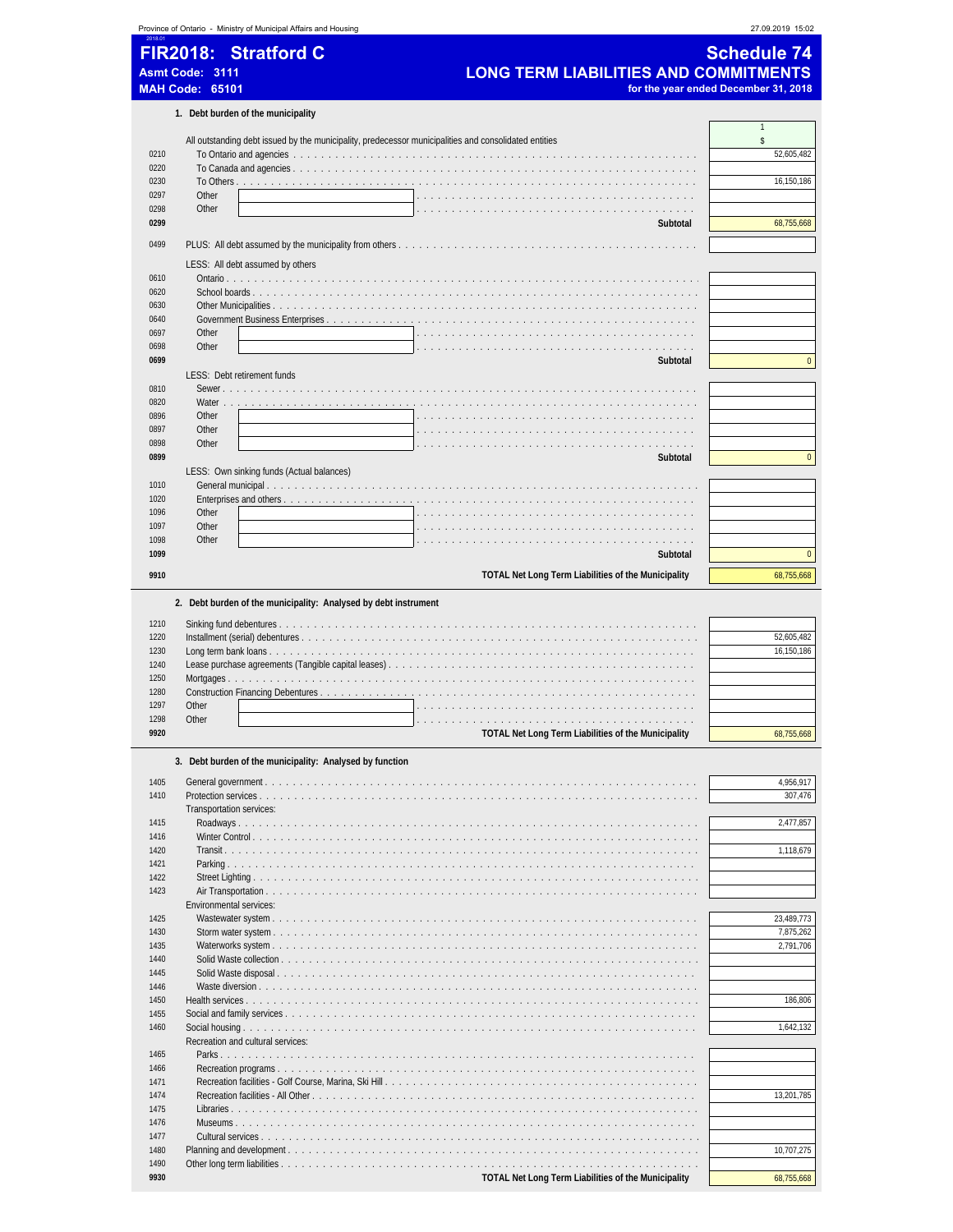|                                              | Province of Ontario - Ministry of Municipal Affairs and Housing                                                          | 27.09.2019 15:02                                           |
|----------------------------------------------|--------------------------------------------------------------------------------------------------------------------------|------------------------------------------------------------|
| 2018 01001                                   | FIR2018: Stratford C<br><b>LONG TERM LIABILITIES AND COMMITMENTS</b><br><b>Asmt Code: 3111</b><br><b>MAH Code: 65101</b> | <b>Schedule 74</b><br>for the year ended December 31, 2018 |
|                                              | 4. Debt payable in foreign currencies (net of sinking fund holdings)                                                     |                                                            |
| 1610<br>1620<br>1630<br>1640<br>1650<br>1660 | <b>US Dollars:</b><br>Other currency:<br>Par value in<br>Par value in                                                    | $\mathbf{1}$<br>\$                                         |
|                                              | 5. Interest earned on sinking funds and on debt retirement funds during the year                                         |                                                            |
| 1810                                         |                                                                                                                          |                                                            |
|                                              | 6. Details of sinking fund balance                                                                                       |                                                            |
| 2010                                         |                                                                                                                          |                                                            |
| 2110<br>2120<br>2199                         | Balance of own sinking funds at year end<br>Subtotal                                                                     | $\Omega$                                                   |
| 2210                                         |                                                                                                                          |                                                            |

Other Hospice . . . . . . . . . . . . . . . . . . . . . . . . . . . . . . . . . . . . . . . . . 1,200,000

**TOTAL** 1,200,000

Estimated total future income earned from investments in lines 2199 and 2210 above . . . . . . . . . . . . . . . . . . . . . . . . . . .

 Hospital support . . . . . . . . . . . . . . . . . . . . . . . . . . . . . . . . . . . . . . . . . . . . . . . . . . . . . . . . . . . . . . . University support . . . . . . . . . . . . . . . . . . . . . . . . . . . . . . . . . . . . . . . . . . . . . . . . . . . . . . . . . . . . . . Leases and other agreements . . . . . . . . . . . . . . . . . . . . . . . . . . . . . . . . . . . . . . . . . . . . . . . . . . . . . . . . Capital equipment, land acquisition . . . . . . . . . . . . . . . . . . . . . . . . . . . . . . . . . . . . . . . . . . . . . . . . . . . . .

 Other . . . . . . . . . . . . . . . . . . . . . . . . . . . . . . . . . . . . . . . . . Other . . . . . . . . . . . . . . . . . . . . . . . . . . . . . . . . . . . . . . . . .

**7. Long term commitments at year end**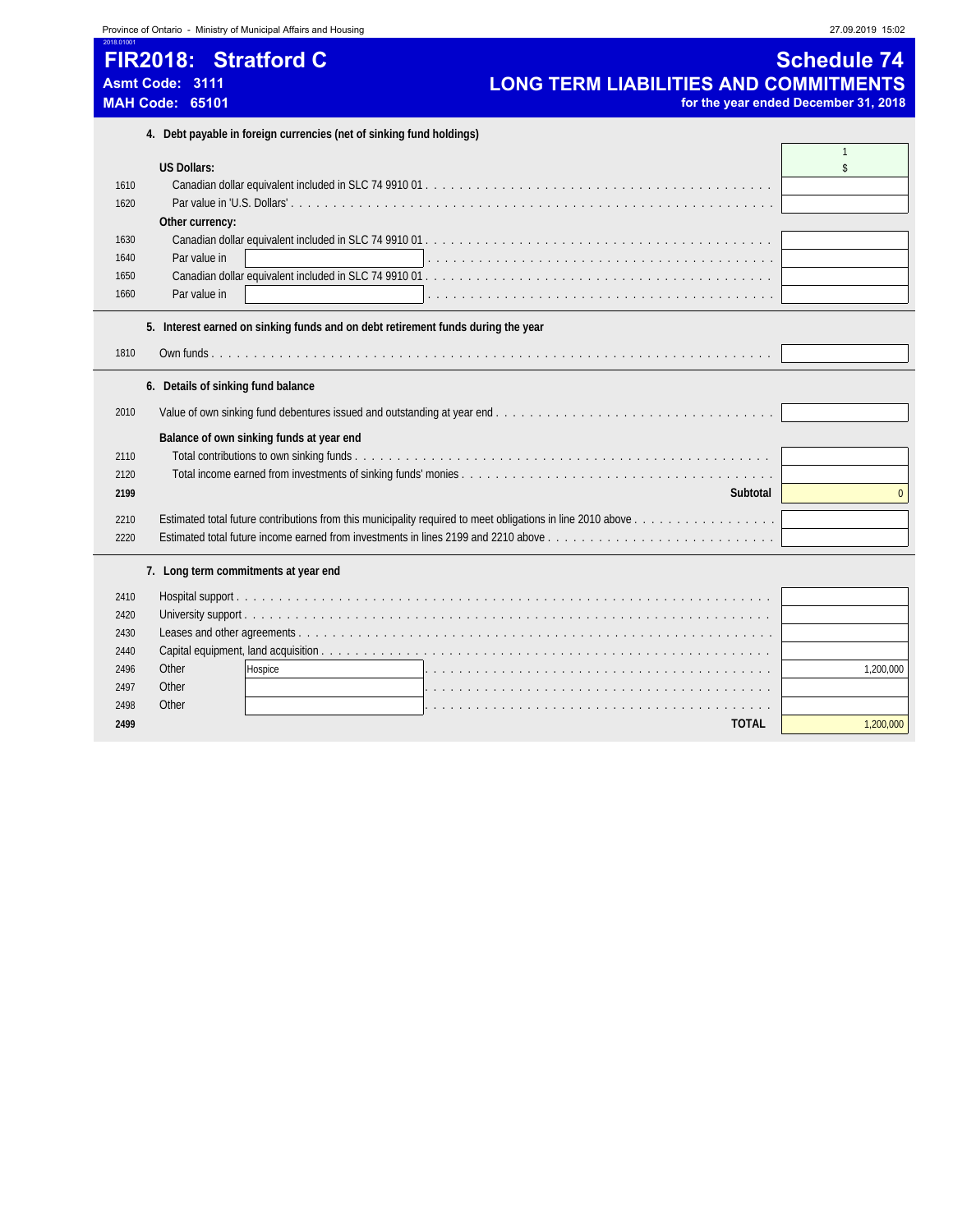# 2018.01

### **FIR2018: Stratford C** Schedule 74<br>Asmt Code: 3111 Asmt Code: 3111 Asmt Code: 3111<br>MAH Code: 65101 **COMMITMENTS**<br>MAH Code: 65101 **ICONG TERM LIABILITIES AND COMMITMENTS** for the year ended December 31, 2018

Contingent Liabilities Is Value in Column 2 Ilue in Column 2 (Inc. 2014)<br>Estimated? Estimated? Column Payable Over **8. Contingent liabilities 8. Contingent liabilities 1 1 2 3 3** YorN | YorN | \$ | Years 2610 Pending or threatened litigation . . . . . . . . . . . . . . . . . . . . . . . . . . . . . . . . . . . . . . . . 2620 Retroactive wage settlements . . . . . . . . . . . . . . . . . . . . . . . . . . . . . . . . . . . . . . . . . 2630 Guarantees of long term indebtedness in the name of the municipality but assumed by others . . . . . . . . 2640 Outstanding loans guaranteed . . . . . . . . . . . . . . . . . . . . . . . . . . . . . . . . . . . . . . . . . 2698 Other . . . . . . . . . . . . . . . . . . . . . . . . . . . . . . . . **2699 TOTAL** 0

|              |                                                                 | Principal | Interest  | Total    |
|--------------|-----------------------------------------------------------------|-----------|-----------|----------|
|              | 10. Debt Charges for the current year                           |           |           |          |
|              | Recovered from the Consolidated Statement of Operations         |           |           |          |
| 3012         |                                                                 | 3.687.977 | 1.357.542 |          |
| 3014         |                                                                 |           |           |          |
| 3015         |                                                                 |           |           |          |
| 3020         |                                                                 | 2.285.661 | 787.117   |          |
|              | Recovered from unconsolidated entities:                         |           |           |          |
| 3030         |                                                                 |           |           |          |
| 3040         |                                                                 |           |           |          |
| 3050         |                                                                 |           |           |          |
| 3097         | Other                                                           |           |           |          |
| 3098         | Other                                                           |           |           |          |
| 3099         | <b>TOTAL</b>                                                    | 5.973.638 | 2.144.659 |          |
|              | Line 3099 includes:                                             |           |           |          |
| 3110         |                                                                 |           |           |          |
| 3120         |                                                                 |           |           |          |
|              |                                                                 |           |           |          |
|              | Analysis of Lease Purchase Agreements (Tangible Capital Leases) |           |           |          |
| 3140         |                                                                 |           |           | $\Omega$ |
|              |                                                                 |           |           |          |
|              |                                                                 |           |           |          |
|              |                                                                 | Principal | Interest  |          |
|              | 11. Long term debt refinanced                                   |           |           |          |
|              |                                                                 |           |           |          |
| 3410<br>3420 |                                                                 |           |           |          |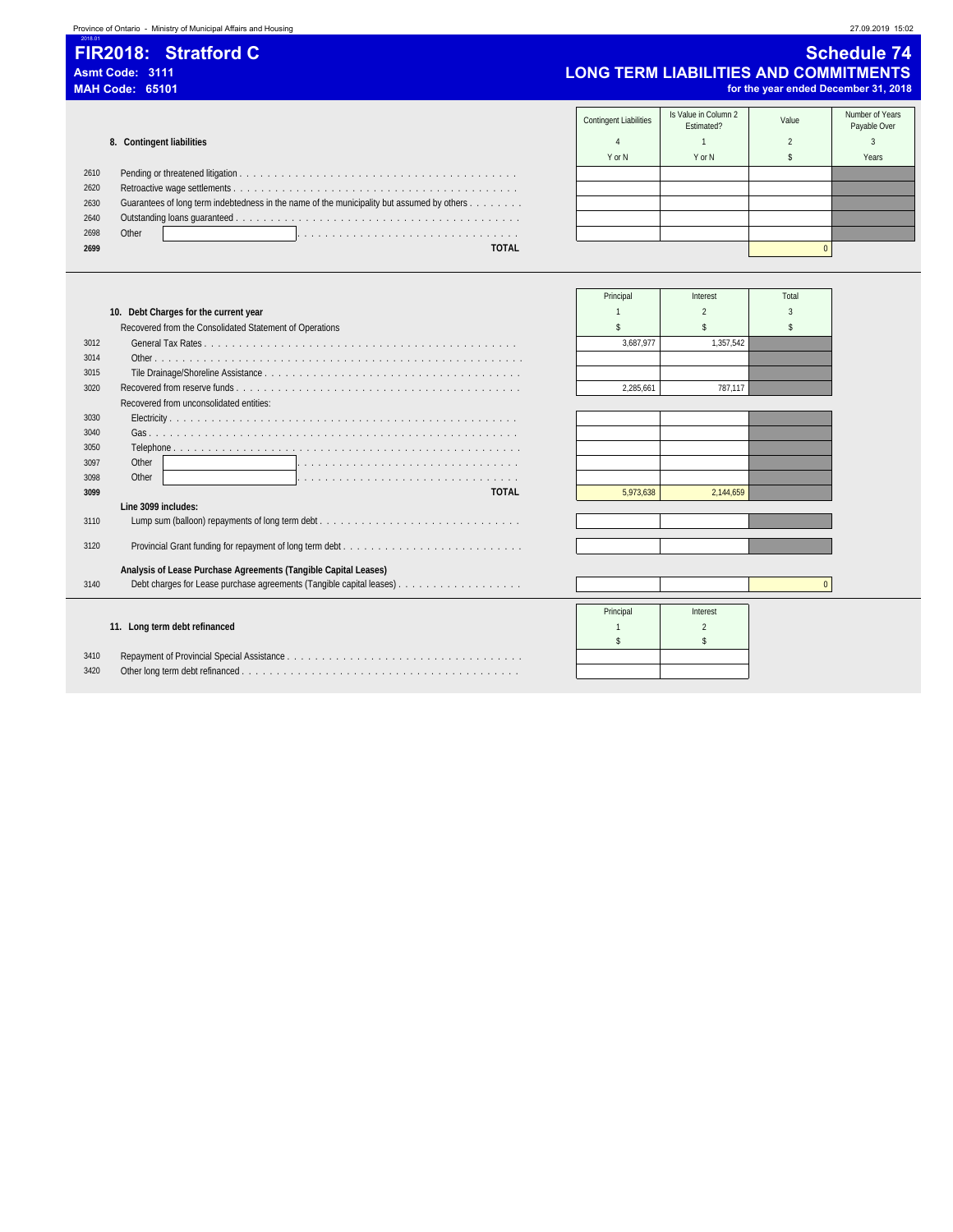# 2018.01001

### **FIR2018: Stratford C** Sample 14 and 2011 12 and 2012 12 and 2012 12 and 2012 12 and 2012 12 and 2012 12 and 2012 12 and 2012 12 and 2012 12 and 2012 12 and 2012 12 and 2012 12 and 2012 12 and 2012 12 and 2012 12 and 2012 **Asmt Code: 3111 LONG TERM LIABILITIES AND COMMITMENTS MAH Code: 65101 for the year ended December 31, 2018**

**12. Future principal and Interest payments on EXISTING debt**

|      |                                   |            | <b>RECOVERABLE FROM:</b>                    |           |               |              |                                |           |              |  |
|------|-----------------------------------|------------|---------------------------------------------|-----------|---------------|--------------|--------------------------------|-----------|--------------|--|
|      |                                   |            | <b>Consolidated Statement of Operations</b> |           | Reserve Funds |              | <b>Unconsolidated Entities</b> |           | All Others   |  |
|      |                                   | Principal  | Interest                                    | Principal | Interest      | Principal    | Interest                       | Principal | Interest     |  |
|      |                                   |            |                                             |           |               |              | <sub>6</sub>                   |           |              |  |
|      |                                   |            |                                             |           |               |              |                                |           |              |  |
| 3210 | Year 2019.                        | 6,140,063  | 453,699                                     |           |               |              |                                |           |              |  |
| 3220 | Year 2020                         | 6,009,359  | 414,170                                     |           |               |              |                                |           |              |  |
| 3230 | Year 2021.                        | 5,965,976  | 372,002                                     |           |               |              |                                |           |              |  |
|      | $3240$ Year 2022                  | 5,661,560  | 323,498                                     |           |               |              |                                |           |              |  |
| 3250 | Year 2023.                        | 5,310,196  | 272,826                                     |           |               |              |                                |           |              |  |
| 3260 | Years 2024 to 2028                | 20,114,678 | 1,039,644                                   |           |               |              |                                |           |              |  |
| 3270 | Years 2029 onwards                | 19,553,836 | 12,885,744                                  |           |               |              |                                |           |              |  |
| 3280 | Int. to be earned on sink. funds. |            |                                             |           |               |              |                                |           |              |  |
| 3299 | <b>TOTAL</b>                      | 68,755,668 | 15,761,583                                  | $\Omega$  | $\Omega$      | $\mathbf{0}$ |                                |           | $\mathbf{0}$ |  |

### **13. Other notes**

3601

Please list all Other Notes and forward supporting schedules as required by email to: **FIR.mah@ontario.ca** 

\* Use ALT + ENTER Keys to "Return" to the next line.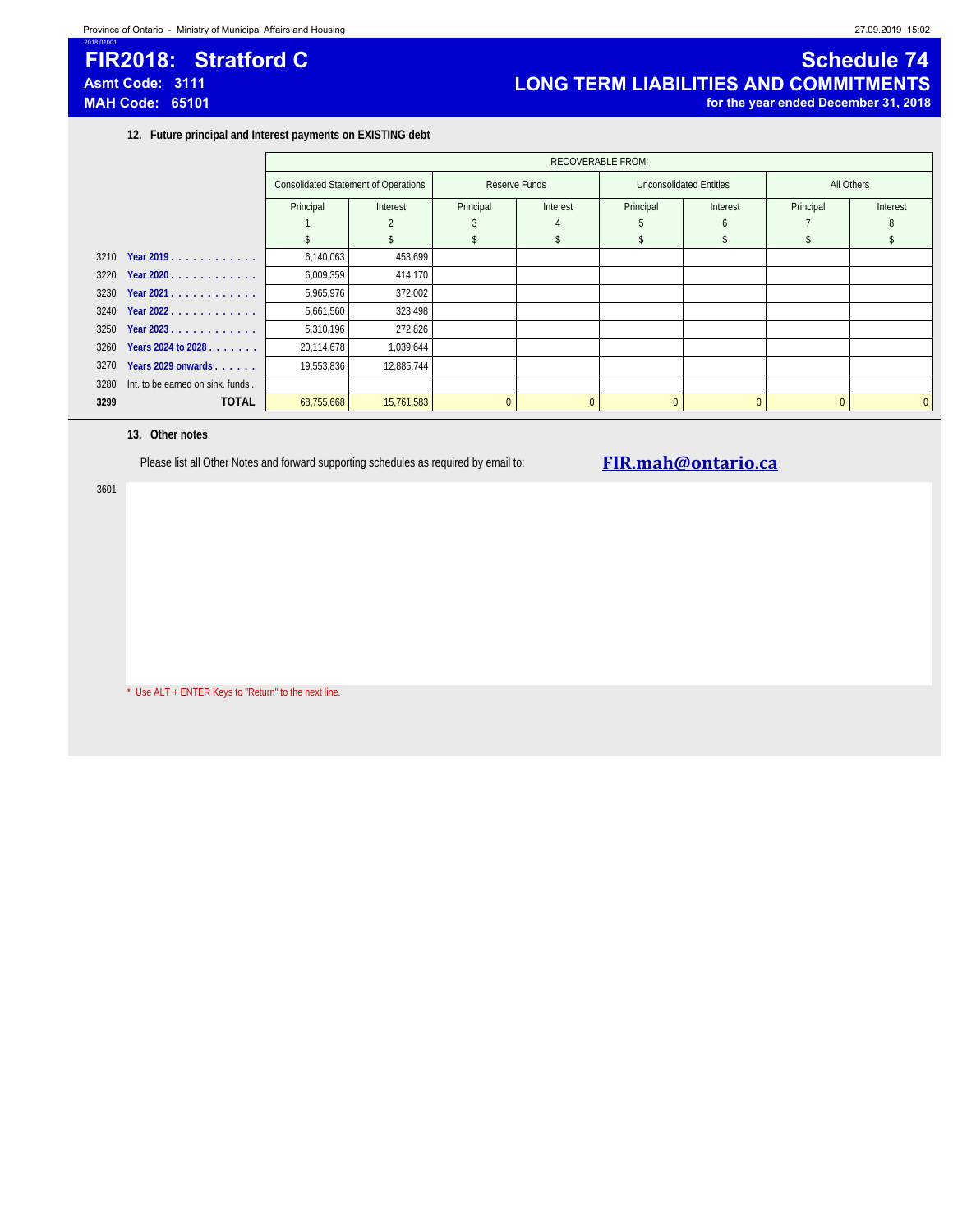**Asmt Code: 3111**

2018.01001

**MAH Code: 65101**

### **FIR2018: Stratford C C** *Schedule 76* **C** *Schedule 76* **Schedule 76 GOVERNMENT BUSINESS ENTERPRISES**

**for the year ended December 31, 2018**

| <b>GOVERNMENT BUSINESS ENTERPRISES</b> |
|----------------------------------------|
|                                        |

|             | STATEMENT OF FINANCIAL POSITION                     | Festival Hydro Inc | Festival Hydro Services<br>Inc |               |                |                | Total      |  |
|-------------|-----------------------------------------------------|--------------------|--------------------------------|---------------|----------------|----------------|------------|--|
|             |                                                     |                    | 2                              | 3             | $\overline{4}$ | $\overline{5}$ | 20         |  |
|             | Assets                                              |                    | <sup>\$</sup>                  | $\mathsf{\$}$ | \$             | -\$            | \$         |  |
| 0210        |                                                     | 13,989,874         | 75,011                         |               |                |                | 14,064,885 |  |
| 0220        |                                                     | 53,711,085         | 2,604,209                      |               |                |                | 56,315,294 |  |
| 0297        |                                                     | 2,096,216          | 37.052                         |               |                |                | 2,133,268  |  |
| 0298        | Regulatory balances<br>Other<br>and and and and and | 1,112,545          |                                |               |                |                | 1,112,545  |  |
| 0299        | <b>Total Assets</b>                                 | 70,909,720         | 2,716,272                      | $\Omega$      | $\Omega$       | $\Omega$       | 73,625,992 |  |
| Liabilities |                                                     |                    |                                |               |                |                |            |  |
| 0410        |                                                     | 12,413,601         | 71.402                         |               |                |                | 12,485,003 |  |
| 0420        |                                                     | 15,600,000         | 372,000                        |               |                |                | 15,972,000 |  |
| 0497        |                                                     | 14,617,447         | 1,404,416                      |               |                |                | 16,021,863 |  |
| 0498        | Post employment liability and regul<br>Other        | 1,712,376          |                                |               |                |                | 1,712,376  |  |
| 0499        | <b>Total Liabilities</b>                            | 44,343,424         | 1,847,818                      | $\mathbf{0}$  | $\mathbf{0}$   | $\mathbf{0}$   | 46,191,242 |  |
|             |                                                     |                    |                                |               |                |                |            |  |
| 9910        | <b>Net Equity</b>                                   | 26,566,296         | 868,454                        | $\mathbf{0}$  | $\mathbf{0}$   | $\mathbf{0}$   | 27,434,750 |  |
| 0610        | Municipality's Share                                | 26,566,296         | 868,454                        |               |                |                | 27,434,750 |  |
|             | <b>STATEMENT OF OPERATIONS</b>                      |                    |                                |               |                |                |            |  |
| 0810        |                                                     | 81,751,261         | 1,418,746                      |               |                |                | 83,170,007 |  |
| 0820        |                                                     | 79,276,691         | 1,160,441                      |               |                |                | 80,437,132 |  |
| 9920        | Net Income (Loss)                                   | 2,474,570          | 258,305                        | $\Omega$      | $\mathbf{0}$   | $\mathbf{0}$   | 2,732,875  |  |
|             |                                                     |                    |                                |               |                |                |            |  |
| 1010        | Municipality's Share                                | 2,474,570          | 258,305                        |               |                |                | 2,732,875  |  |
| 1020        | Dividends paid                                      | 991,140            | $\Omega$                       |               |                |                | 991,140    |  |

 $\overline{\text{SES}}$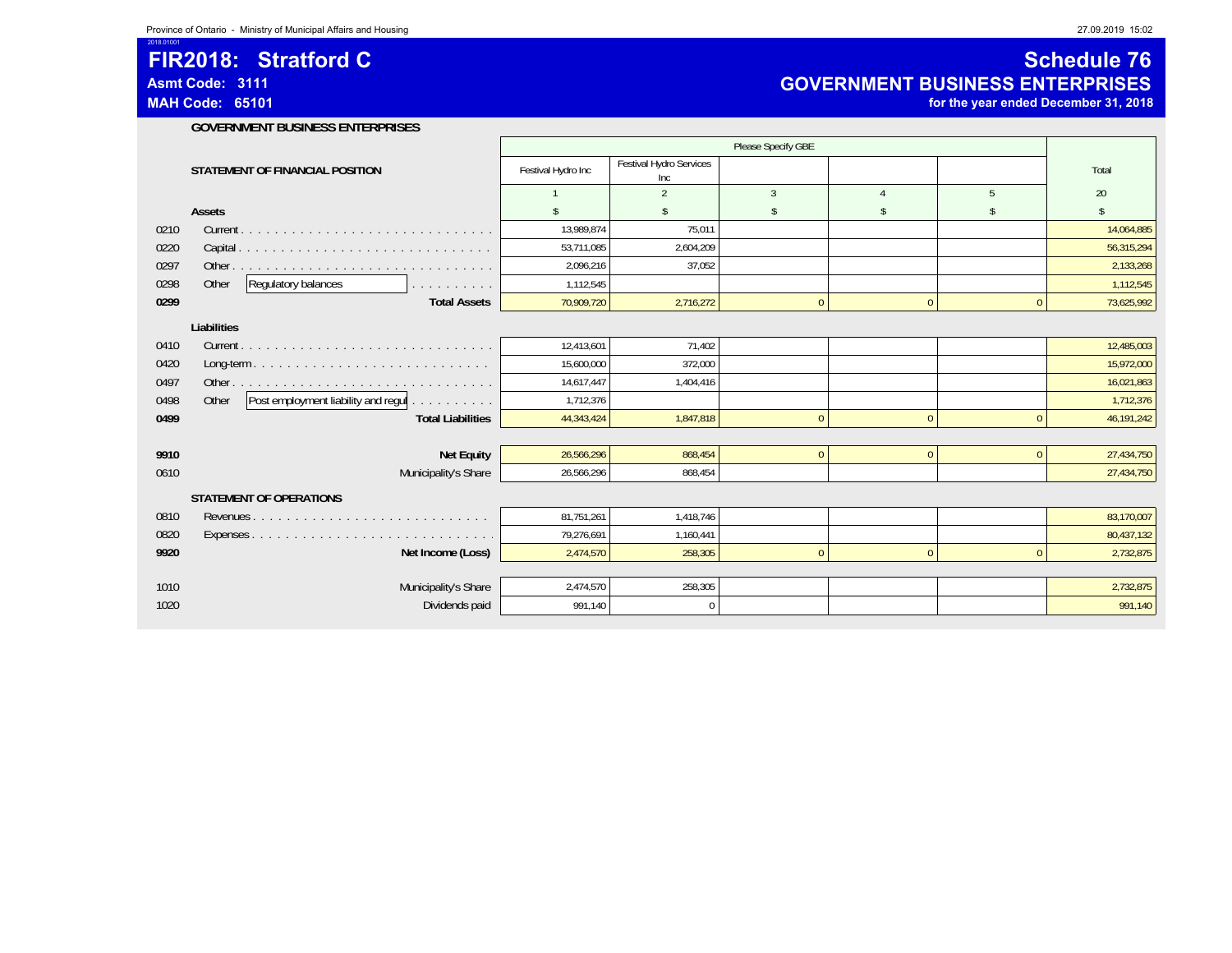**Province of Ontario - Ministry of Municipal Affairs and Housing 27.09.2019 15:02** 

2660 Years beyond 2023 . . . . . . . . . . . . . . . . . . . . . . . . . . . . . . .

# 2018.01001 **FIR2018: Stratford C Schedule 79** Asmt Code: 3111<br> **Asmt Code: 3111 COMMUNITY IMPROVEMENT PLANS**<br> **MAH Code: 65101 for the year ended December 31, 2018**

for the year ended December 31, 2018

|      | Community Improvement Plans (Section 28 of the Planning Act)          | Total Value of all approved<br>Grants, Loans & Tax Assistance | Number of Approved<br>Grants/Loans/Tax<br><b>Assistance Applications</b> |
|------|-----------------------------------------------------------------------|---------------------------------------------------------------|--------------------------------------------------------------------------|
|      |                                                                       |                                                               | $\mathfrak{D}$                                                           |
|      | Grants                                                                |                                                               |                                                                          |
| 2010 |                                                                       |                                                               |                                                                          |
| 2020 |                                                                       |                                                               |                                                                          |
|      |                                                                       |                                                               |                                                                          |
|      | Loans                                                                 |                                                               |                                                                          |
| 2210 |                                                                       |                                                               |                                                                          |
| 2220 |                                                                       |                                                               |                                                                          |
|      |                                                                       |                                                               |                                                                          |
|      | Tax Assistance (per Municipal Act 365.1 ss21)                         |                                                               |                                                                          |
| 2410 |                                                                       |                                                               |                                                                          |
| 2420 |                                                                       |                                                               |                                                                          |
|      |                                                                       |                                                               |                                                                          |
|      |                                                                       |                                                               |                                                                          |
|      | Long Term Commitments for Grants, Loans or Tax Assistance beyond 2018 |                                                               |                                                                          |
| 2610 |                                                                       |                                                               |                                                                          |
| 2620 |                                                                       |                                                               |                                                                          |
| 2630 |                                                                       |                                                               |                                                                          |
| 2640 |                                                                       |                                                               |                                                                          |
| 2650 | Year: 2023                                                            |                                                               |                                                                          |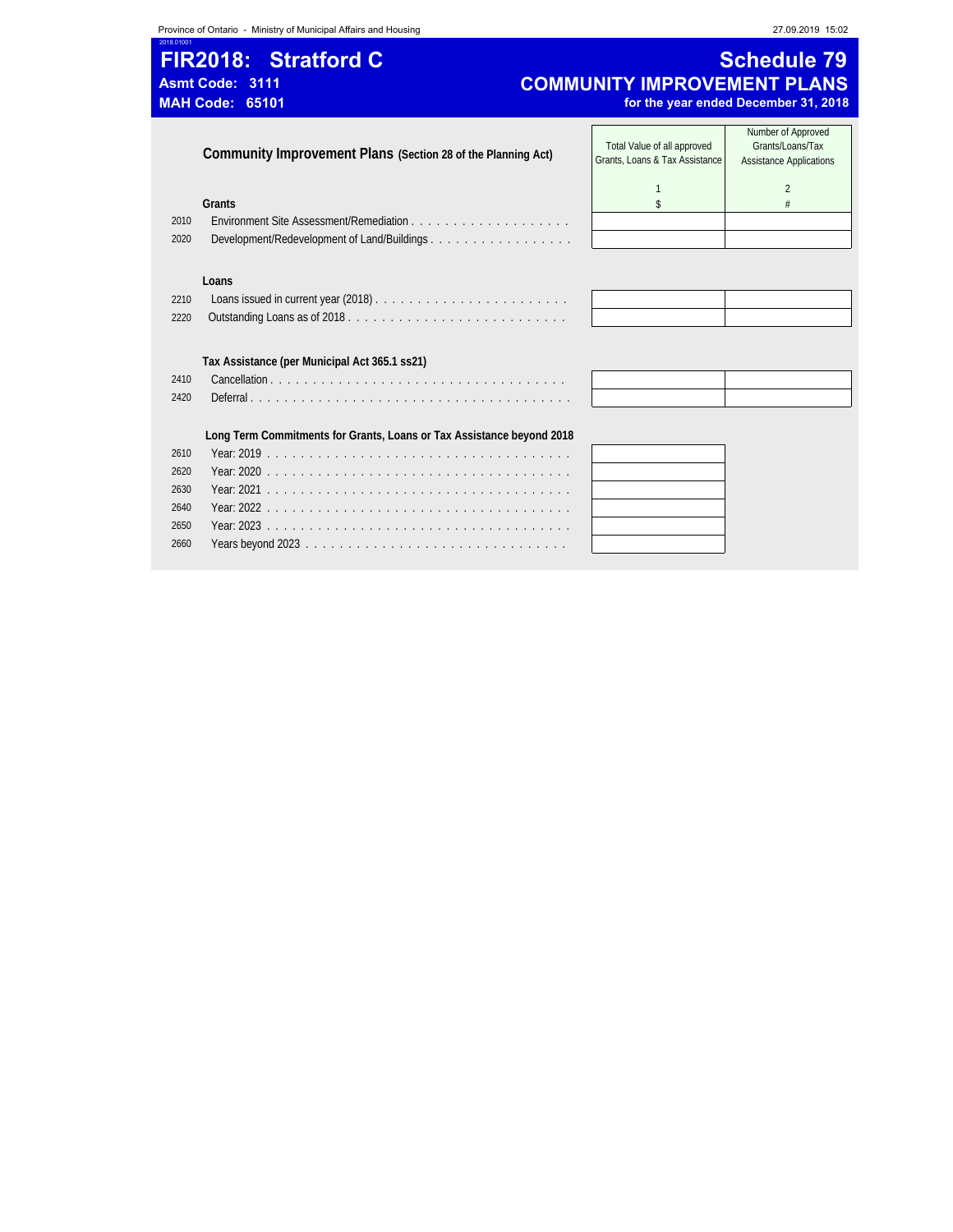| <b>Schedule 80</b> |
|--------------------|
| -----------------  |

**STATISTICAL INFORMATION**<br>for the year ended December 31, 2018

|              | I IIVAV IV.<br>w.<br>Asmt Code: 3111<br><b>MAH Code: 65101</b> |                               |                               | $-$<br><b>STATISTICAL INFO</b><br>for the year ended Dec |
|--------------|----------------------------------------------------------------|-------------------------------|-------------------------------|----------------------------------------------------------|
|              |                                                                | Full-Time Funded<br>Positions | Part-Time Funded<br>Positions | Seasonal Employees                                       |
|              | 1. Municipal workforce profile                                 | $\mathbf{1}$                  | $\overline{2}$                | $\sqrt{3}$                                               |
|              | <b>Employees of the Municipality</b>                           | #                             | #                             | $\#$                                                     |
| 0205         |                                                                | 47.00                         | 7.00                          | 2.00                                                     |
| 0210         |                                                                | 52.00                         | 0.00                          | 0.00                                                     |
| 0211<br>0212 | Civilian $\ldots$ , $\ldots$ , $\ldots$                        | 52.00                         |                               |                                                          |
| 0215         | Police                                                         | 92.00                         | 5.00                          | 3.00                                                     |
| 0216         | Uniform                                                        | 79.00                         |                               | 3.00                                                     |
| 0217         |                                                                | 13.00                         | 5.00                          |                                                          |
| 0260         |                                                                | 0.00                          | 0.00                          | 0.00                                                     |
| 0261<br>0262 | Civilian $\ldots$ $\ldots$ $\ldots$ $\ldots$                   |                               |                               |                                                          |
| 0263         |                                                                | 0.00                          | 0.00                          | 0.00                                                     |
| 0264         | Uniform                                                        |                               |                               |                                                          |
| 0265         |                                                                |                               |                               |                                                          |
|              |                                                                |                               |                               |                                                          |
| 0220         |                                                                | 22.00                         | 22.00                         |                                                          |
| 0225         |                                                                | 49.00                         | 1.00                          | 5.00                                                     |
| 0227         | Ambulance                                                      | 0.00                          | 0.00                          | 0.00                                                     |
| 0228         |                                                                |                               |                               |                                                          |
| 0229         |                                                                |                               |                               |                                                          |
| 0230         | Health Services                                                | 4.00                          |                               | 4.00                                                     |
| 0235         |                                                                |                               |                               |                                                          |
| 0240         | Other Social Services                                          | 70.00                         | 14.00                         |                                                          |
| 0245<br>0250 |                                                                | 32.00<br>14.00                | 39.00<br>24.00                | 85.00                                                    |
| 0255         | Planning                                                       | 3.00                          |                               |                                                          |
| 0290         | Other<br>.                                                     | 15.00                         |                               |                                                          |
| 0298         | Subtotal                                                       | 400.00                        | 112.00                        | 99.00                                                    |
| 0300         |                                                                | 90%                           | 100%                          | 100%                                                     |
|              | <b>Employees of Joint Local Boards</b>                         |                               |                               |                                                          |
| 0305         |                                                                |                               |                               |                                                          |
| 0310         | Fire                                                           | 0.00                          | 0.00                          | 0.00                                                     |
| 0311         |                                                                |                               |                               |                                                          |
| 0312         |                                                                |                               |                               |                                                          |
| 0315         | Police                                                         | 0.00                          | 0.00                          | 0.00                                                     |
| 0316         | Uniform                                                        |                               |                               |                                                          |
| 0317         |                                                                |                               |                               |                                                          |
| 0360         |                                                                | 0.00                          | 0.00                          | 0.00                                                     |
| 0361         |                                                                |                               |                               |                                                          |
| 0362         | Civilian $\ldots$ $\ldots$ $\ldots$                            |                               |                               |                                                          |
|              |                                                                |                               |                               |                                                          |
| 0363<br>0364 | Uniform $\ldots$ $\ldots$ $\ldots$ $\ldots$                    | 0.00                          | 0.00                          | 0.00                                                     |
| 0365         | Civilian                                                       |                               |                               |                                                          |
|              |                                                                |                               |                               |                                                          |
| 0320         | Transit.                                                       |                               |                               |                                                          |
| 0325         | Public Works                                                   |                               |                               |                                                          |
| 0327         | Ambulance                                                      | 0.00                          | 0.00                          | 0.00                                                     |
| 0328         |                                                                |                               |                               |                                                          |
| 0329         |                                                                |                               |                               |                                                          |
| 0330         |                                                                | 33.00                         | 23.00                         | 1.00                                                     |
| 0335         |                                                                | 41.00                         | 72.00                         |                                                          |
| 0340         |                                                                |                               |                               |                                                          |
|              |                                                                |                               |                               |                                                          |
| 0345         |                                                                |                               |                               |                                                          |
| 0350         | .                                                              |                               |                               |                                                          |
| 0355         |                                                                |                               |                               |                                                          |
| 0390         | $\alpha$ , $\alpha$ , $\alpha$ , $\alpha$                      |                               |                               |                                                          |
| 0398<br>0399 | Subtotal<br>TOTAL                                              | 74.00<br>474.00               | 95.00<br>207.00               | 1.00<br>100.00                                           |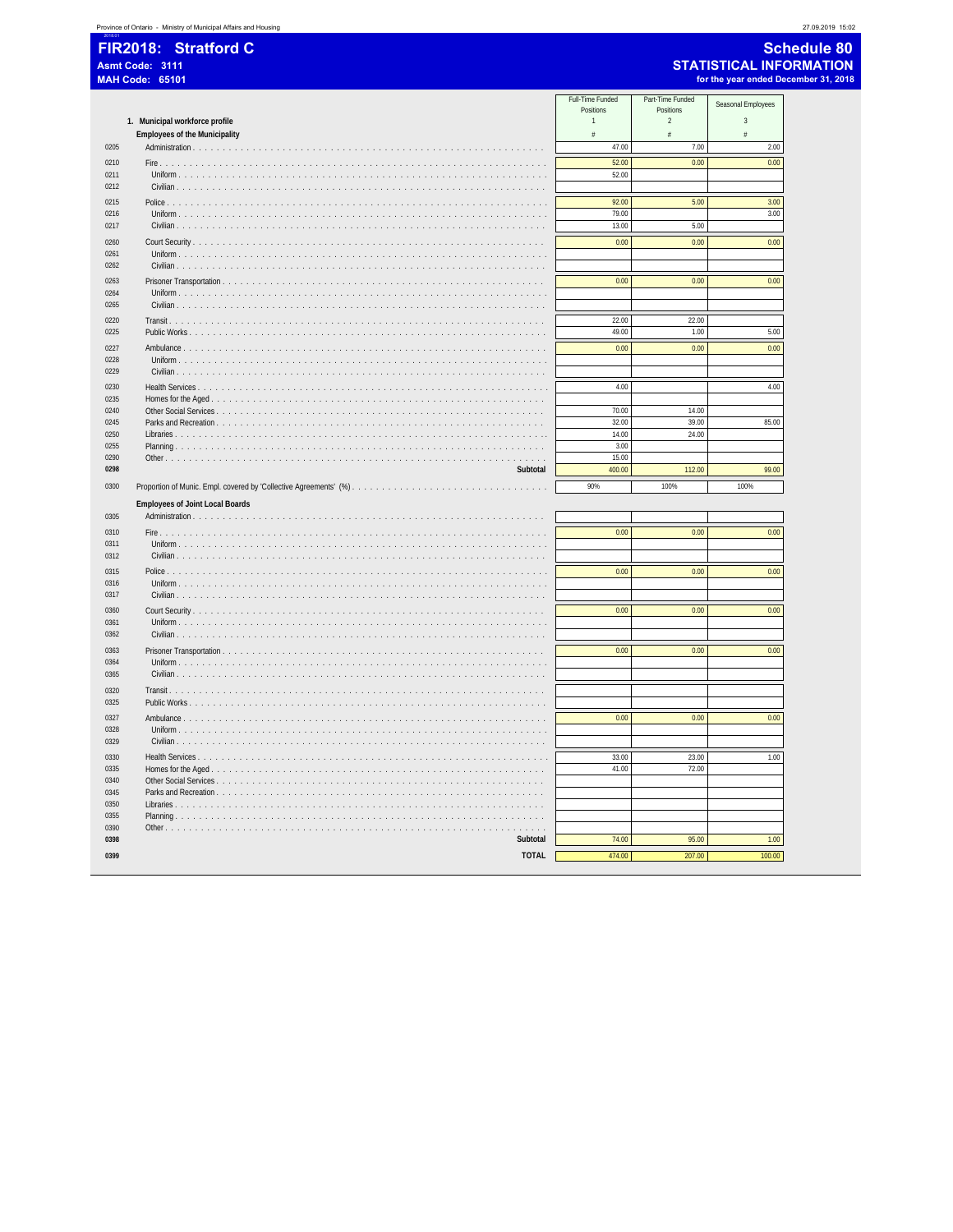| 2018.01                                      | Province of Ontario - Ministry of Municipal Affairs and Housing   |                                                                                  |                                                                                                                                            | 27.09.2019 15:02                                      |                                                                                              |
|----------------------------------------------|-------------------------------------------------------------------|----------------------------------------------------------------------------------|--------------------------------------------------------------------------------------------------------------------------------------------|-------------------------------------------------------|----------------------------------------------------------------------------------------------|
|                                              | FIR2018: Stratford C<br>Asmt Code: 3111<br><b>MAH Code: 65101</b> |                                                                                  |                                                                                                                                            |                                                       | <b>Schedule 80</b><br><b>STATISTICAL INFORMATION</b><br>for the year ended December 31, 2018 |
| 0610                                         | 2. Selected investments of own sinking funds as at Dec. 31        | Own Municipality<br>$\mathbf{1}$<br>$\mathsf{s}$                                 | Other Munic., School<br><b>Boards</b><br>$\overline{2}$<br>$\mathbb{S}$                                                                    | Provincial<br>$\overline{\mathbf{3}}$<br>$\mathsf{s}$ | Federal<br>$\mathsf S$                                                                       |
| 1010<br>1020                                 | 3. Municipal procurement this year                                | Number of Contracts<br>$\mathbf{1}$<br>$\#$<br>23<br>16                          | Value of Contracts<br>$\overline{2}$<br>$\mathbb{S}$<br>16.232.201<br>15,824,800                                                           |                                                       |                                                                                              |
| 1210<br>1220<br>1230<br>1299                 | 4. Building permit information<br>Subtotal                        | Number of Building<br>Permits<br>$\mathbf{1}$<br>$\#$<br>322<br>32<br>162<br>516 | <b>Total Value of Building</b><br>Permits<br>$\overline{2}$<br>$\mathbf{\hat{s}}$<br>39,615,973<br>64,195,580<br>87,256,053<br>191,067,606 |                                                       |                                                                                              |
| 1410<br>1420<br>1430<br>1497<br>1498<br>1499 | 5. Insured value of physical assets<br>Other<br>Other<br>Subtotal | \$<br>146.110.279<br>23,890,636<br>895.152<br>170.896.067                        |                                                                                                                                            |                                                       |                                                                                              |
| 1510                                         | 6. Total Dollar Losses due to Structural Fires                    | $\mathbf{1}$<br>\$<br>3.693.000                                                  |                                                                                                                                            |                                                       |                                                                                              |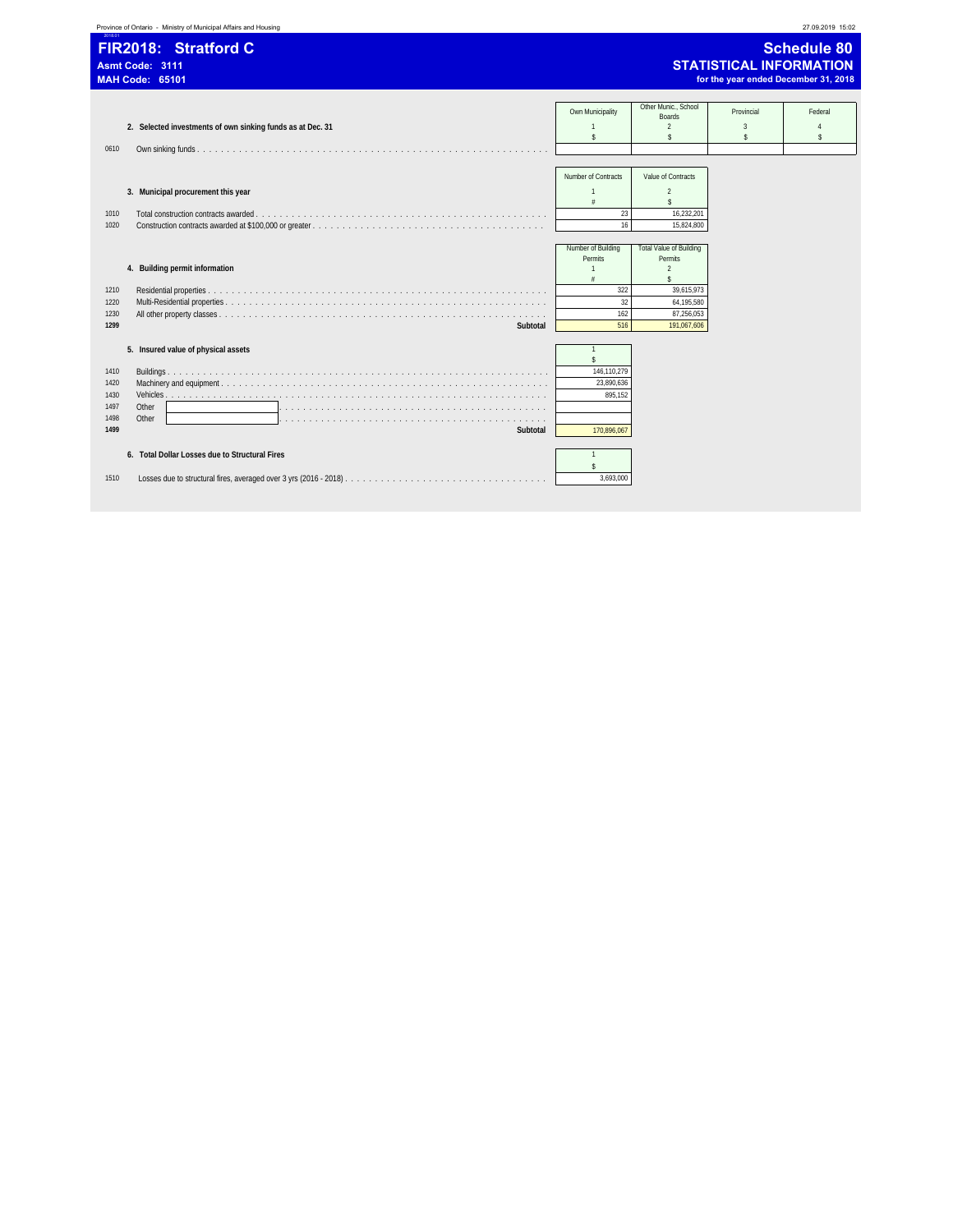# 2018.01001 **FIR2018: Stratford C Schedule 80**

### **Asmt Code: 3111 STATISTICAL INFORMATION** for the year ended December 31, 2018

**(II) FULLY CONSOLIDATED local boards and any local entities set up by the municipality**

|      | Name of Board or Entity | <b>Board Description</b> | Board<br>Code  | Proportion of Total<br>Munic.<br>Contributions | Municipality's Share of<br><b>Total Contributions</b> | Municipality's Share of<br><b>Total Fee Revenues</b> |
|------|-------------------------|--------------------------|----------------|------------------------------------------------|-------------------------------------------------------|------------------------------------------------------|
|      | $\mathbf{1}$            | $\sqrt{3}$               | $\overline{2}$ | Consolidated<br>$\overline{4}$                 | $\sqrt{5}$                                            | $\boldsymbol{6}$                                     |
|      |                         | <b>LIST</b>              |                | $\%$                                           | $\,$                                                  | $\,$                                                 |
| 0851 |                         |                          |                | 100%                                           |                                                       |                                                      |
| 0852 |                         |                          |                | 100%                                           |                                                       |                                                      |
| 0853 |                         |                          |                | 100%                                           |                                                       |                                                      |
| 0854 |                         |                          |                | 100%                                           |                                                       |                                                      |
| 0855 |                         |                          |                | 100%                                           |                                                       |                                                      |
| 0856 |                         |                          |                | 100%                                           |                                                       |                                                      |
| 0857 |                         |                          |                | 100%                                           |                                                       |                                                      |
| 0858 |                         |                          |                | 100%                                           |                                                       |                                                      |
| 0859 |                         |                          |                | 100%                                           |                                                       |                                                      |
| 0860 |                         |                          |                | 100%                                           |                                                       |                                                      |
| 0861 |                         |                          |                | 100%                                           |                                                       |                                                      |
| 0862 |                         |                          |                | 100%                                           |                                                       |                                                      |
| 0863 |                         |                          |                | 100%                                           |                                                       |                                                      |
| 0864 |                         |                          |                | 100%                                           |                                                       |                                                      |
| 0865 |                         |                          |                | 100%                                           |                                                       |                                                      |
| 0866 |                         |                          |                | 100%                                           |                                                       |                                                      |
| 0867 |                         |                          |                | 100%                                           |                                                       |                                                      |
| 0868 |                         |                          |                | 100%                                           |                                                       |                                                      |
| 0869 |                         |                          |                | 100%                                           |                                                       |                                                      |
| 0870 |                         |                          |                | 100%                                           |                                                       |                                                      |
| 0871 |                         |                          |                | 100%                                           |                                                       |                                                      |
| 0872 |                         |                          |                | 100%                                           |                                                       |                                                      |
| 0873 |                         |                          |                | 100%                                           |                                                       |                                                      |
| 0874 |                         |                          |                | 100%                                           |                                                       |                                                      |
| 0875 |                         |                          |                | 100%                                           |                                                       |                                                      |
| 0876 |                         |                          |                | 100%                                           |                                                       |                                                      |
| 0877 |                         |                          |                | 100%                                           |                                                       |                                                      |
| 0878 |                         |                          |                | 100%                                           |                                                       |                                                      |
| 0879 |                         |                          |                | 100%                                           |                                                       |                                                      |
| 0880 |                         |                          |                | 100%                                           |                                                       |                                                      |
| 0881 |                         |                          |                | 100%                                           |                                                       |                                                      |
| 0882 |                         |                          |                | 100%                                           |                                                       |                                                      |
| 0883 |                         |                          |                | 100%                                           |                                                       |                                                      |
| 0884 |                         |                          |                | 100%                                           |                                                       |                                                      |
| 0885 |                         |                          |                | 100%                                           |                                                       |                                                      |
| 0886 |                         |                          |                | 100%                                           |                                                       |                                                      |
| 0887 |                         |                          |                | 100%                                           |                                                       |                                                      |
| 0888 |                         |                          |                | 100%                                           |                                                       |                                                      |
| 0889 |                         |                          |                | 100%                                           |                                                       |                                                      |
| 0890 |                         |                          |                | 100%                                           |                                                       |                                                      |
| 0891 |                         |                          |                | 100%                                           |                                                       |                                                      |
| 0892 |                         |                          |                | 100%                                           |                                                       |                                                      |
| 0893 |                         |                          |                | 100%                                           |                                                       |                                                      |
| 0894 |                         |                          |                | 100%                                           |                                                       |                                                      |
| 0895 |                         |                          |                | 100%                                           |                                                       |                                                      |
| 0896 |                         |                          |                | 100%                                           |                                                       |                                                      |
| 0897 |                         |                          |                | 100%                                           |                                                       |                                                      |
| 0898 |                         |                          |                | 100%                                           |                                                       |                                                      |
| 0899 |                         |                          |                | 100%                                           |                                                       |                                                      |
|      |                         |                          |                |                                                |                                                       |                                                      |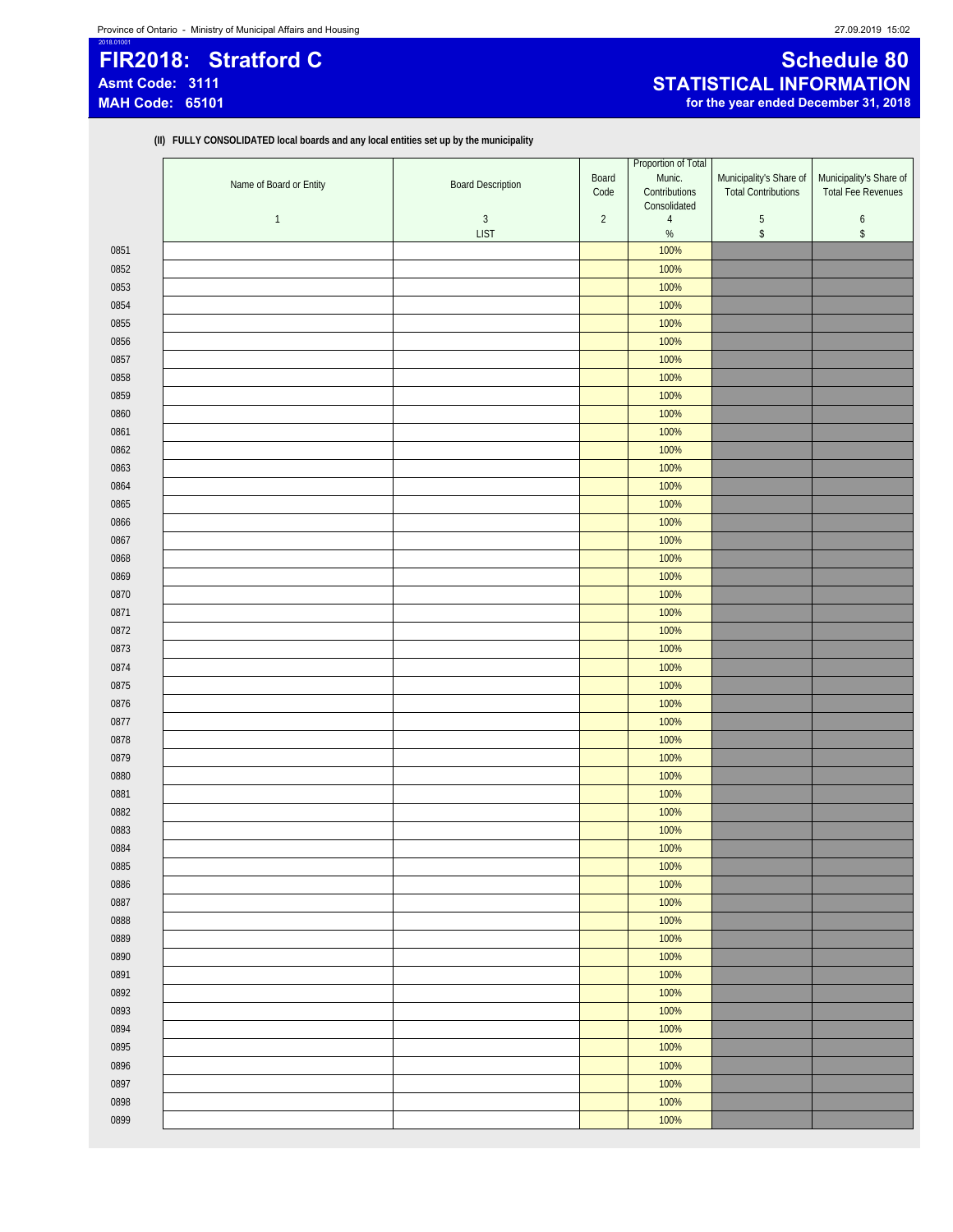| Province of Ontario - Ministry of Municipal Affairs and Housir |  |  |  |  |
|----------------------------------------------------------------|--|--|--|--|
|                                                                |  |  |  |  |

|      | Province of Ontario - Ministry of Municipal Affairs and Housing                                                   |                                  |        |        | 27.09.2019 15:02                                                                             |
|------|-------------------------------------------------------------------------------------------------------------------|----------------------------------|--------|--------|----------------------------------------------------------------------------------------------|
|      | FIR2018: Stratford C<br>Asmt Code: 3111<br><b>MAH Code: 65101</b>                                                 |                                  |        |        | <b>Schedule 80</b><br><b>STATISTICAL INFORMATION</b><br>for the year ended December 31, 2018 |
|      |                                                                                                                   | Column                           | Column | Column | Description                                                                                  |
|      | 9. Building Permit Information (Performance Measures)                                                             |                                  |        |        |                                                                                              |
|      |                                                                                                                   |                                  |        |        | LIST                                                                                         |
| 1300 |                                                                                                                   |                                  |        |        | TACBOC Construction Value Standard                                                           |
| 1302 | If "Other Method" is selected in line 1300, please describe the method used to determine total construction value |                                  |        |        |                                                                                              |
|      |                                                                                                                   |                                  |        |        |                                                                                              |
|      |                                                                                                                   |                                  |        |        |                                                                                              |
|      | <b>Total Value of Construction Activity</b>                                                                       |                                  |        |        |                                                                                              |
| 1304 |                                                                                                                   | 191,067,606                      |        |        |                                                                                              |
|      |                                                                                                                   |                                  |        |        |                                                                                              |
|      | Review of Complete Building Permit Applications: Median number of working days to review a complete building      | Median Number<br>of Working Days |        |        |                                                                                              |
|      | permit application and issue a permit or not issue a permit, and provide all reasons for refusal (by Category):   |                                  |        |        |                                                                                              |
|      |                                                                                                                   |                                  |        |        |                                                                                              |
|      |                                                                                                                   |                                  |        |        |                                                                                              |

1306 **Category 1 : Houses (houses not exceeding 3 storeys/600 square metres)** . . . . . . . . . . . . . . . . . . . . . . . . . . . . . . . . . . . . . . . 8 Reference : provincial standard is 10 working days

- 1308 **Category 2 : Small Buildings (small commercial/industrial not exceeding 3 storeys/600 square metres)** . . . . . . . . . . . . . . . . . . . . . . 20 Reference : provincial standard is 15 working days
- 1310 **Category 3 : Large Buildings (large residential/commercial/industrial/institutional)** . . . . . . . . . . . . . . . . . . . . . . . . . . . . . . . . . . 24 Reference : provincial standard is 20 working days
- 1312 **Category 4 : Complex Buildings (post disaster buildings, including hospitals, power/water, fire/police/EMS), communications** . . . . . . . . . . . . . . . . . . . . . . . . . . . . . . . . . . . . . . . . . . . . . Note : If no complete applications were submitted and accepted for a Category on lines 1306 to 1312, please leave the cell blank and do not enter zero.

|      |                                                                                            | Number of Complete<br>Applications | Number of Incomplete<br>Applications | <b>Total Number of Complete</b><br>and Incomplete<br>Applications |
|------|--------------------------------------------------------------------------------------------|------------------------------------|--------------------------------------|-------------------------------------------------------------------|
|      |                                                                                            |                                    |                                      |                                                                   |
|      | <b>Number Of Building Permit Applications</b>                                              |                                    |                                      |                                                                   |
| 1314 |                                                                                            |                                    |                                      |                                                                   |
| 1316 |                                                                                            |                                    |                                      |                                                                   |
| 1318 |                                                                                            |                                    |                                      |                                                                   |
|      | Category 4 : Complex Buildings (post disaster buildings, including hospitals, power/water, |                                    |                                      |                                                                   |
| 1320 |                                                                                            |                                    |                                      |                                                                   |
| 1322 | Subtotal                                                                                   |                                    |                                      |                                                                   |

Note: Zero should be entered on lines 1314 to 1320 in column 1 if no complete applications were submitted and accepted for a category. Zero should be entered in column 2 if no incomplete applications were submitted and accepted for a category.

|      |                                                       | Residential Units within<br>Settlement Areas | <b>Total Residential Units</b> | <b>Total Secondary Units</b> |  |
|------|-------------------------------------------------------|----------------------------------------------|--------------------------------|------------------------------|--|
|      | 10. Planning and Development                          |                                              |                                |                              |  |
|      | Land Use Planning (using building permit information) |                                              |                                |                              |  |
| 1350 |                                                       |                                              |                                |                              |  |
| 1352 |                                                       |                                              |                                |                              |  |
| 1354 |                                                       |                                              |                                |                              |  |
| 1356 |                                                       | 339                                          |                                |                              |  |
| 1358 | Subtotal                                              | 441                                          |                                |                              |  |

|      |                                           | Hectares |  |
|------|-------------------------------------------|----------|--|
|      |                                           |          |  |
|      | Land Designated for Agricultural Purposes |          |  |
| 1370 |                                           | 241      |  |

|      | 11. Transportation Services                       |        |        |        |             |
|------|---------------------------------------------------|--------|--------|--------|-------------|
| 1710 |                                                   | 399    |        |        |             |
| 1720 |                                                   | 130    |        |        |             |
|      |                                                   | Column | Column | Column | Description |
|      |                                                   |        |        |        |             |
|      |                                                   |        |        |        | LIST        |
| 1722 | Has the entire municipal road system been rated?. |        |        |        |             |
|      |                                                   |        |        |        |             |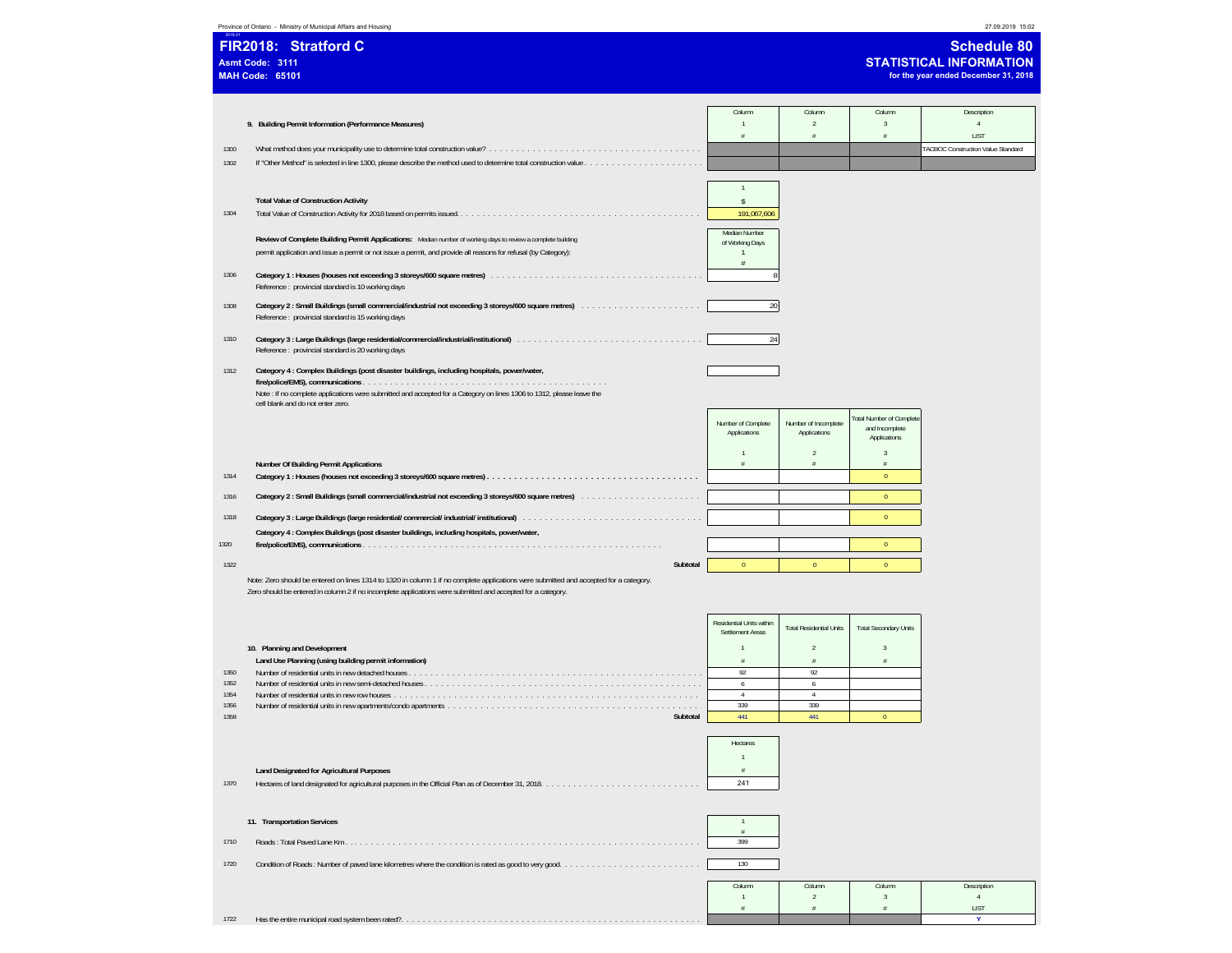|                                      | Province of Ontario - Ministry of Municipal Affairs and Housing   |                                                                                                                             |                          |                          | 27.09.2019 15:02                                                                             |
|--------------------------------------|-------------------------------------------------------------------|-----------------------------------------------------------------------------------------------------------------------------|--------------------------|--------------------------|----------------------------------------------------------------------------------------------|
|                                      | FIR2018: Stratford C<br>Asmt Code: 3111<br><b>MAH Code: 65101</b> |                                                                                                                             |                          |                          | <b>Schedule 80</b><br><b>STATISTICAL INFORMATION</b><br>for the year ended December 31, 2018 |
| 1725                                 |                                                                   |                                                                                                                             |                          |                          | <b>PCI 2019</b>                                                                              |
| 1730                                 |                                                                   | 399                                                                                                                         |                          |                          |                                                                                              |
| 1740                                 |                                                                   |                                                                                                                             |                          |                          |                                                                                              |
| 1750                                 |                                                                   | 595,212                                                                                                                     |                          |                          |                                                                                              |
| 1755                                 |                                                                   |                                                                                                                             |                          |                          |                                                                                              |
| 1760                                 |                                                                   | 5,080                                                                                                                       |                          |                          |                                                                                              |
|                                      |                                                                   | Number of structures<br>where the condition<br>of primary<br>components is rated<br>as good to very<br>good, requiring only | <b>Total Number</b>      |                          |                                                                                              |
|                                      |                                                                   | repair<br>$\mathbf{1}$                                                                                                      | $\overline{c}$           |                          |                                                                                              |
|                                      | Rating Of Bridges And Culverts                                    | #                                                                                                                           | #                        |                          |                                                                                              |
| 1765<br>1766                         |                                                                   | 16<br>14                                                                                                                    | $20\,$<br>16             |                          |                                                                                              |
| 1767                                 | Subtotal                                                          | 30                                                                                                                          | 36                       |                          |                                                                                              |
|                                      |                                                                   | Column                                                                                                                      | Column<br>$\overline{2}$ | Column<br>$\overline{3}$ | Description<br>$\overline{4}$                                                                |
|                                      |                                                                   | #                                                                                                                           | #                        | #                        | LIST                                                                                         |
| 1768<br>1769                         |                                                                   |                                                                                                                             |                          |                          | Ÿ<br><b>OSIM 2017</b>                                                                        |
|                                      | 12. Environmental Services                                        | $\overline{1}$                                                                                                              |                          |                          |                                                                                              |
|                                      |                                                                   | $\#$                                                                                                                        |                          |                          |                                                                                              |
| 1810<br>1815                         |                                                                   | $\mathbf{3}$<br>164                                                                                                         |                          |                          |                                                                                              |
| 1820<br>1825                         |                                                                   | 6,752.500<br>0.000                                                                                                          |                          |                          |                                                                                              |
| 1835                                 |                                                                   | 200                                                                                                                         |                          |                          |                                                                                              |
| 1840                                 |                                                                   | $\mathbf 0$                                                                                                                 |                          |                          |                                                                                              |
| 1845                                 |                                                                   | 3.631                                                                                                                       |                          |                          |                                                                                              |
| 1850<br>1855                         |                                                                   | 36<br>184                                                                                                                   |                          |                          |                                                                                              |
|                                      |                                                                   |                                                                                                                             |                          |                          |                                                                                              |
| 1860<br>1865                         |                                                                   | 3,519<br>22,060                                                                                                             |                          |                          |                                                                                              |
| 1870                                 |                                                                   | 26,284                                                                                                                      |                          |                          |                                                                                              |
|                                      | 13. Recreation Services                                           | $\mathbf{1}$                                                                                                                |                          |                          |                                                                                              |
| 1910                                 |                                                                   | $\frac{\pi}{H}$<br>20                                                                                                       |                          |                          |                                                                                              |
| 1920<br>1930                         |                                                                   | 40,357<br>5.880                                                                                                             |                          |                          |                                                                                              |
|                                      |                                                                   |                                                                                                                             |                          |                          |                                                                                              |
| 2310<br>2320<br>2330<br>2340<br>2370 | 14. Other Revenue (Used for the calculation of Operating Cost)    | $\mathbf{1}$<br>\$<br>231,877,488                                                                                           |                          |                          |                                                                                              |
|                                      |                                                                   |                                                                                                                             |                          |                          |                                                                                              |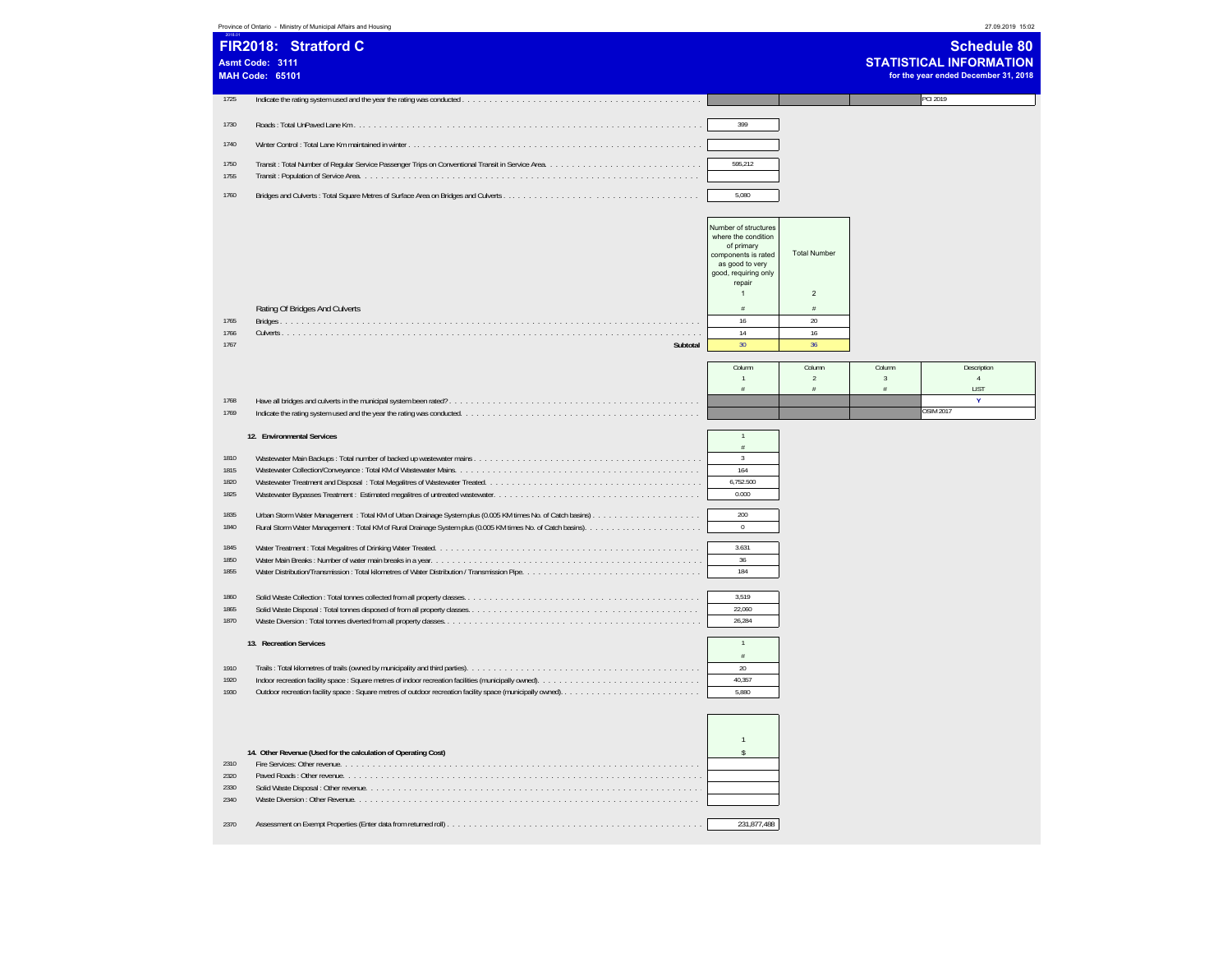**Province of Ontario - Ministry of Municipal Affairs and Housing 27.09.2019 15:02** 

| 2018.01 | <b>FIR2018: Stratford C</b><br><b>ANNUAL DEBT REPAYMENT LIMIT</b><br>Asmt Code: 3111<br><b>MAH Code: 65101</b><br>based on the information reported for the year ended December 31, 2018 | <b>Schedule 81</b> |
|---------|------------------------------------------------------------------------------------------------------------------------------------------------------------------------------------------|--------------------|
|         | NOTE: THE ESTIMATED ANNUAL REPAYMENT LIMIT IS EFFECTIVE JANUARY 01, 2020<br>Please note that fees and revenues for Homes for the Aged are not reflected in this estimate.                |                    |
|         |                                                                                                                                                                                          |                    |
|         | DETERMINATION OF ANNUAL DEBT REPAYMENT LIMIT                                                                                                                                             |                    |
|         | Debt Charges for the Current Year                                                                                                                                                        |                    |
| 0210    |                                                                                                                                                                                          | 5,973,638          |
| 0220    |                                                                                                                                                                                          | 2,144,659          |
| 0299    | Subtotal                                                                                                                                                                                 | 8,118,297          |
| 0610    | Payments for Long Term Commitments and Liabilities financed from the consolidated statement of                                                                                           |                    |
|         |                                                                                                                                                                                          |                    |
|         |                                                                                                                                                                                          |                    |
| 9910    | <b>Total Debt Charges</b>                                                                                                                                                                | 8.118.297          |
|         |                                                                                                                                                                                          |                    |

|      | <b>Excluded Debt Charges</b>             |              |
|------|------------------------------------------|--------------|
| 1010 |                                          |              |
| 1020 |                                          | $\Omega$     |
| 1030 |                                          | $\Omega$     |
| 1040 |                                          | $\Omega$     |
| 1050 |                                          | $\Omega$     |
| 1060 |                                          | $\Omega$     |
| 1099 | Subtotal                                 | $\mathbf{0}$ |
| 1410 |                                          | $\Omega$     |
| 1411 |                                          |              |
| 1412 |                                          | $\Omega$     |
| 1420 | <b>Total Debt Charges to be Excluded</b> | $\Omega$     |
| 9920 | Net Debt Charges                         | 8.118.297    |
|      |                                          |              |

| 1610 |                                            | 142,083,093  |  |  |  |  |
|------|--------------------------------------------|--------------|--|--|--|--|
|      | <b>Excluded Revenue Amounts</b>            |              |  |  |  |  |
| 2010 |                                            | $\mathbf{0}$ |  |  |  |  |
|      |                                            |              |  |  |  |  |
| 2210 |                                            | 28,645,183   |  |  |  |  |
| 2220 |                                            | 410,672      |  |  |  |  |
| 2225 |                                            | 930,717      |  |  |  |  |
| 2226 |                                            | 2,463,122    |  |  |  |  |
| 2230 |                                            | 4,346,263    |  |  |  |  |
| 2240 |                                            | 5,976,091    |  |  |  |  |
| 2250 |                                            | 1,871,112    |  |  |  |  |
| 2251 |                                            |              |  |  |  |  |
| 2253 |                                            |              |  |  |  |  |
| 2252 |                                            |              |  |  |  |  |
| 2254 |                                            | 1,741,735    |  |  |  |  |
| 2299 | Subtotal                                   | 46,384,895   |  |  |  |  |
| 2410 |                                            |              |  |  |  |  |
| 2610 | <b>Net Revenues</b>                        | 95,698,198   |  |  |  |  |
| 2620 | 25% of Net Revenues                        | 23,924,550   |  |  |  |  |
| 9930 | <b>ESTIMATED ANNUAL REPAYMENT LIMIT</b>    | 15,806,253   |  |  |  |  |
|      | For Illustration Purposes Only             |              |  |  |  |  |
|      | <b>Annual Interest Rate</b><br><b>Term</b> |              |  |  |  |  |
|      | $^{\circ}$<br>$years =$                    |              |  |  |  |  |

\$